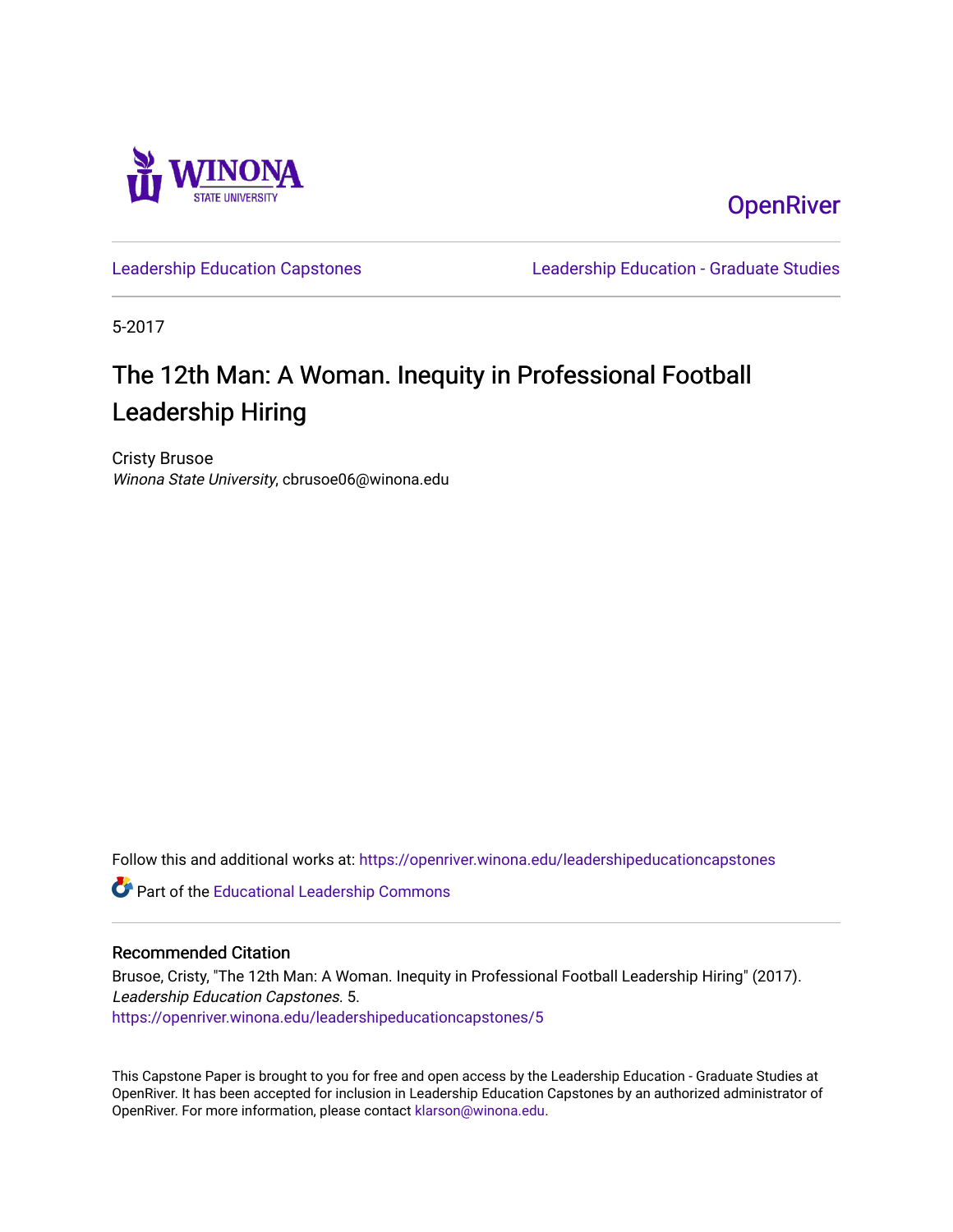© 2017 Cristina Brusoe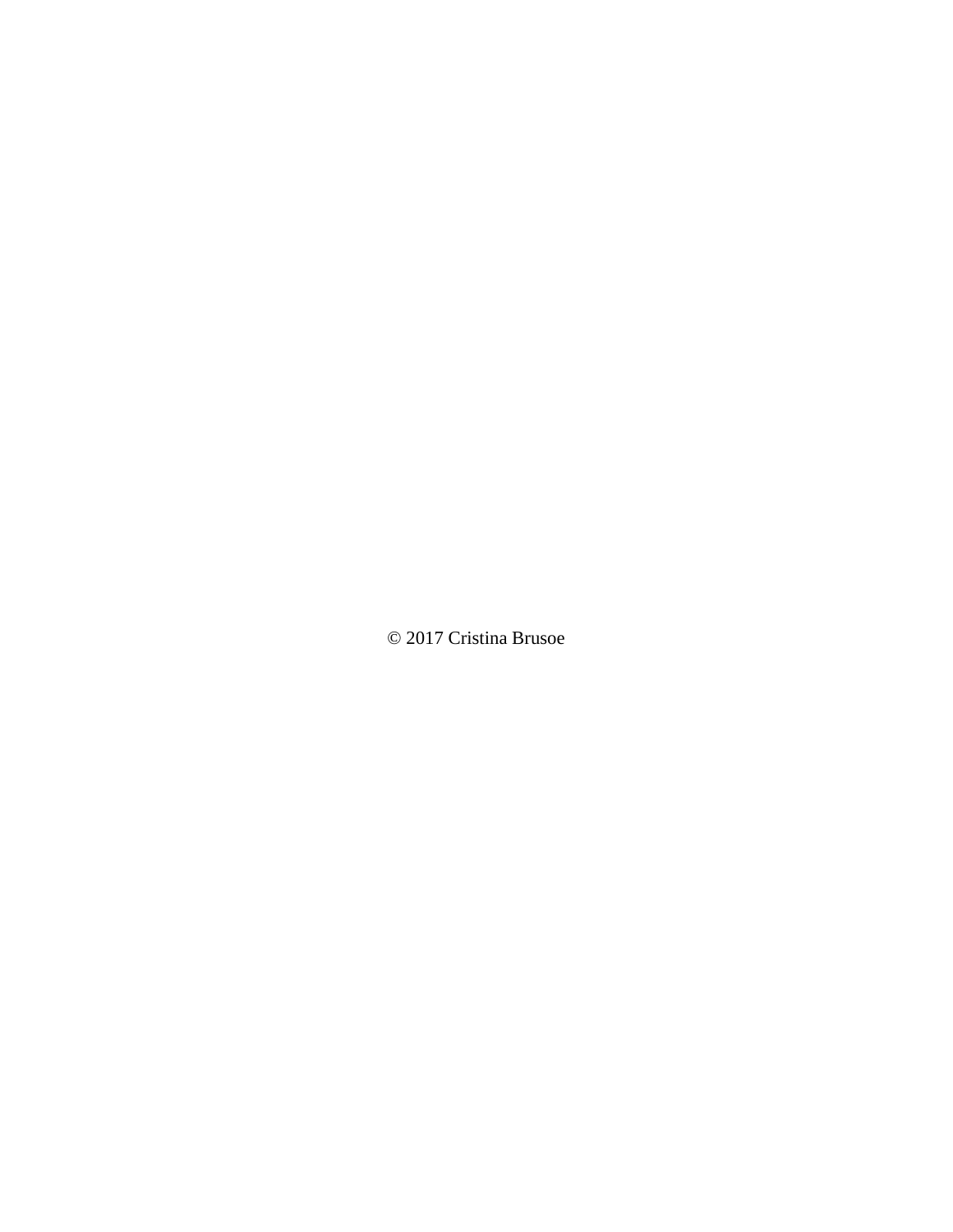# THE 12TH MAN: A WOMAN. INEQUITY IN PROFESSIONAL FOOTBALL LEADERSHIP HIRING

A Capstone Project

By

Cristy Brusoe

Submitted to the Graduate College of Winona State University in partial fulfillment of the requirements for the degree of

Master of Science in Education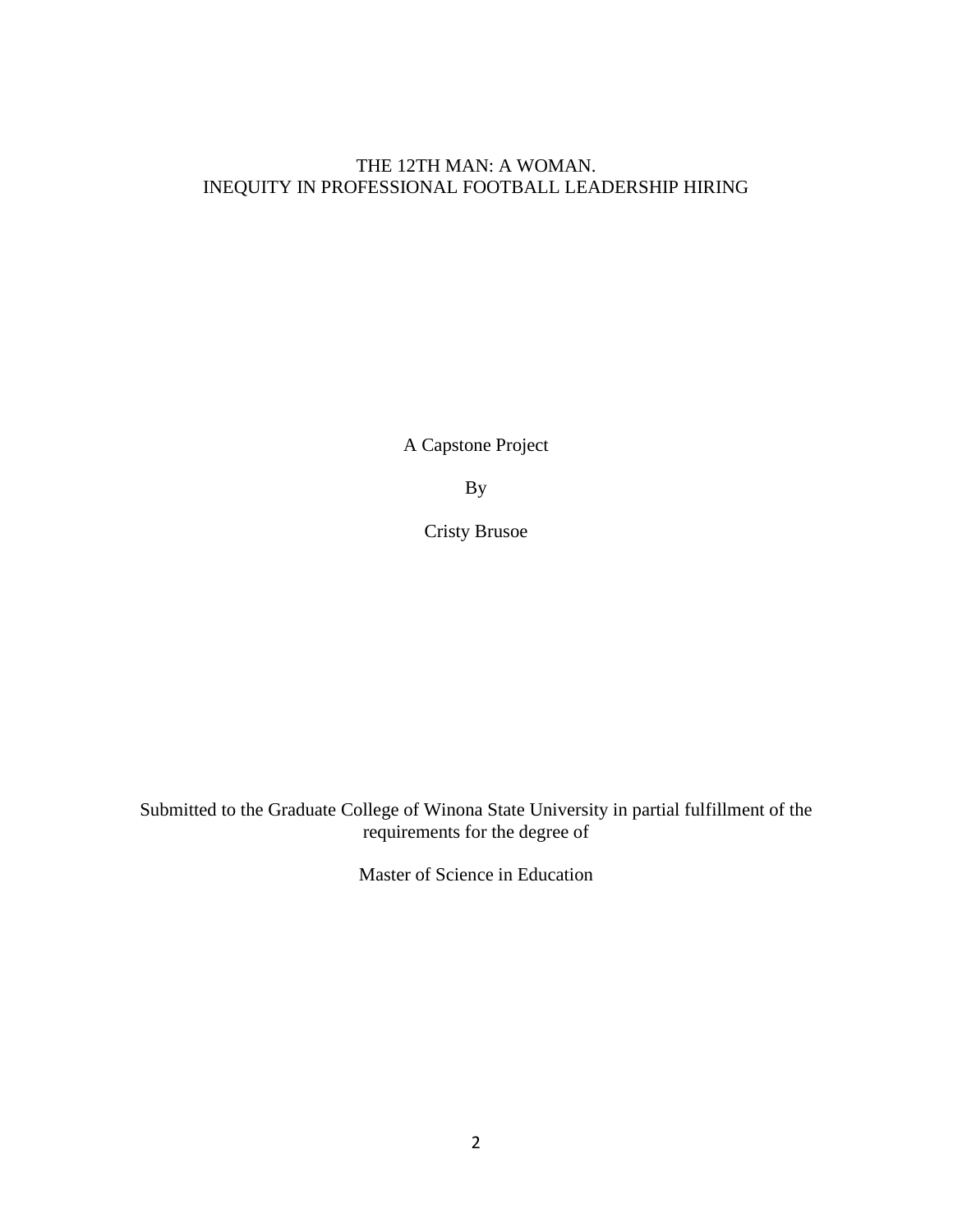# **ABSTRACT**

This is a comprehensive study of gender inequity in professional leadership within NFL organizations. 5 former and 5 current employees involved in the hiring process of NFL organizations were surveyed and offered insight into hiring practices and a breakdown of gender equality within the NFL.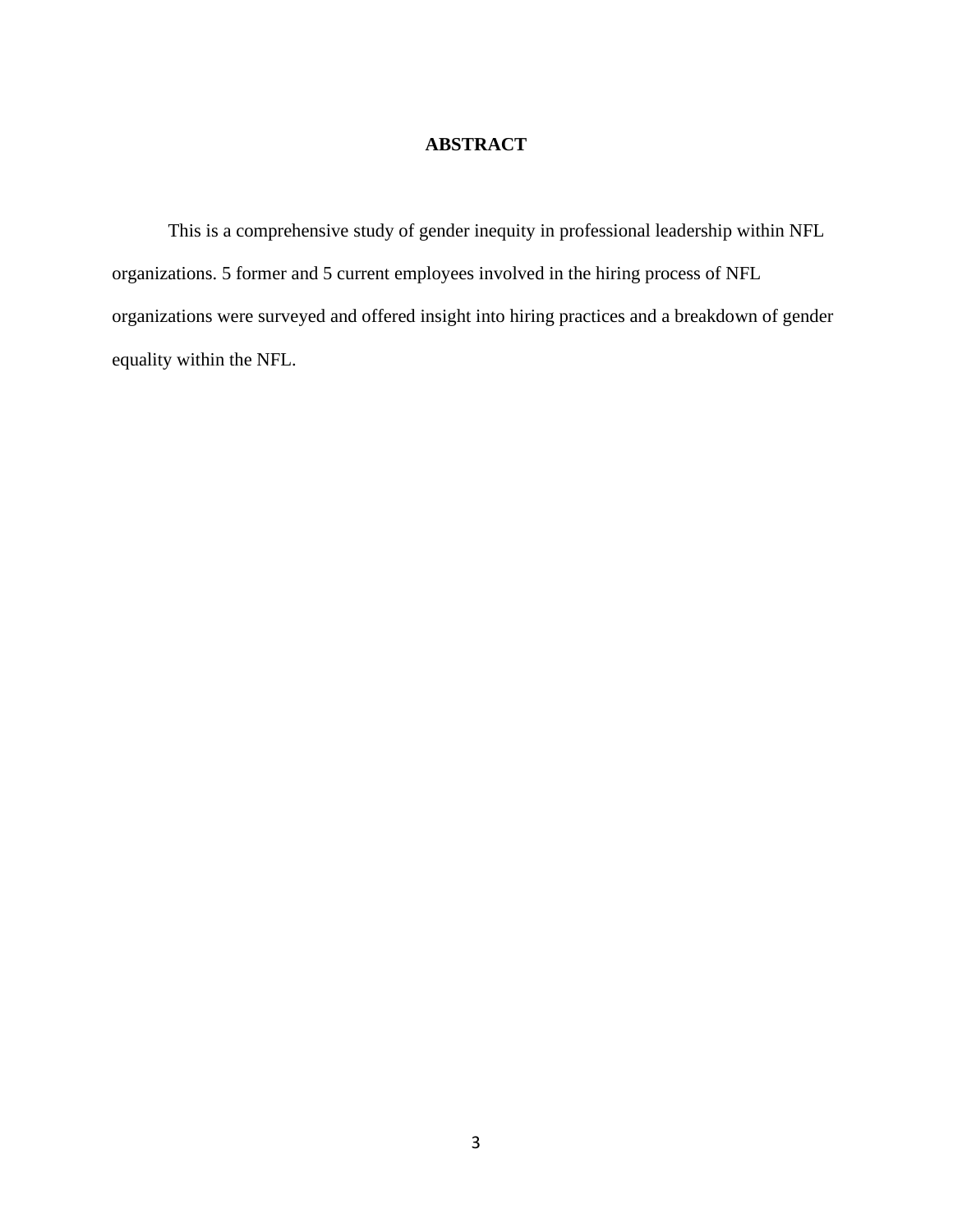*Dedicated to my future children*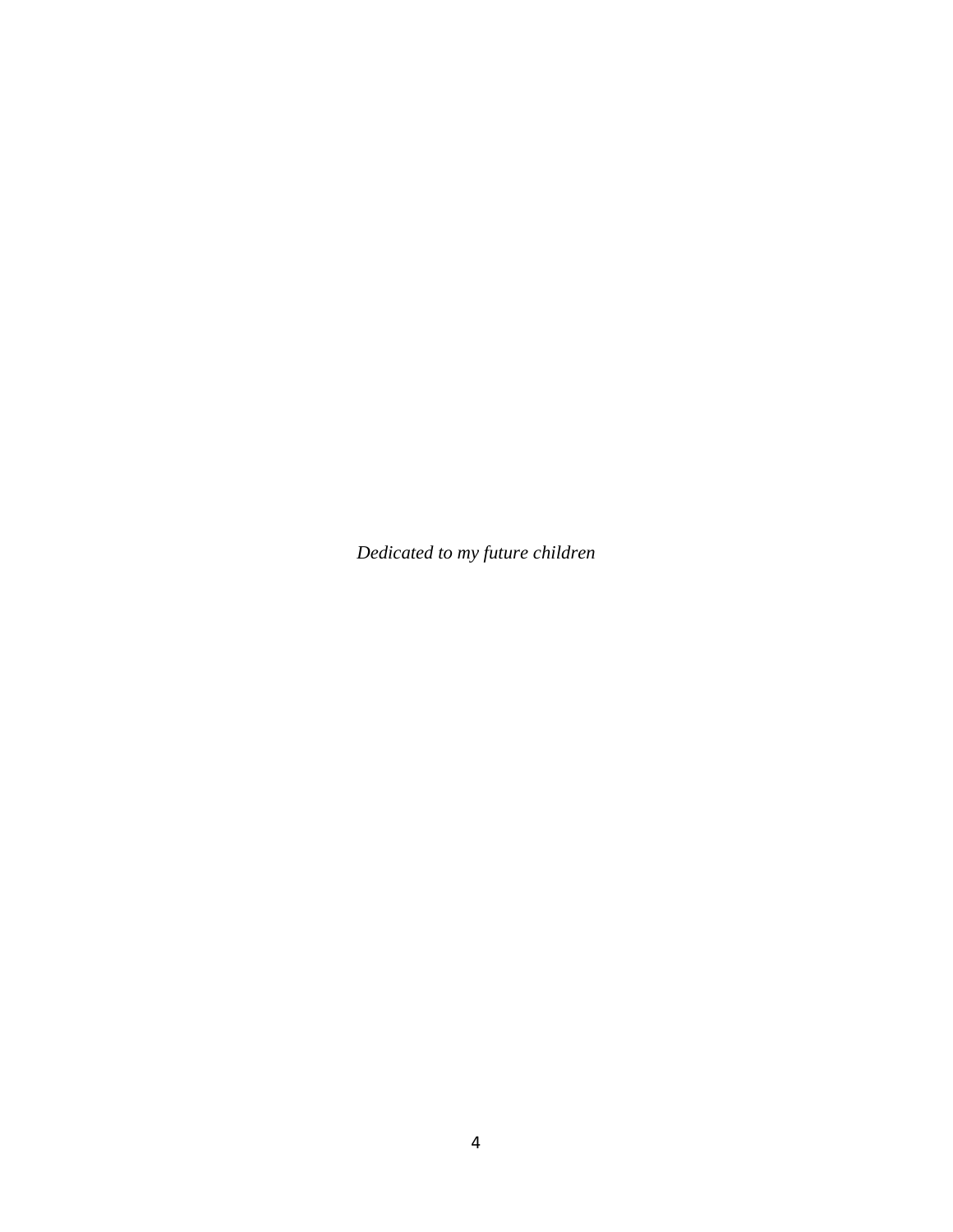# **ACKNOWLEDGEMENTS**

This project would not have been possible without the support of my friends, family and peers. Thanks to my advisor, Dr. George Morrow, for showing patience and putting up with my stubbornness. Thank you to Winona State University for the opportunity to advance my education and complete a major goal. And finally, thanks to my partner, parents, siblings and friends, who supported me through this process, offering guidance and love.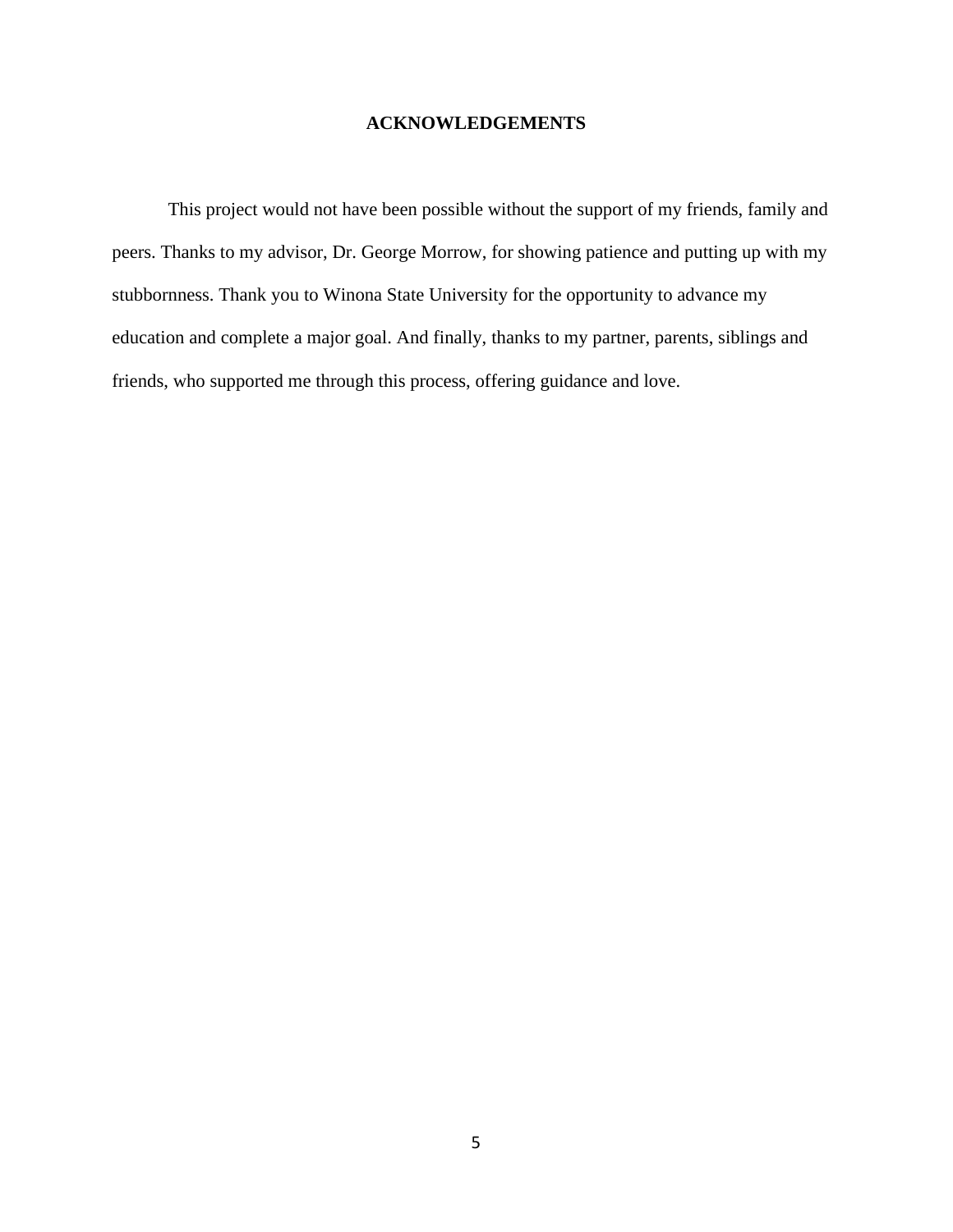# **TABLE OF CONTENTS**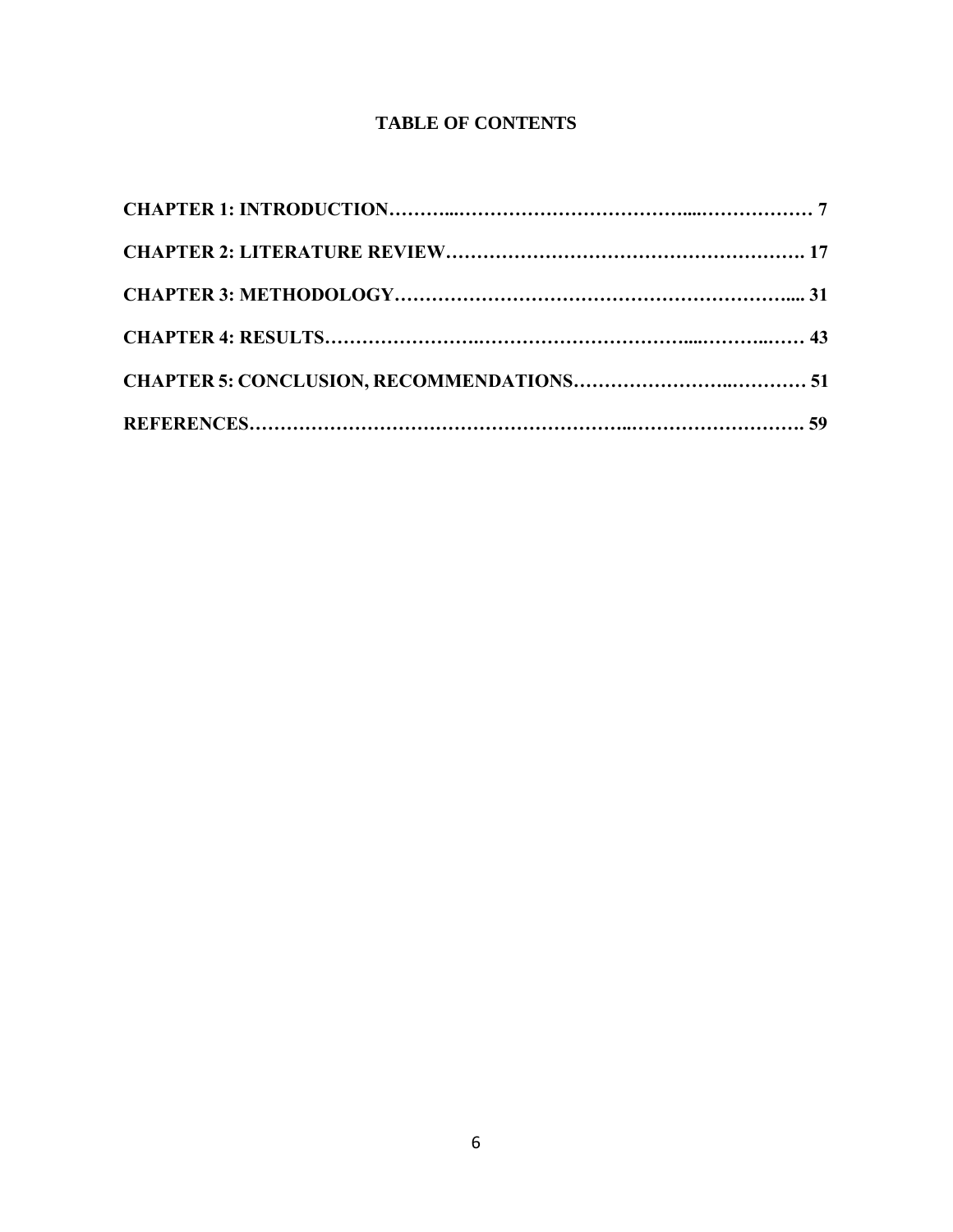#### CHAPTER 1

#### **Introduction**

Currently, there are more than six million sports-related jobs available, creating abundant opportunities for women to obtain a leadership position in athletics (Women's Sports Foundation, 2011). Professional sports organizations continue to take measures to try and recruit women. In September 2016, the National Football League (NFL) hired Sam Rapoport as the director of football development in an attempt to create a pipeline for women to enter into positions that have been traditionally held by men around the league. With the increase in available opportunities for women to work in traditionally male-dominated sports, identifying the reasons factoring into why women aren't being hired for football management positions is crucial in increasing the number and sustainability of women in these leadership roles (Frank, 2015).

The efforts to increase the number of opportunities for women working in sports started in 1972 when Congress passed Title IX. The Title IX law requires gender equity for men and women in every educational program that receives federal funding, including athletics. Title IX was written subsequently to the Civil Rights Act of 1964, which did not include any prohibition on gender discrimination in public education or federally assisted programs. The enactment of Title IX led to female participation in sports increasing from 30,000 athletes in collegiate athletes in 1972 to over 193,000 today (Dusenbery & Lee, 2012). However, research reveals that the spike in female athletes has not led to a corresponding increase in the number of women in leadership positions.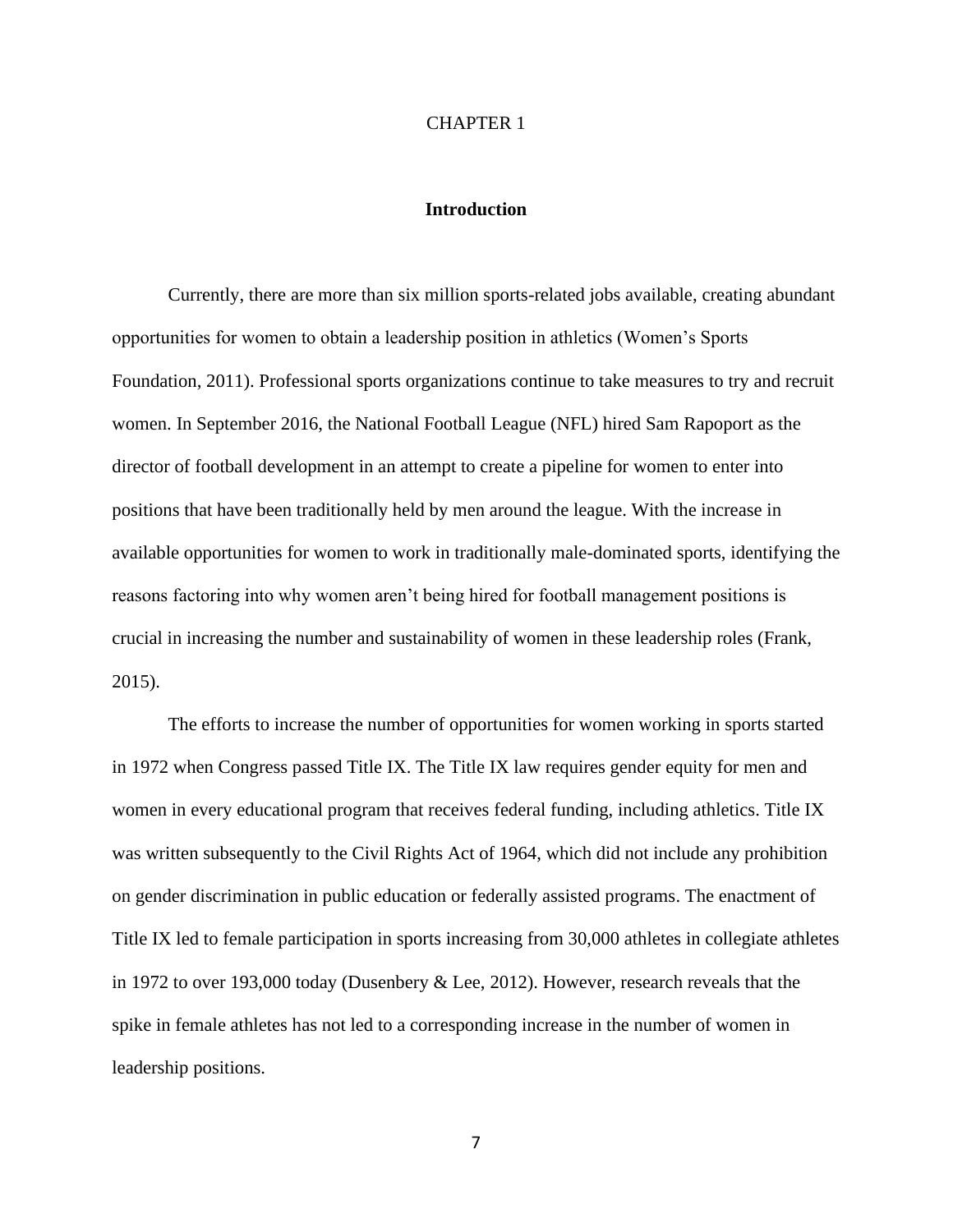Throughout the past ten years, research has fixated on the limited number of women and their experience in sports leadership positions. Rather than focusing on those in the decisionmaking roles of hiring and retention, research has centered on factors preventing and leading women away from leadership positions in football.

For example, a 2010 study by Kamphoff conducted one-on-one interviews with former female coaches about potential solutions in increasing the number of women in the field. The results of the study indicated that no matter how long women are a part of an organization, their tenure may never lead them to feel like part of the family. The study also found that 67.5 percent of women noted leaving coaching for negative reasons. Kamphoff pointed out that few studies have asked female coaches for recommendations. These participants worked in the system and had unique perspectives (Kamphoff, 2010).

Previous studies on similar subjects have concentrated on the effects of Title IX on women (Acosta & Carpenter, 2008, Lowry, 1988, Acosta & Carpenter, 2012, Pauline, 2013,), the role gender plays in sports leadership positions (Kamphoff, 2006, Yiamouyiannis & Moorman, 2008, Light, 2013, LaVoi, 2014, Schoenberger, 2015, ), and researched the traits and leadership style of women in sports (Messmore, 1995, Newell, 2007, Massengale, 2009, Simmons, 2011, Lovelin & Hanold, 2011, Fulmer, 2012, Ballaro & Neil, 2013). Overall, these studies document the overall lack of support for women in football leadership positions, but further research is needed to identify the reasons factoring into why women haven't been hired for leadership positions. There has been little research focused on those in the role of hiring and what their experience has been in the hiring process. Along with that, there is a need for further study on the state of recruiting women in the sport of football, and in the NFL, specifically.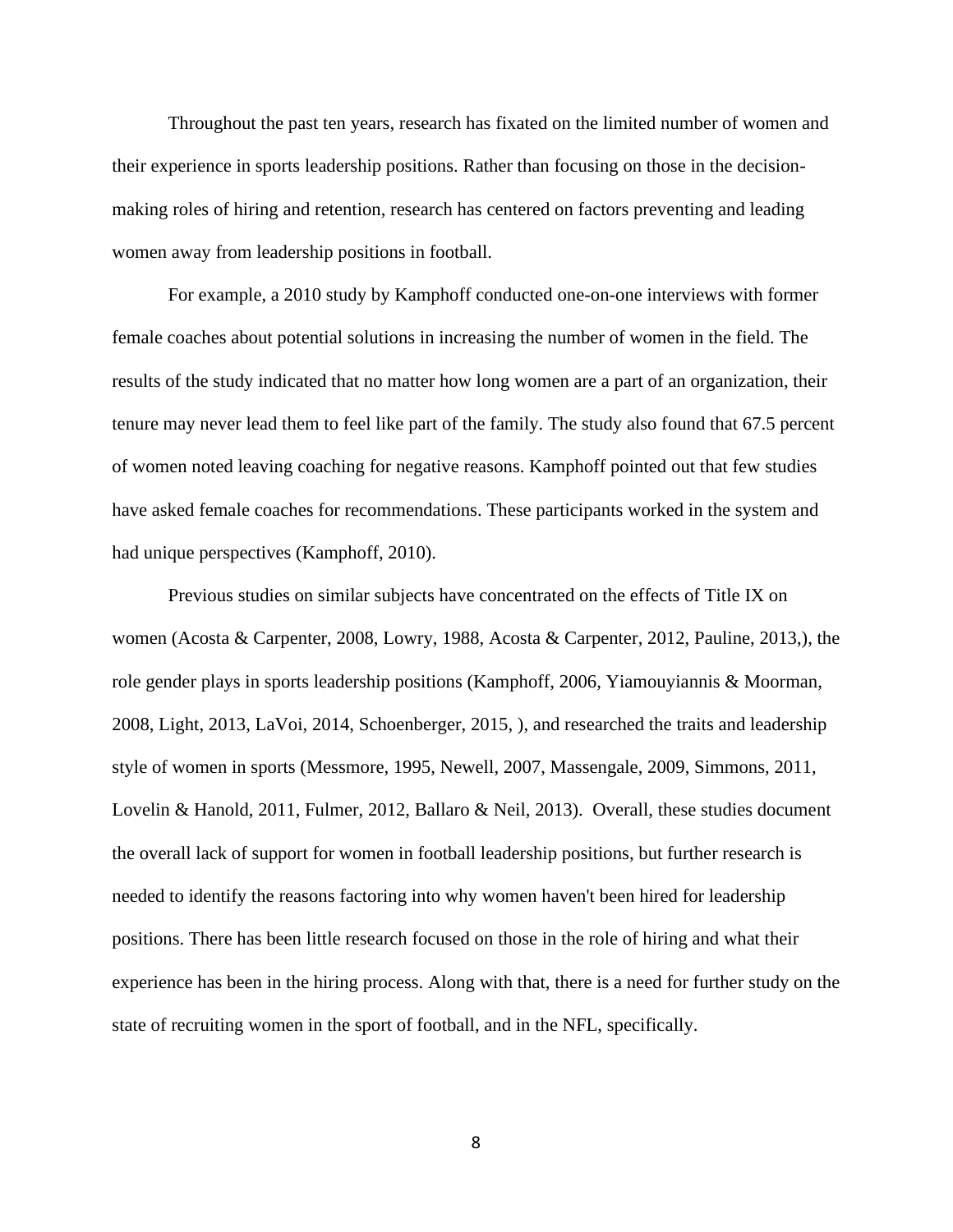Identifying the factors contributing to the limited hiring of female football leaders is necessary to increase the recruitment and hiring of effective female leaders, and thus, increase the number of capable women in management roles. Therefore, qualitative research on what reasons factor into the hiring process of female football leaders becomes essential in not only recruiting and hiring but also increasing the sustainability of women within these organizations.

# **Statement of the Problem**

There is little research on the perspectives and viewpoints of hiring managers in regards to the hiring of female football leaders. Further research is required to identify the reasons factor into the hiring decisions which place women in leadership positions.

#### **Background of the Problem**

On January 20th, 2016, the NFL hired the first-ever full-time female football coach, Kathryn Smith. With the addition of Smith, the NFL tied the NBA for the best record in US professional sports to hire women to coach men's teams. Upon hiring, Buffalo Bill's co-owner Kim Pegula stated, "Kathryn has been a part of [Rex Ryan's] staff for the past seven years and has proven that she does excellent work. While we understand the significance of this announcement, it's important to understand that Kathryn earned this position because she has shown she is qualified, dedicated and puts in the work needed for this role." (Rodak, 2016).

The Institute for Diversity and Ethics in Sports released its first report of the National Football League in 2004. The Racial and Gender Report Card is an assessment of hiring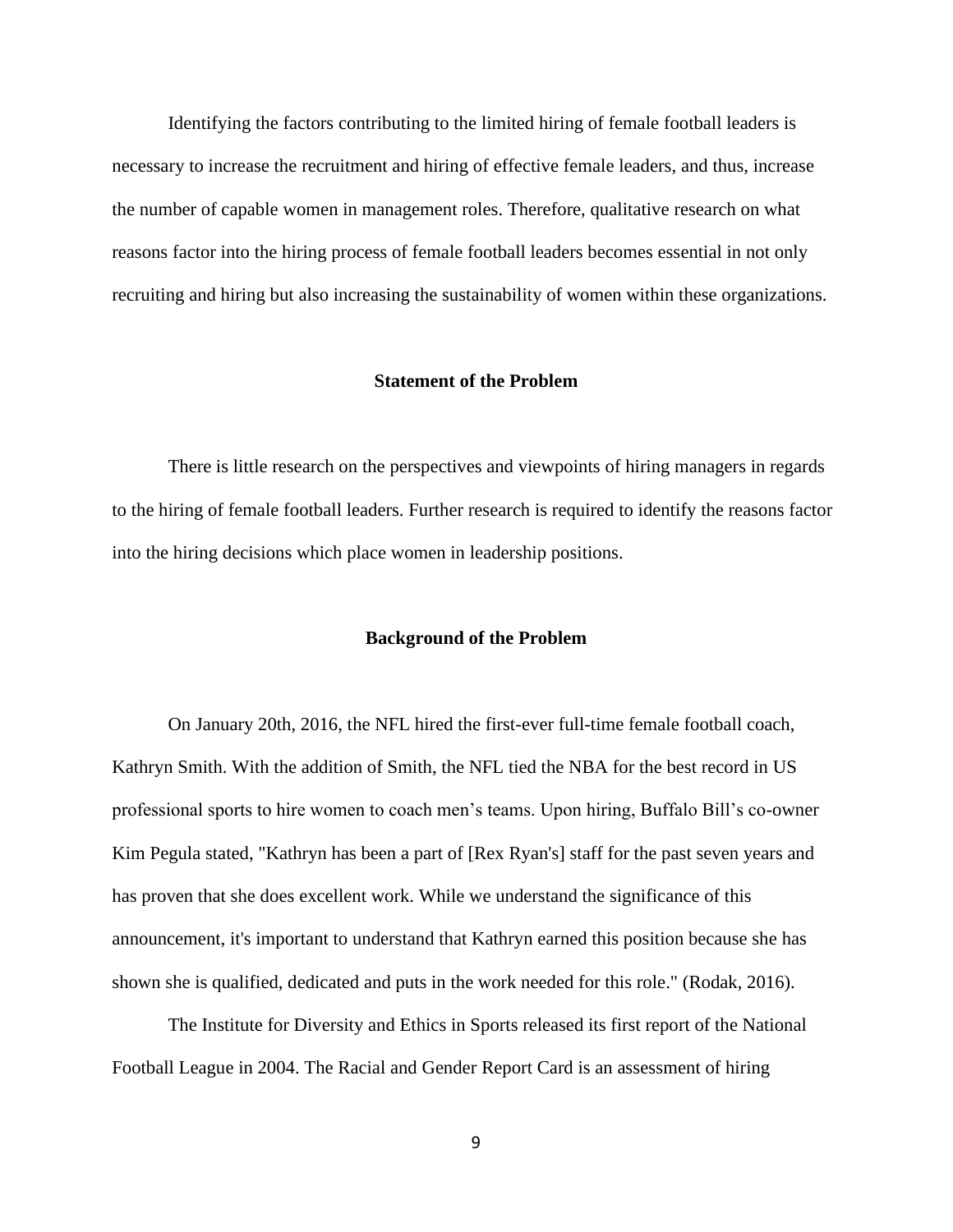practices of women and people of color in most of the professional and amateur sports organizations throughout the United States. The report considers the composition of players, coaches and front office employees in the US' professional sports organizations, including the National Basketball Association (NBA), Major League Baseball (MLB), Major League Soccer (MLS), Women's National Basketball Association (WNBA) and the NFL (Lapchick, 2005).

The initial report graded the NFL a D+ in the gender category. The report found that there were three female presidents/CEOs in the NFL. There were no female general managers. Women held 7 percent of the vice president positions during the 2003 season. 17 percent of the senior administrators of the NFL were female. 26 percent of the league office's management team were women (Lapchick, 2005).

In 2011, the Diversity Council and Human Resources launched the NFL's first women's affinity group, called the Women's Interactive Network (WIN). The goal of WIN is to accelerate the career advancement of women in the NFL. WIN creates opportunities for male and female employees to educate each other on gender issues in the workplace; provides a peer network; and helps foster the hiring, retention, and development of female employees (Malveaux, Davison & Grant, 2016).

In 2014, the Commissioner of the NFL, Roger Goodell, strengthened the league's domestic violence policies and hired more women in key leadership positions, including as vice president, chief of government affairs and chief marketing officer. Robert Gulliver, executive vice president of human resources in the NFL, stated his belief that diversity at the league office level continues to increase and the NFL is always looking to improve. The league is committed to diversity and inclusion, noting that the organization benefits from a variety of background and personalities (Belson, 2014).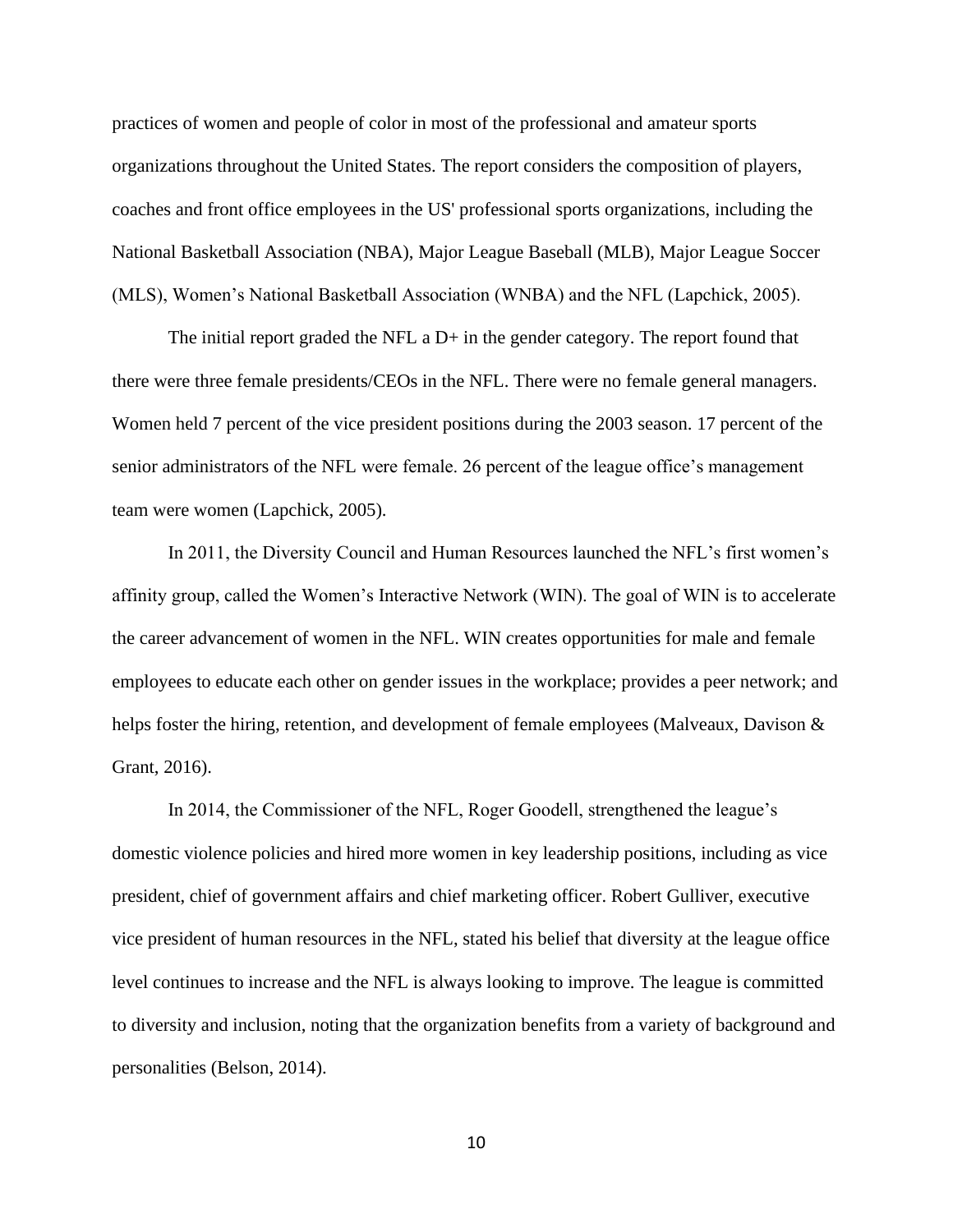In 2016, the Racial and Gender Report Card awarded the NFL a C+ in the gender category. The report found that there are 35 women who served as vice presidents in the league office, a decrease from 22.9 percent in 2015 to 21.1 percent in 2016. There are no team presidents or general managers who are women. Women hold 59 of the vice president positions throughout the league, a decrease of eight from 2015. In the senior administration category, which includes directors, assistant general managers, chief legal counsel, salary cap managers, public relations directors and directors of community relations, women hold 21.0 percent of positions, a decrease of 1.2 percent from 2015. The percent of women at the management level increased to 30.7 percent in 2016 from 30.3 percent in 2015 (Malveaux, Davison & Grant, 2016).

The league office offers diversity training league-wide, including diversity accountabilities for senior management, enhancement of diversity recruitment resources, and talent management programs. In 2016, the league announced it would begin applying the 2002 Rooney Rule to women when it comes to all NFL executive positions. The Rooney Rule requires teams to interview one minority candidate for each coaching position (Malveaux, Davison & Grant, 2016).

Although the NFL currently has the highest percentage of women in football leadership positions ever, the numbers haven't risen much over the past 12 years. The percent of women in NFL management positions has increased from 26 percent in 2004, to 30.7 percent in 2016, an increase of 4.7 percent. The number of women in senior administrator positions has decreased to 17 percent in 2016, from 21 percent in 2004. Therefore, a study focused on the specific factors affecting the hiring of females for these positions can offer insight into how to increase the percentages of women working in football leadership positions (Malveaux, Davison & Grant, 2016).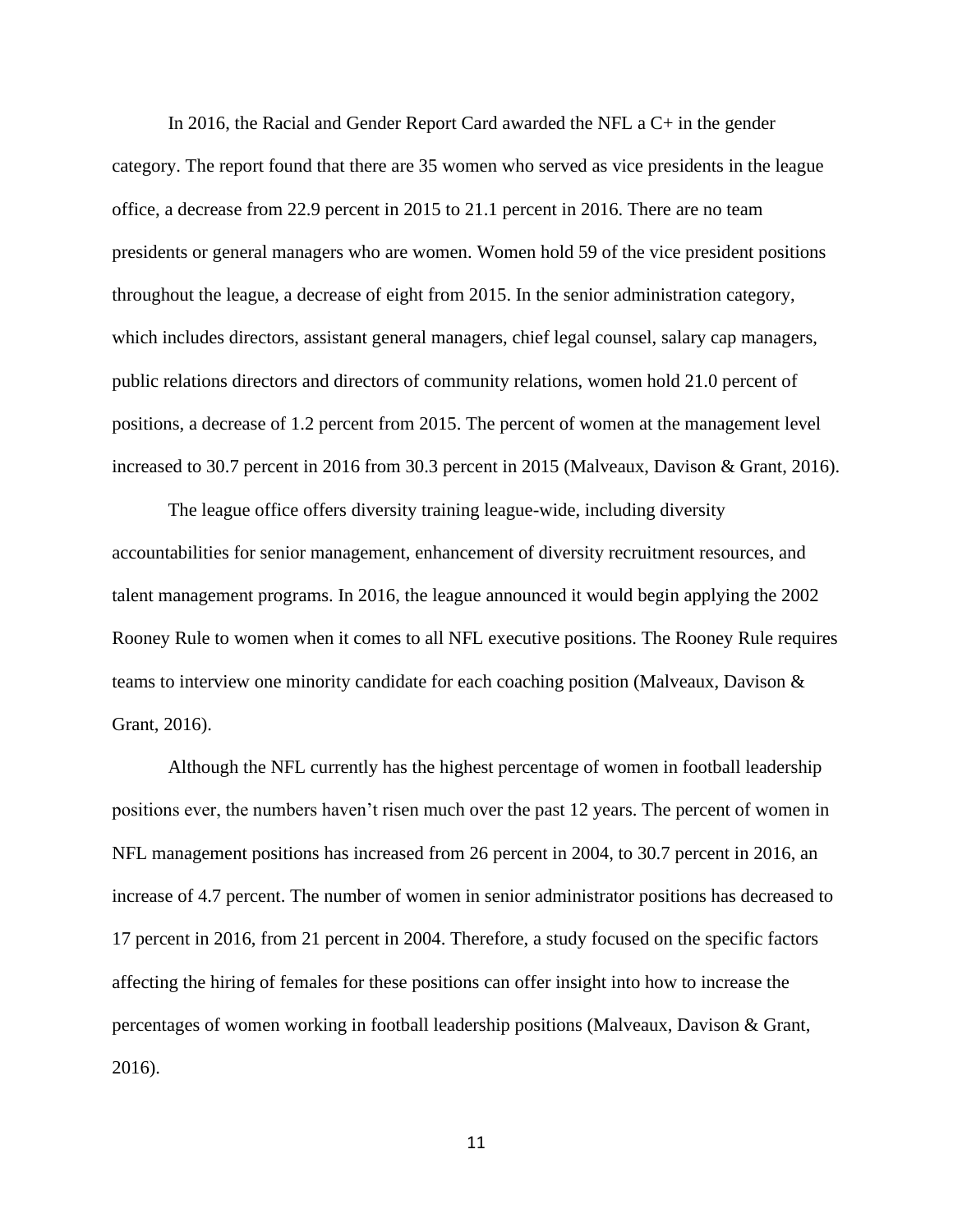# **Theoretical Framework**

The basis of the theoretical framework for this study consisted of five theories. The theories utilized within the study are Trait Theory, Feminist Theory, Gender Schema Theory, Role Congruity Theory, and the Leadership Labyrinth/Pipeline Theory.

# **Trait Theory**

Trait theory states that effective leaders share some common traits and personality characteristics. Trait theory helps to identify traits and qualities that are needed when leading others. The trait theory of leadership focuses on the physical, social and mental characteristics of a leader, to gauge which characteristics are common among leaders (Leadership Theories, n.d.). Trait theory was developed in the 1920's and 30's and differentiates leaders from non-leaders. The focus of this theory was on what an effective leader looked like and not how to effectively lead (Maslanka, 2004).

# **Feminist Theory**

Feminist theory explores both inequality between males and females and the construction of gender. Feminist theory accompanied the feminist movement in the mid-seventies where theories began to explain women's oppression globally. Feminist theories are used to explain how institutions operate with gender-based assumptions and choose to reward or punish gendered practices (Carlson & Ray, 2011).

# **Gender Schema Theory**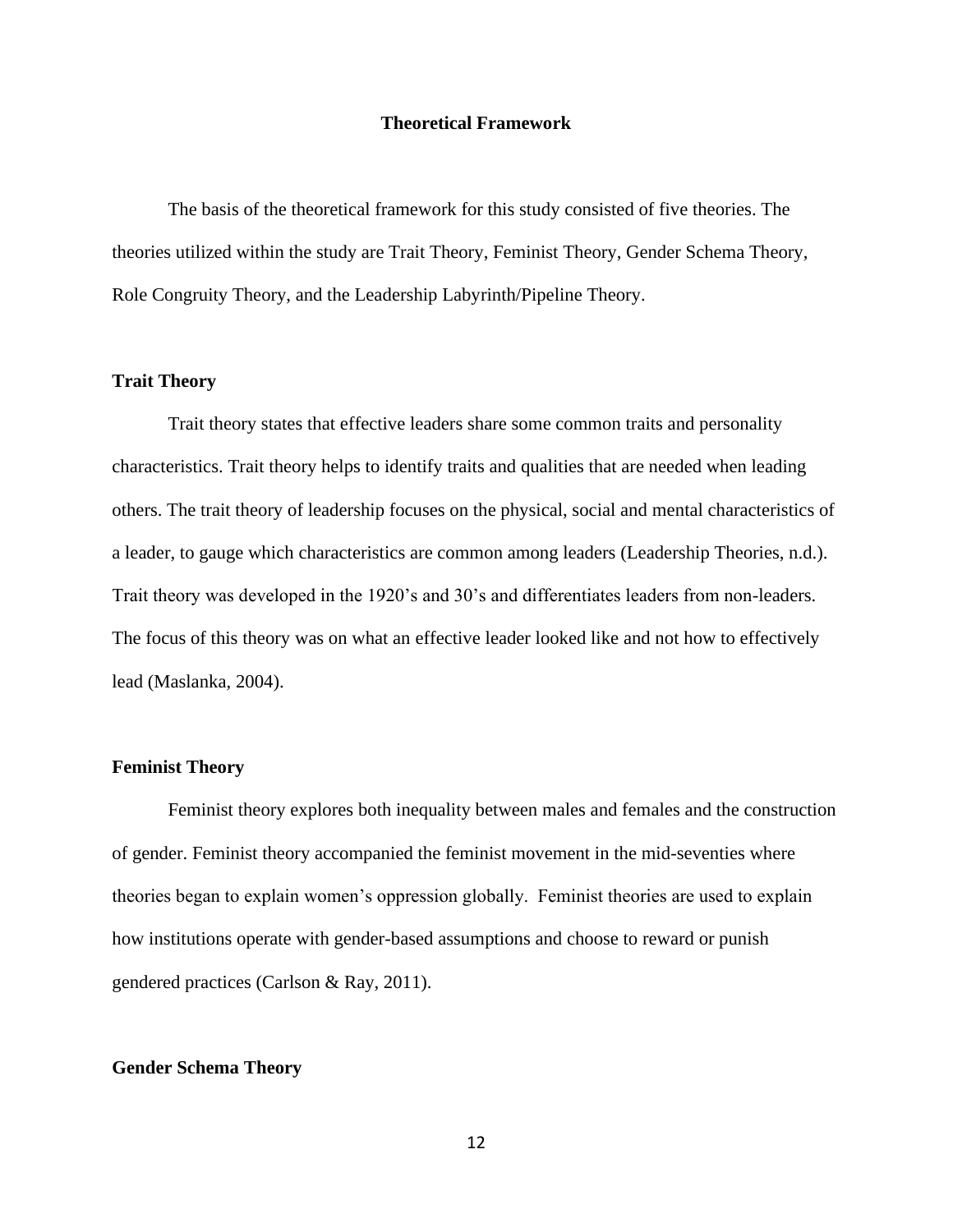Gender schema theory can explain some of the processes by which gender stereotypes become psychologically ingrained in society. Kohlberg (1966) emphasized children actively selfconstruct their gender through a conceptual pattern in mind called a schema. The schemas develop through a combination of social and cognitive learning processes. A child observes how male and females act in society and these observations guide the child's gender-related actions. Kohlberg (1966) stressed that children actively self-construct their gender through a conceptual pattern in mind called a schema, (Goldstein & Naglieri, 2011).

# **Role Congruity Theory**

Role Congruity Theory is what women experience in evaluation of their leadership behavior as a result of stereotypes regarding women's behavior that is inconsistent with the expected behavior of a demonstrated leader. Eagly's (2007) research states that each sex has typical - and divergent - traits and behaviors. One consequence of role congruity theory in regards to leadership is that attitudes are often less positive towards female leaders than male. It is often more difficult for women to become leaders and achieve success. Attitudes are less active toward female than male leaders and potential leaders (Eagly, 2007).

# **Labyrinth/Pipeline Theory**

Eagly (2007) developed the Leadership Labyrinth Theory in exploring the concept of the glass ceiling and the challenges women face in their journey to a leadership position. The metaphor implies that there is a barrier that blocks women from rising to a leadership position. The labyrinth includes sex discrimination, women's domestic responsibilities, and a women's failure to believe in herself (Eagly, 2007).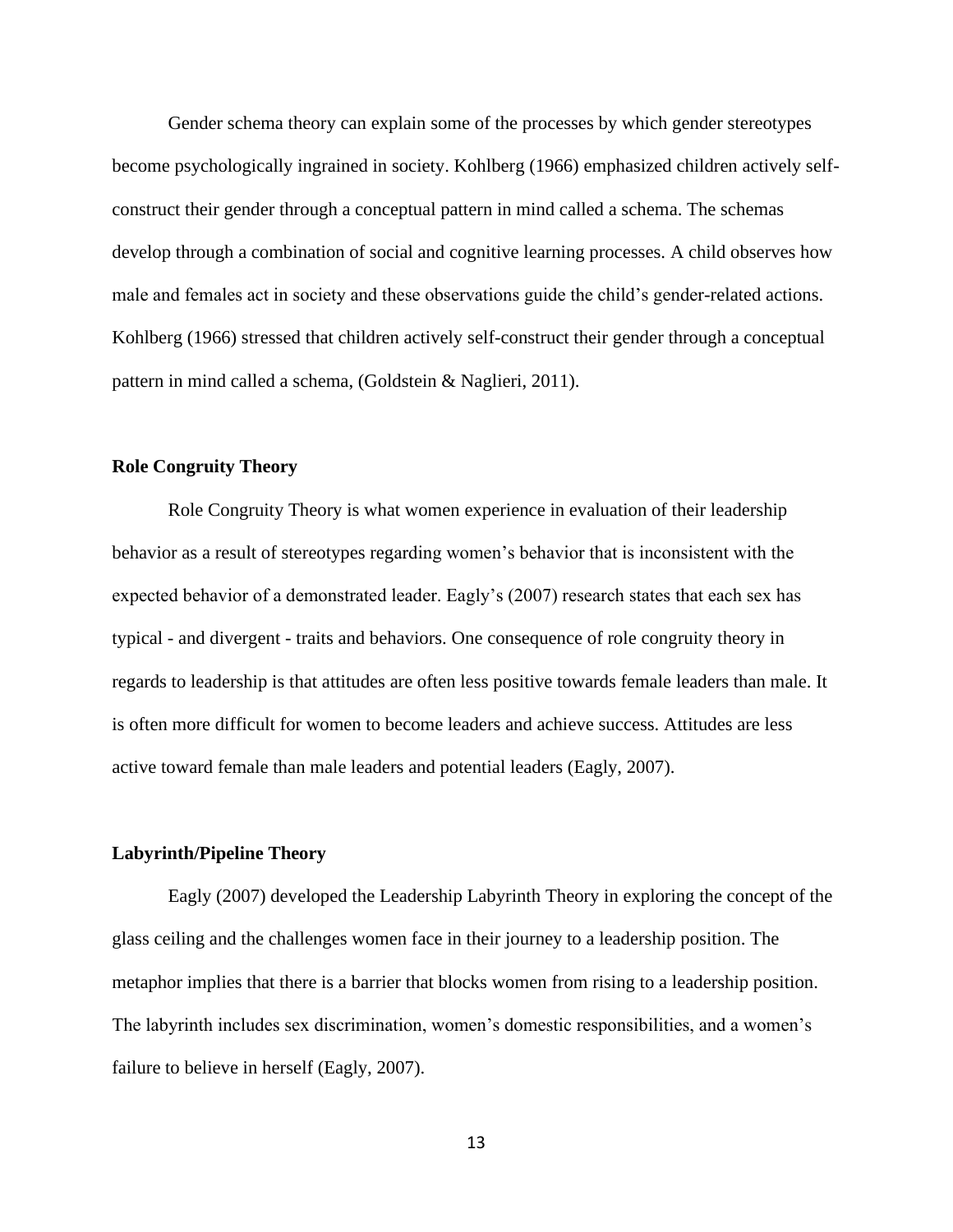# **Purpose Statement**

The purpose of this qualitative study is to investigate what has previously and currently does factor into the hiring decision in regards to women for football leadership positions.

# **Research Questions**

The following research questions will guide this study:

- 1. How does gender factor into the hiring process for football leadership positions?
- 2. What are the reasons women are passed over for football leadership positions?
- 3. Which leadership traits are lacking in females applying for football leadership positions?
- 4. What are the different expectations of women and men in sports management?

#### **Definition of Terms**

**Argentic:** Argentic behaviors, focusing on goals and control, tend to be associated with males (Patton & McCalman, 2008)

**Labyrinth:** A labyrinth comes from the Greek word "labyrinthos" and describes any maze-like structure (Mark, 2009).

**Qualitative Research:** A means for exploring and understanding the meaning individuals or groups ascribe to a social or human problem. The process of research involves emerging questions and procedures; collecting data in the participants' setting; analyzing the data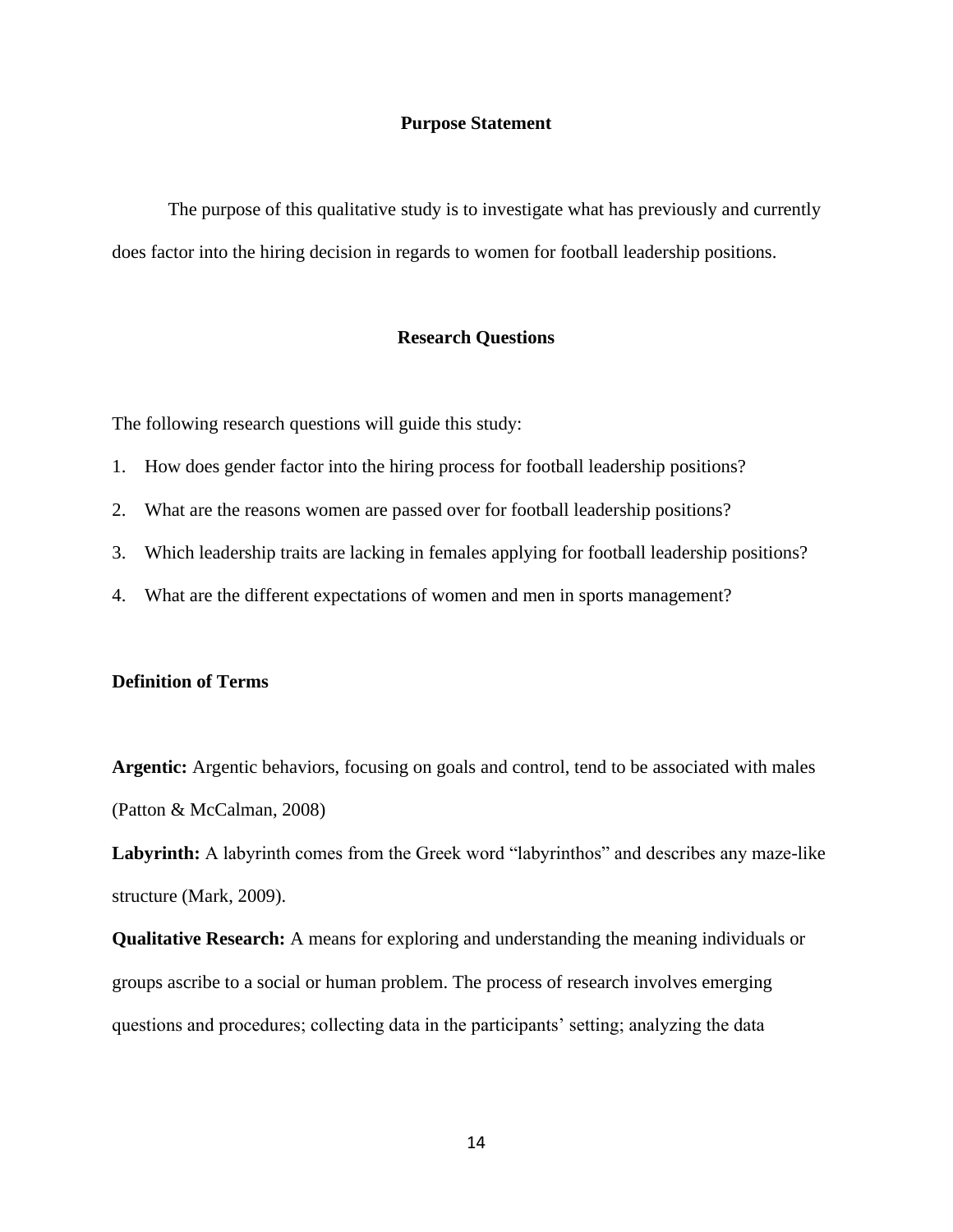inductively, building from particulars to general themes; and making interpretations of meaning of the data (Creswell, 2014).

**Sustainability:** To pursue sustainability is to create and maintain the conditions under which humans and nature can exist in productive harmony to support present and future generations (Environmental Protection Agency).

# **Significance of the Study**

There is limited information on the perspective and viewpoints from hiring managers on the limited number of female football leaders. This study may be significant to some individuals and organizations. Specifically, the outcomes of this study can potentially benefit football executives, hiring managers, team organizations, the NFL as a whole, and those women pursuing a career in football leadership. By investigating which traits factor into the hiring or not hiring of women in football leadership positions, this study may provide guidance on how to increase the number of females in football.

#### **Limitations of Study**

Some of the limitations identified in this study are how truthful the participants are in responding, the willingness of the subjects to participate, and the potential bias of the research. Participants of this study represent a small percent of the hiring managers in the U.S., and thus the study may not be representative of the entire population. The subjects may not be honest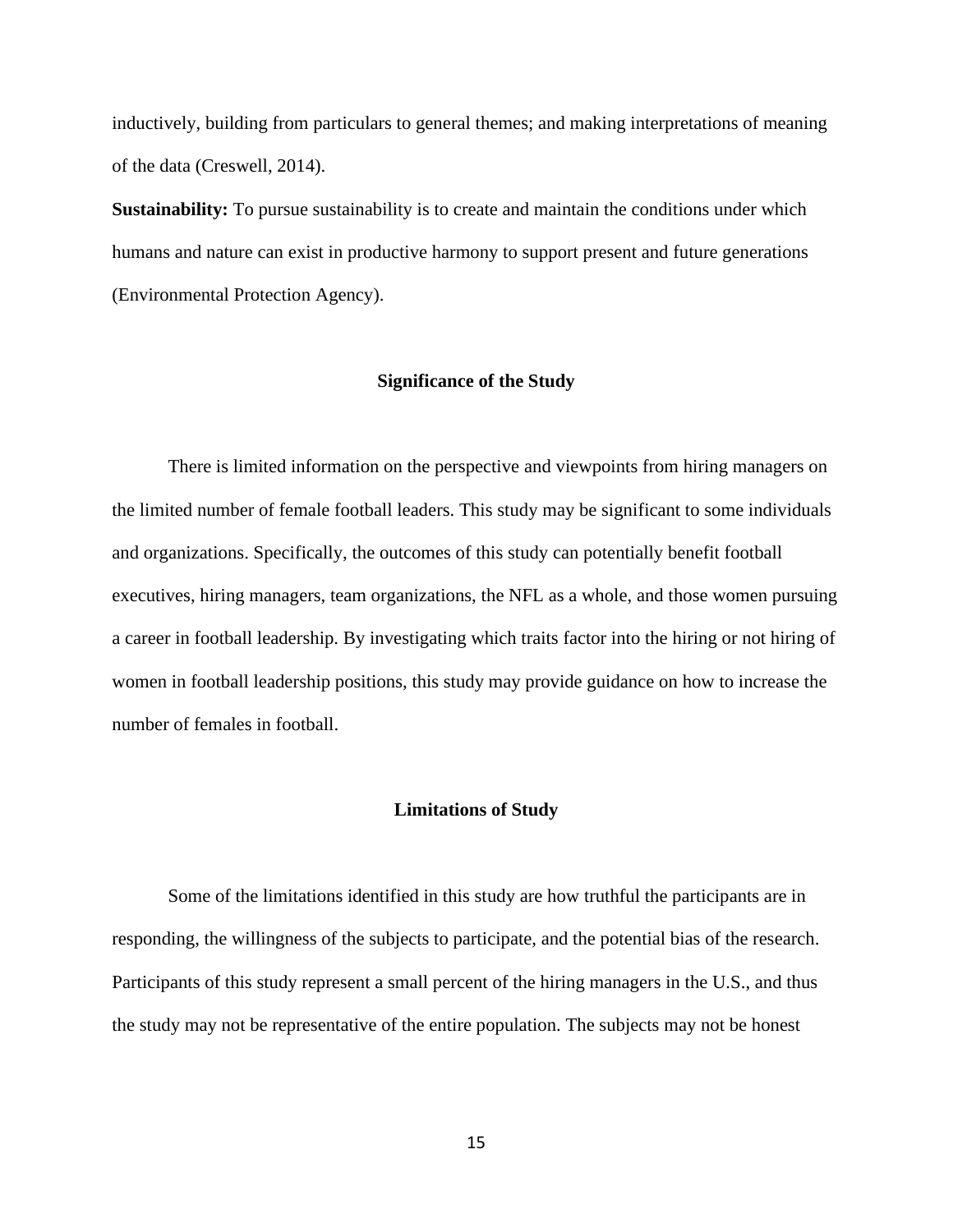about their experiences of hiring or not hiring women. As a woman, the researcher has a potential bias, as the study focuses specifically on women.

# **Delimitations of Study**

This study is delimited to football-specific hiring managers, who work or have worked at a professional football organization.

#### **Overview of the Study**

This phenomenological study consists of five chapters. Within the first chapter is a brief background on the issue, as well as why it needs to be explored further. Chapter two discusses the gaps and challenges in the literature, as well as the theoretical framework used to guide the research on what factors into the hiring or not hiring of women in football leadership positions. Chapter three will offer the research methodology for this study. Chapter four will present the results of the study and the survey results will be used to answer the research questions. Chapter five will discuss implications of the study and make recommendations for future studies.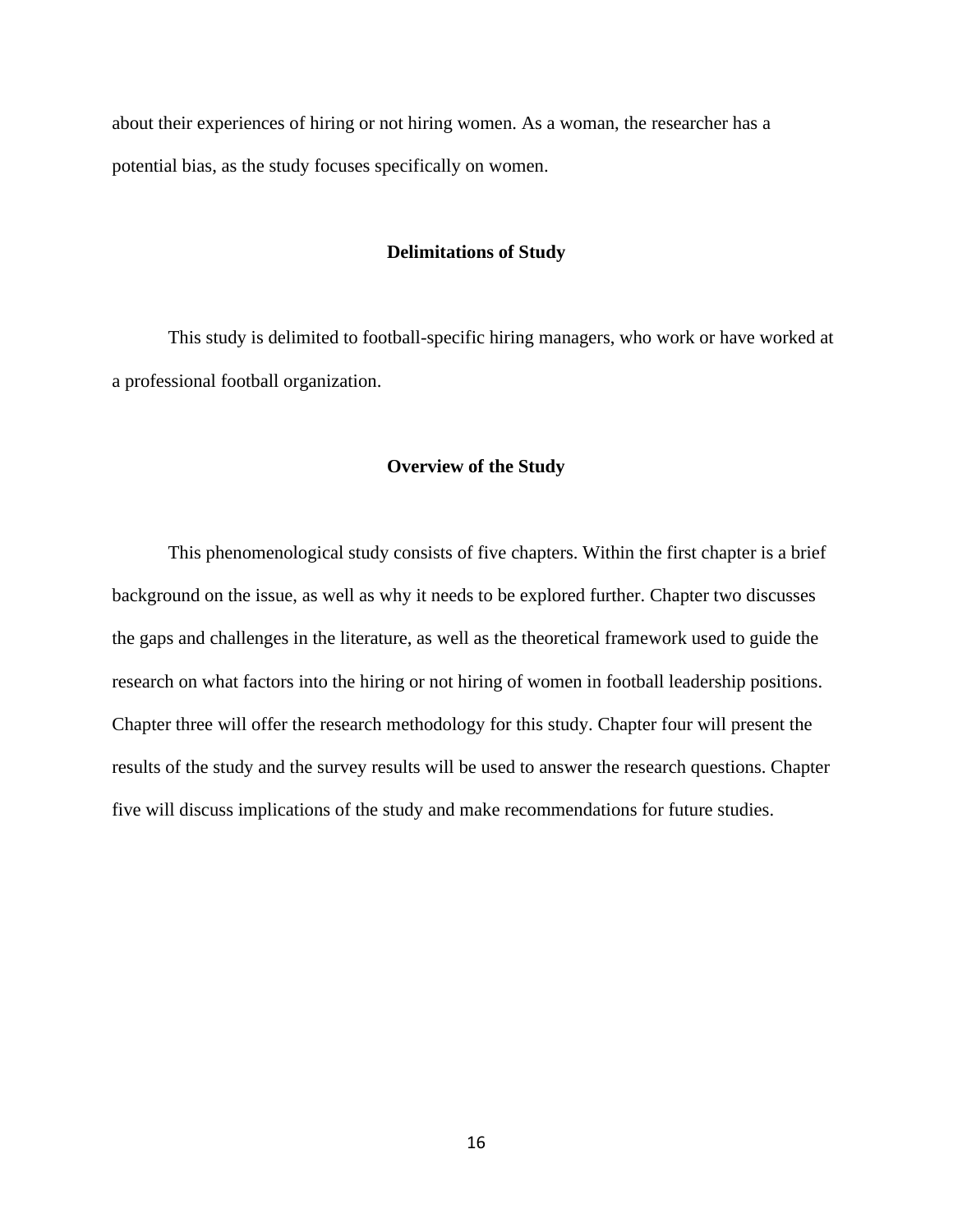#### CHAPTER 2

# **Literature Review**

This study will investigate what factors into the hiring decision for females in football leadership positions. In order to evaluate the past and present status of female leaders in football, chapter two will examine past studies and theories that concentrate on the effects of Title IX and the history of female leaders in the NFL, the role gender has played in sports leadership, and the barriers women have faced, and the traits and leadership style of women in sports. The literature review focuses on past studies that are relevant to the current study being conducted and any gaps in previous research that this study will address. The first section reviews studies that cover the historical perspective of women in sports and effect of Title IX. The second section examines the role gender has played in sports leadership. The third section reviews studies based on the leadership style and traits of female sports executives. The last part of the literature review summarizes theories that support the research.

#### **The Effect of Title IX on Gender Equity in Sports Leadership Positions**

Since the implementation of Title IX in 1972, the percentage of women coaching female intercollegiate sports has decreased by 48 percent (Acosta & Carpenter, 2008). In an attempt to identify why the number of female coaches had declined, Acosta and Carpenter conducted initial research on the effects of Title IX in 1985. Acosta and Carpenter surveyed men and women involved in intercollegiate athletics and asked them to rank the causes for the diminishing role of women. The researchers concluded the barriers for females included: 1) The good old boy's network, which kept women from getting an opportunity; 2) The lack of qualified female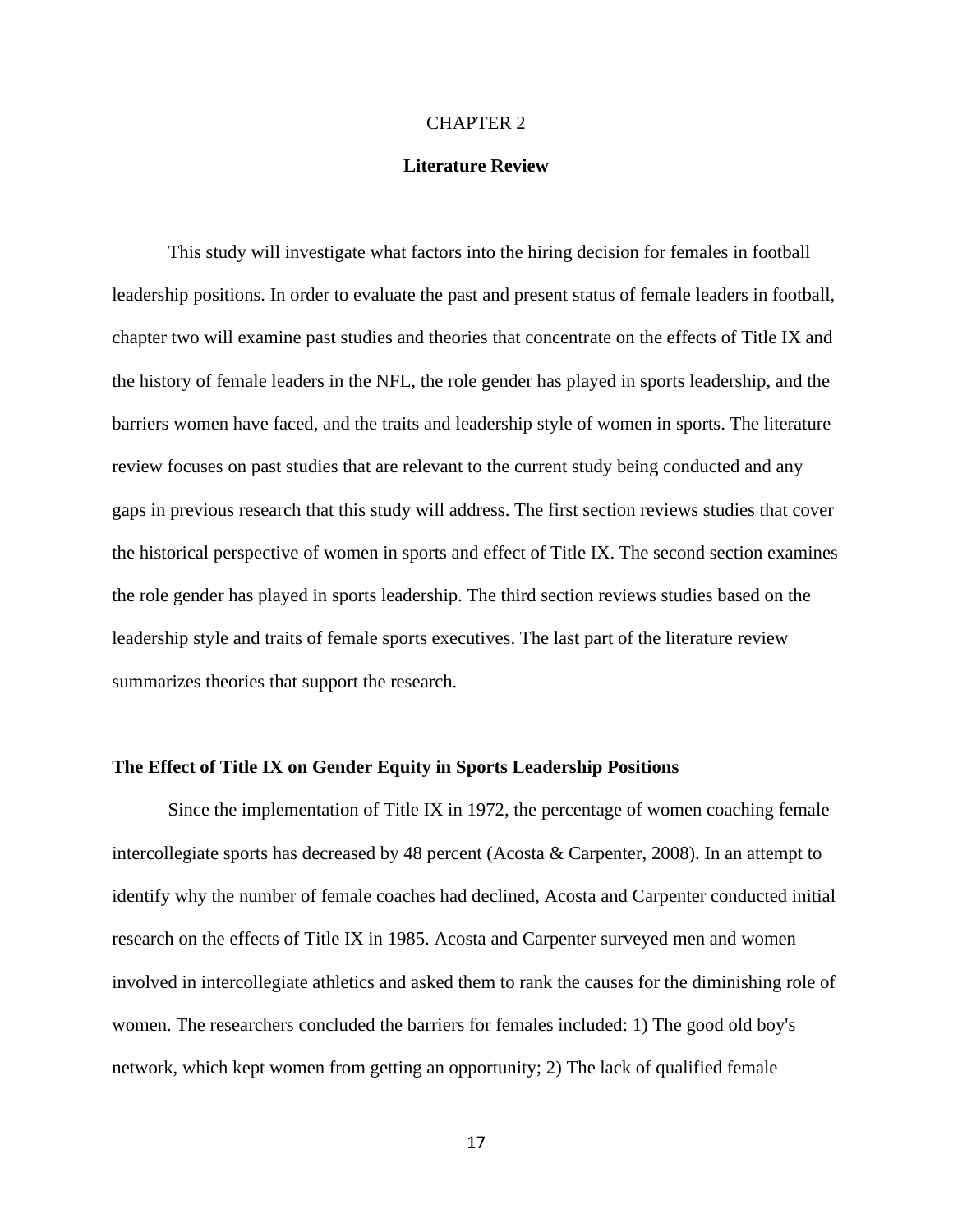candidates for sports leadership positions; 3) The failure of women to establish a networking system among one another; and 4) Discrimination of those in a position of power.

Similarly, Lowry & Lovett (1988) conducted a study to determine how Title IX had affected female coaching in Texas. The researchers projected that if the current trend few females in sports leadership roles continued, there would be no female coaches left in the state by 1991. In 1994, Lowry and Lovett researched the reasons why women have left and continue to leave coaching. Survey data was collected from interscholastic and intercollegiate coaches. The study found that the most common reasons for leaving coaching were based on social conditions, rather than individual traits (Lowry & Lovett, 1988).

# **40 Years After Title IX**

Acosta and Carpenter's 2012 longitudinal study investigated the history of female athletes and coaches, forty years after the enactment of Title IX. Questionnaires were mailed to the Senior Woman Administrator at every National Collegiate Athletic Association (NCAA) member school that had a women's athletic program, 1,100 women. The study specifically focuses on NCAA intercollegiate sports for women. The study found that in 1970, before the enactment of Title IX, females coached 90 percent of women's teams. By 1978, that number had dropped to 58.2 percent. Women coach 2 to 3 percent of men's teams. In 2012, there were 3,974 female head coaches of women's teams, the highest number in history. Women coached 42.9 percent of women's teams. 100 more female coaches of women's teams were employed than in 2010. The study found that men's tennis, track, and swimming had the most female coaches. The study concluded that access to female role models in leadership positions is critical, especially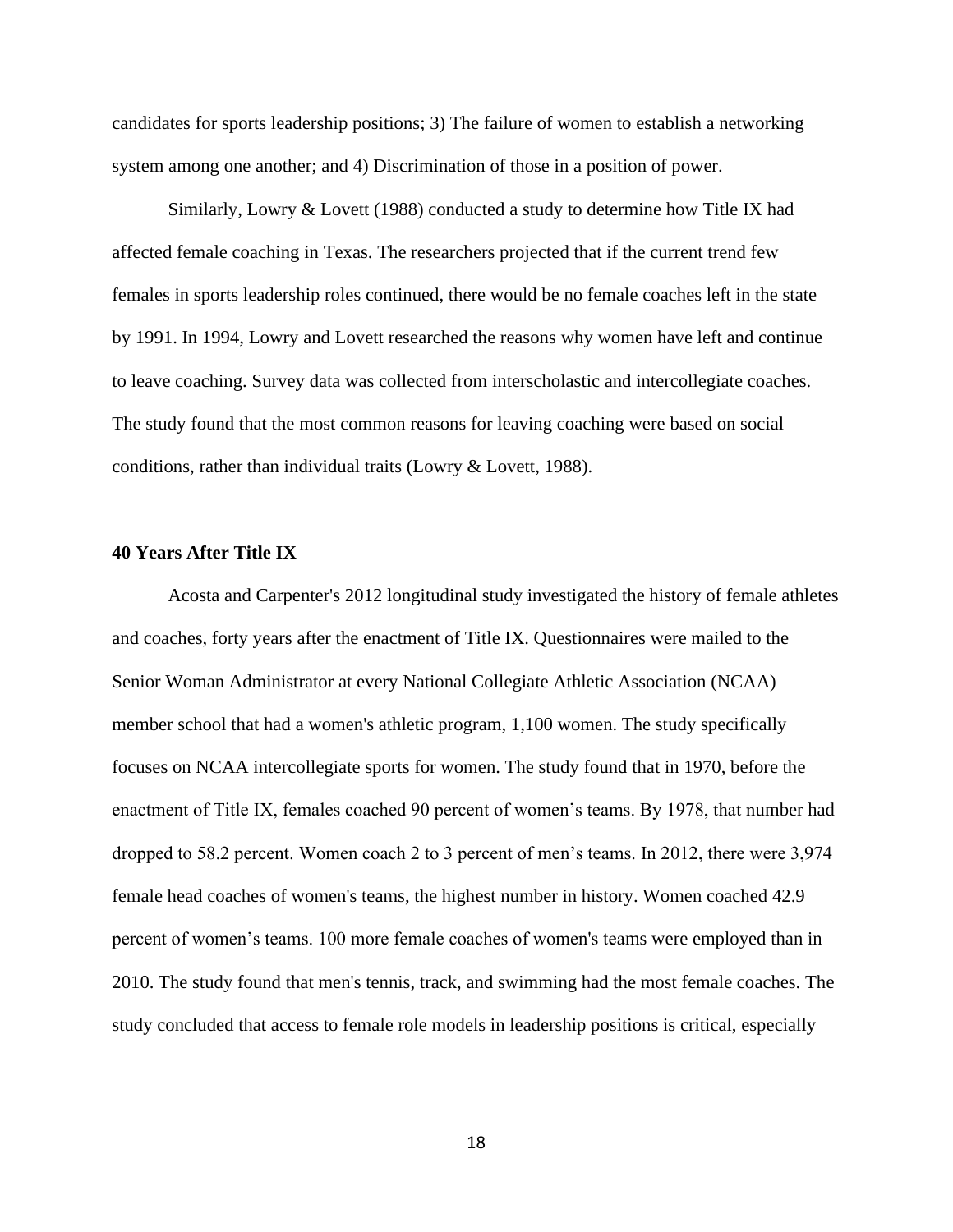for women. Women have fewer role models in their lives than do men. (Acosta & Carpenter, 2012).

Pauline, 2013 also reviewed the effects of Title IX for females in athletics 40 years after it was implemented and found that overall, there are a severe lack of women in leadership positions. However, Pauline noted there are significantly more opportunities in sports for female athletes. Along with that, women have had a stronger presence at the Olympics. Yet, Pauline found that in other areas, such as athletic employment, things have not changed very much. In fact, women rarely occupy many upper management positions. The sports industry, which is 90 percent male-dominated is beginning to implement changes and initiate programs to create more opportunities for women. Women are underrepresented and are paid less in the sports workplace. Also, women don't have the same opportunities to hold upper management positions (Pauline, 2013).

#### **Role Gender Plays in Coaching Leadership Positions**

A series of studies have taken place over the last decade in regards to the role that gender plays in sports leadership. These studies have concluded that although the role varies, gender certainly does play an important part in sports leadership positions. The most studied leadership position in the sports industry is the coaching position.

In 2006, Kamphoff completed a study on the experiences of 121 former female coaches. The study focused on the coaches' decision to terminate their careers with an emphasis on the patriarchal nature of US collegiate sports. The survey used a mixed-methods design, with indepth questions. The survey found that time and family commitments were the main reasons women chose to leave the coaching profession. 18 percent of the participants left coaching for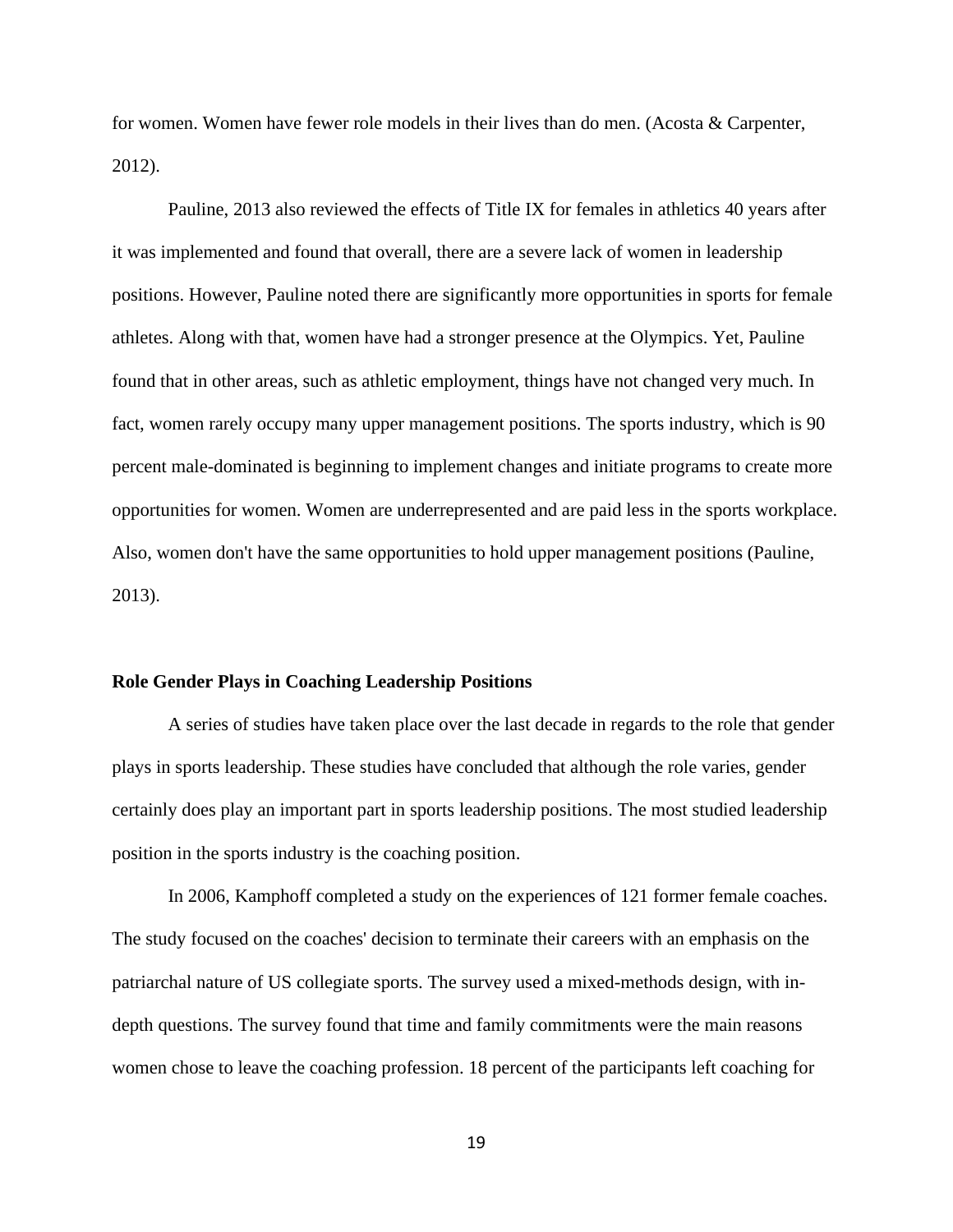positive reasons, such as a new opportunity or advancement. The patriarchal nature of collegiate athletics was noted in many of the open-ended responses. Kamphoff concluded several factors that influenced a woman's decision to leave the coaching profession. Women receive run down facilities, lower salaries, and more responsibility, with less support. Several of these female coaches were subjects of homophobic administration and environments. All the participants noted struggling with the balance between work and home life. Family commitments were the second most common reason for leaving coaching. Kamphoff concluded that Title IX has not been fully effective and has had several unanticipated consequences for female coaches (Kamphoff, 2006).

Yiamouyiannis and Moorman (2008) conducted the first research on women who had coached men's sports teams. 84 female coaches from NCAA Division I, II and II, detailed their experience on job access and discrimination in coaching roles. Results from the questionnaire indicated that women coaching men's teams face unique barriers including job access, workplace discrimination and gender stereotypes of the coaching position (Yiamouyiannis & Moorman, 2008).

Research has also been conducted on how student athletes have perceived female coaches in sports organizations. Light (2013) studied the perceptions that student-athletes have of female coaches to gain an understanding as to why a limited number of females are coaching male sports. The method used for obtaining data was a cross-sectional survey, which was sent out to 314 male and female student-athletes within the NCAA Division III Empire 8 conference.

The survey consisted of open and closed questions. Open-ended responses showed that there was a significant difference in the number of argentic traits versus communal traits. These responses suggested that athletes see certain characteristics such as confidence and assertiveness,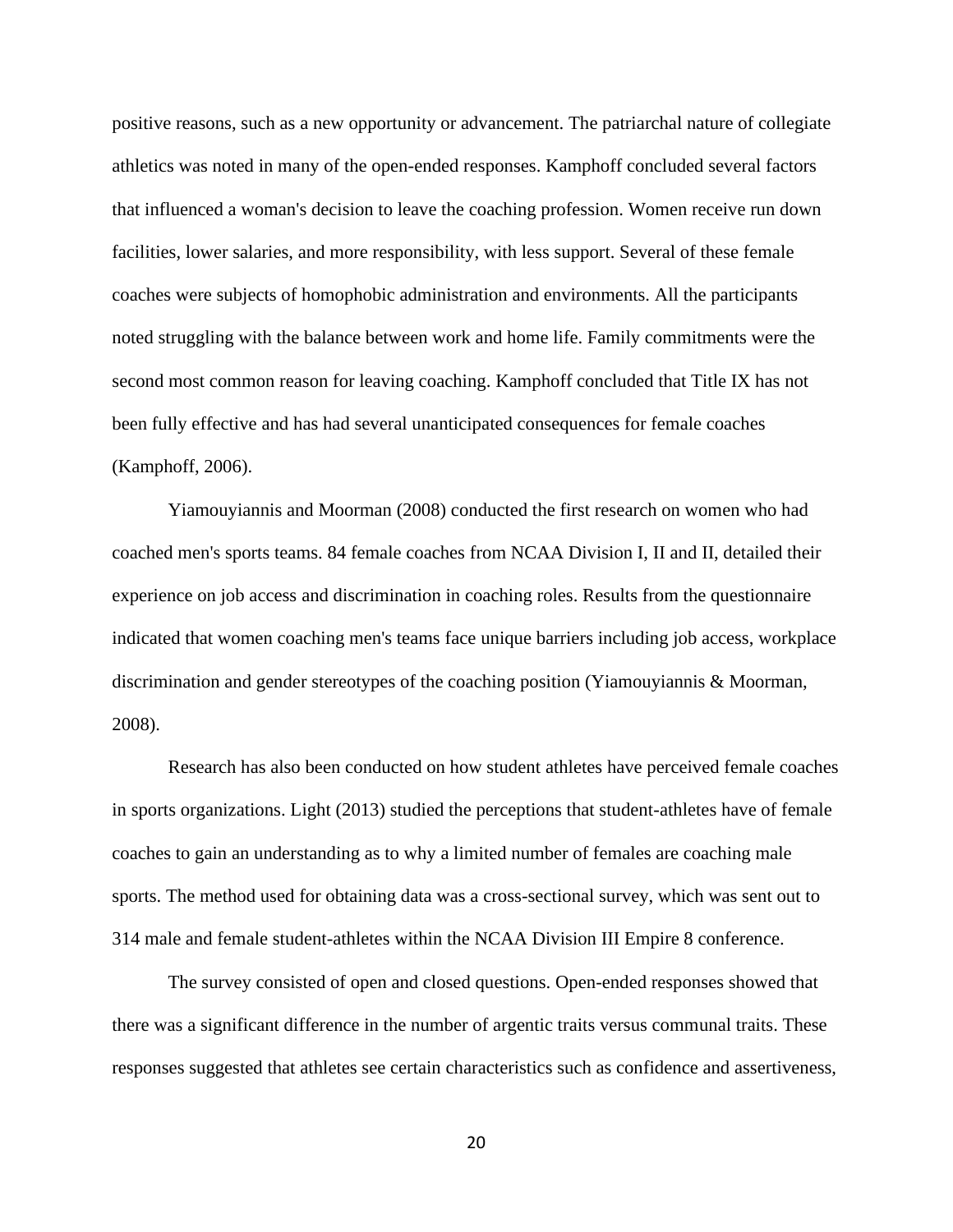being attributed to male coaches and may lead to a more favorable perception of men. Light concluded female coaches still have a long way to go to break into "masculine" sports or teams. Light also found women are advancing in gender-neutral sports and may be perceived by athletes more positively than previous studies have suggested (Light, 2013).

LaVoi (2014) investigated why the sports industry was seeing a decline of women in leadership roles. LaVoi noted that a decline in the number of women in head coaching positions is crucial, as this is a leadership role that proves women a point of influence and power within sports. The research was conducted on 113 female intercollegiate athletes, who were competing for NCAA Division I universities. Each athlete was given a fictional situation depicting male or female head coaching styles using either argentic or communal leadership behaviors. Results of the study found that attitudes towards women in leadership positions are biased when women act outside of stereotypical female gender roles. When the participants are exposed to stereotypical role models, the bias is less (LaVoi, 2014).

In contrast to the studies on the negative experiences and factors causing few women to hold sports management roles, Schoenberger (2015) completed a study on which factors influence women to enter and remain in the field of coaching and what role mentoring plays in the process. The study consisted of 15 participants, including two administrators, eight head coaches, and five assistant coaches. The participants were all from Division III athletic departments at colleges in the Northeastern region of the US. Schoenberger concluded four central themes of the study.

The first theme was the journey that led each participant towards athletics. For example, how a woman transitioned from playing to coaching to developing athletes. The second theme was gender inequity and the improvements that members witnessed and experienced over their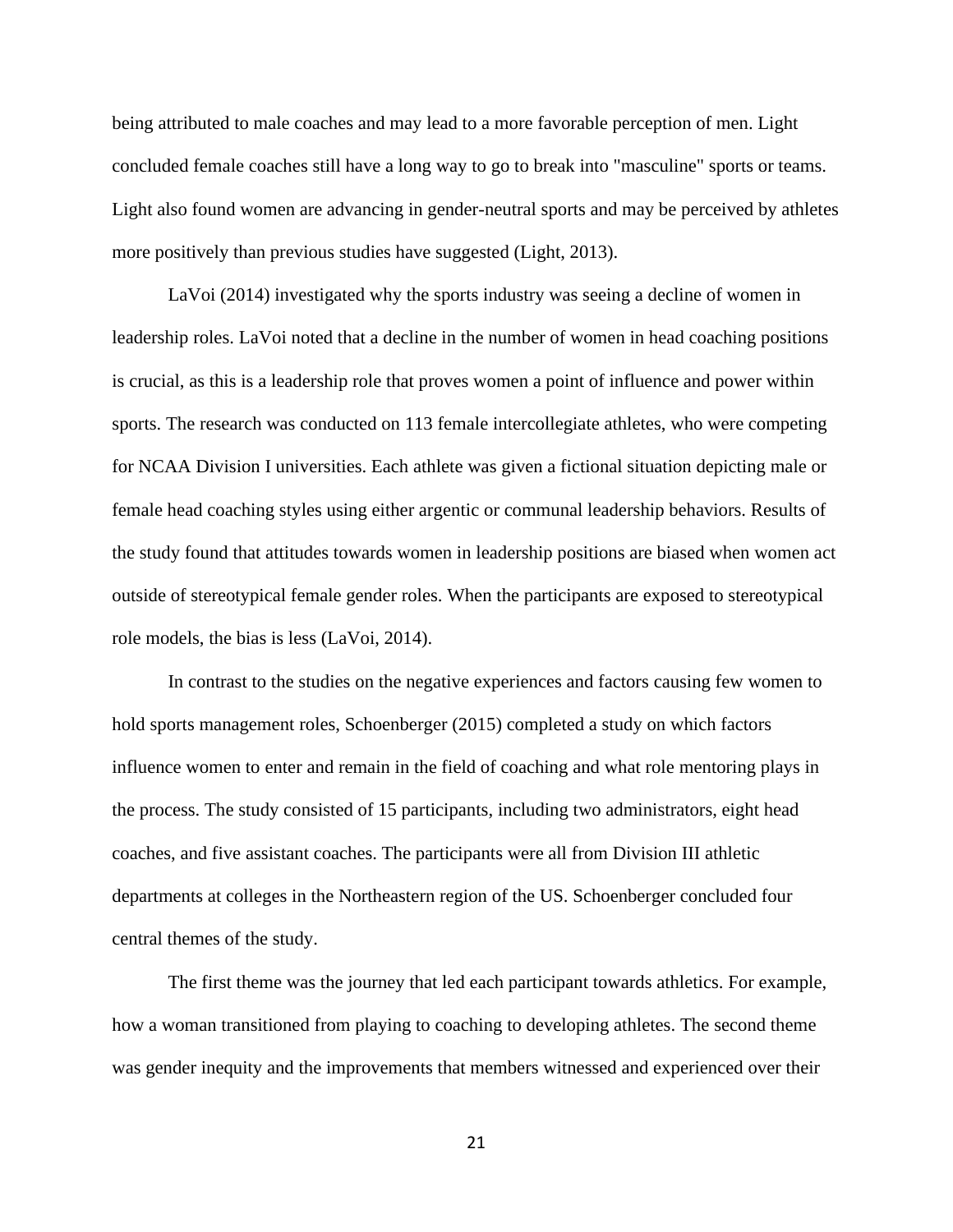career. Women noticed positive changes within their organizations. The third theme was attaining balance and the struggle to have a successful career and fulfilling life at home. The women in this study leaned towards choosing their career over home life if balancing both wasn't an option.

The fourth theme of the study was the support of the community. The community in Schoenberger's study referred to peer coaches, mentors, sport-specific staff, and student-athletes. Along with these themes, the participants noted that they got into and stayed in the coaching profession because of their roles as mentors and for the development opportunities that came along with the position (Schoenberger, 2015).

#### **The Traits and Leadership Style of Women in Sports**

A similar area of research has been on the leadership traits that women bring to the sports industry. The focus of these studies is primarily on the female leader and the experience in the role. There has been little research into the viewpoints from those in the position of hiring these women. Therefore, there is a gap in the research that is important and needs to be addressed.

Messmore (1995) completed research on the lack of women in sports leadership and what can be done to increase the representation of women in this field. Messmore interviewed a sample of women in leadership positions within the sports industry. The purpose of the study was to identify which leadership traits and styles are successful in breaking the glass ceiling within the sports field. The results of the study indicated that women are aware their style of leadership is different than their male counterparts. Messmore also concluded that the proposed correlation between athletic ability and cognitive leadership skills is unjustified. Women face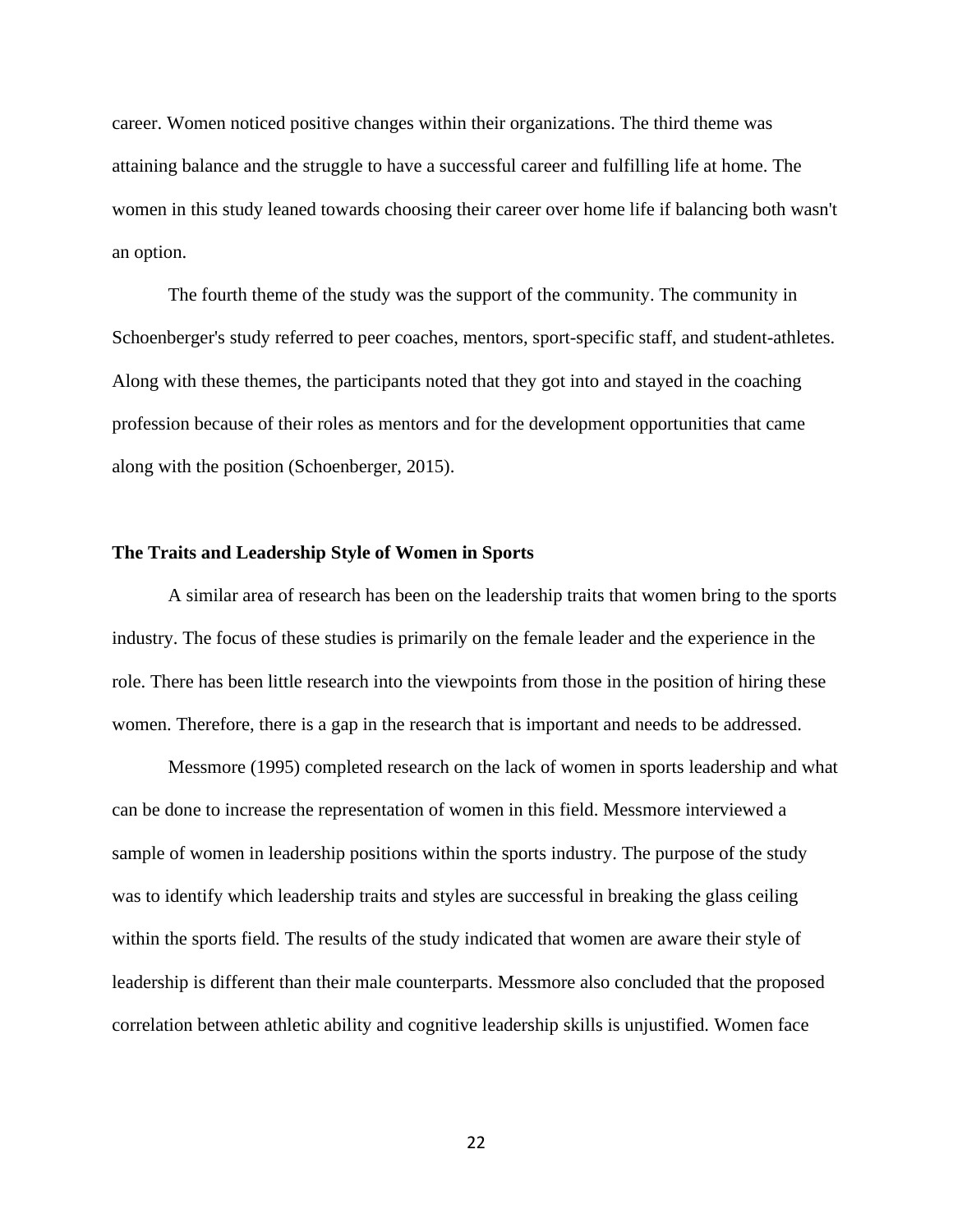barriers in becoming leaders in sports organizations, such as prejudice and being treated differently (Messmore, 1995).

In regards to leadership style and gender performance, Newell (2007) conducted a study on the relationship between the two in a college basketball setting. The goal of the study was to explore the relationship between leadership style among head basketball coaches from NCAA Division II men's and women's basketball teams and performance outcomes. Another purpose was to explore gender differences in leadership styles and outcomes. The participants included 16 men and women's head basketball coaches from the California Collegiate Athletic Association (CCAA). The study consisted of demographic coaching questions and the Leadership Scale for Sports to assess leadership behavior styles. The outcomes indicated that there was a positive relationship between autocratic leadership behavior and performance outcomes. There were no findings of a significant relationship between gender differences among coaches for leadership behaviors (Newell, 2007).

Massengale (2009) investigated the underrepresentation of women in interscholastic sport leadership positions. The research was done through in-depth, semi-structured interviews with nine female leaders in interscholastic athletics. The questions focused on a career path, perceptions of the current representation of women in interscholastic athletics, and experiences inherent to role congruity. Five themes emerged from the data. They include: 1) Formative career experiences; 2) Perceived barriers to advancement; 3) Perceptions of role congruity; 4) Experiences associated with role congruity, and 5) Strategies to overcome prejudice associated with role congruity. The results of the study indicated that the participants experienced backlash if they exhibited a more argentic style of leadership and that women in leadership positions have been experiencing prejudice (Massengale, 2009).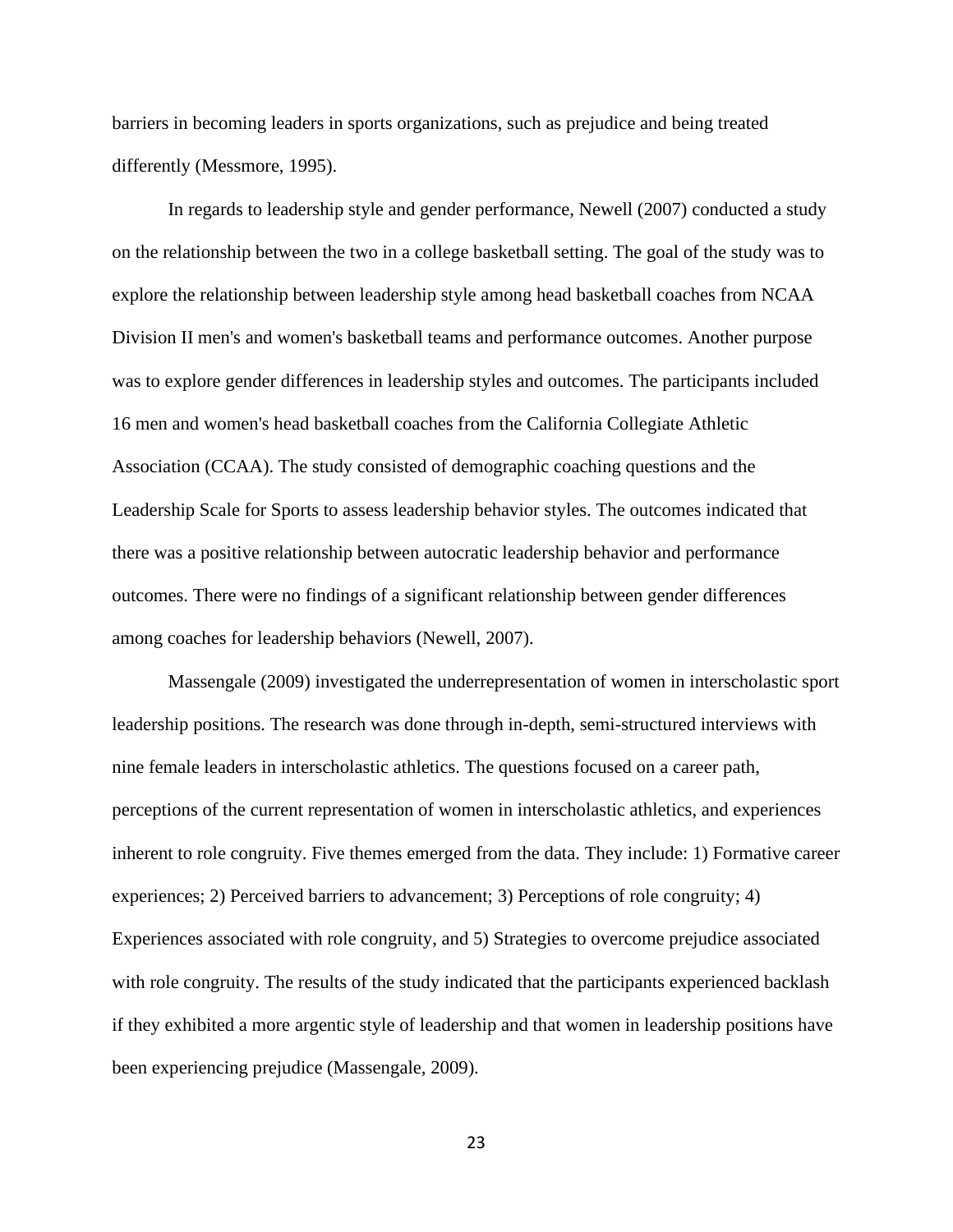Two years later, Simmons (2011) conducted a study on women currently working in the sports industry to explore their experiences in the workplace. Seven interviews took place with women working in leadership positions throughout the sports industry. The purpose of the study was to identify why women stay employed in the sports industry. Those interviewed were at the management, Director, President, or Chief Executive Officer (CEO) levels. There were six major themes that came through in the results of the study. These included, 1) Women feel respected by their male subordinates, 2) Belonging, 3) Importance of a Mentor, 4) Internships, 5) Most women did not feel pigeon-holed into a position, 6) Application of social role theory. Simmons discovered women are overcoming the barriers that were set in the past and more women are showing success in management roles within the sports industry (Simmons, 2011).

That same year, Lovelin and Hanold (2011) examined what female sports leaders think is important to their development and advancement as a leader. "While women have made notable progress in leadership in business corporations, little has changed in the sports industry with still far fewer women than men in senior decision-making positions in sports management." The researchers interviewed ten high-ranking, successful female administrators from non-profit sports organizations, sports equipment manufacturing, and retail companies.

The researchers found that female sports leaders recognize that leadership and management serve separate but complementary functions in an organization. Two important implications for female sports leaders were noted. The first was that successful female leaders need a rather complex skill set and the ability to use the right skill at the right time. The second suggested that the skills of both management and leadership can be learned. This study shed light on the approach taken by women to enact change in an organization through leadership skills (Lovelin & Hanold, 2011).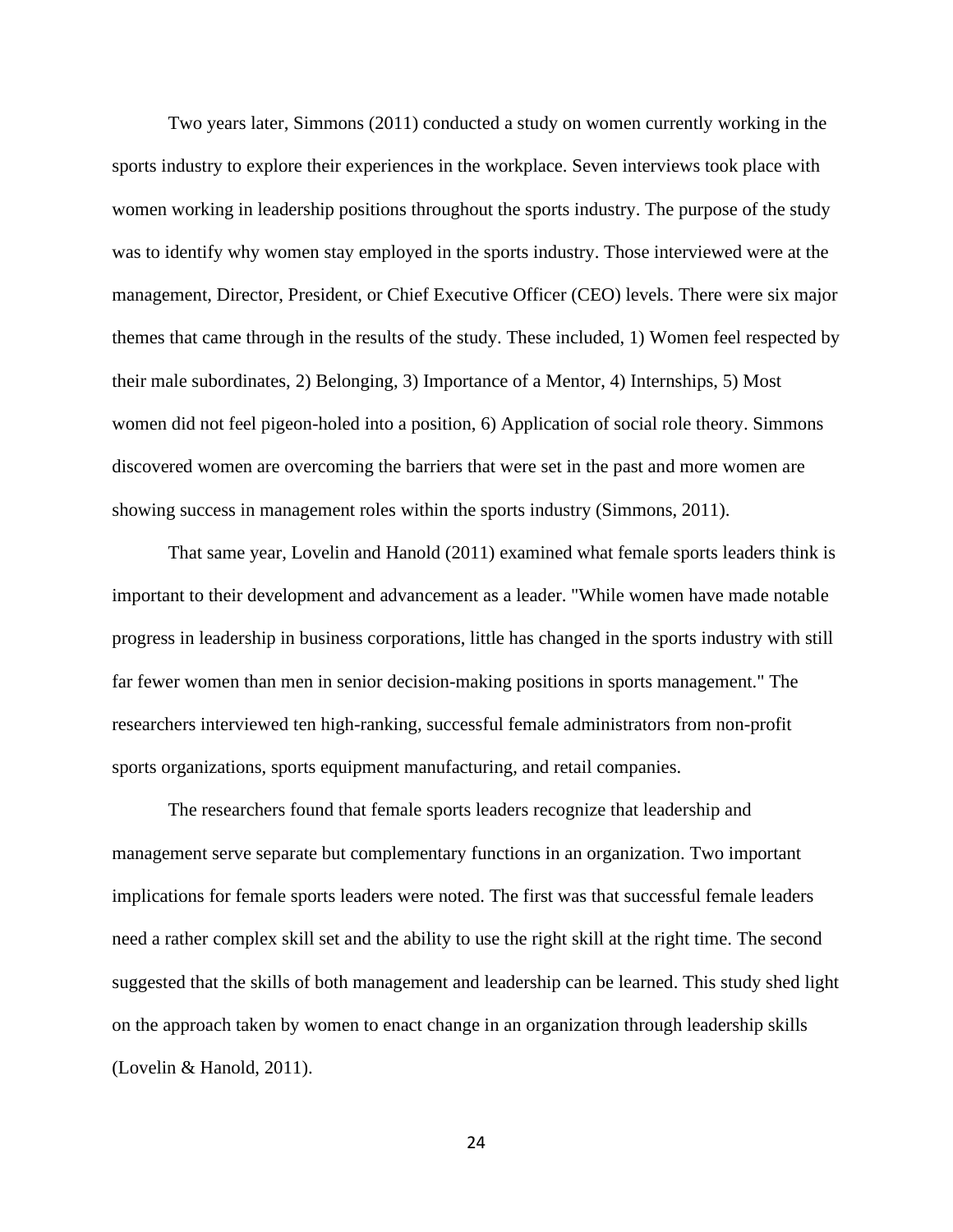The experience of two female leaders in regards to leadership style was documented by Fulmer 's (2012) research on the leadership style and sustainability of two female head coaches at Southeastern University. The purpose of the study was to examine the coaches' experiences and better understand how they sustained their role as a head coach. The specific objectives of the research were: (a) to understand female head coaches' knowledge of what a land-grant institution was created for and if its purpose affects the way they coach; (b) to determine how female head coaches sustain their title as head coach; and (c) to determine the female head coaches' preferred leadership style.

The researcher conducted the study through in-person interviews, by asking about the life of the interviewees. The researcher sought answers to how and why the female coaches lead their team the way they did. After completing the study, Fulmer concluded that added expectations and pressure of female coaches might lead them to withdraw from coaching. "The lack of experience that females had in coaching could explain the inexperience and professionalism of Mary's coaches; however, putting females in the position to coach has allowed females more opportunities to gain experience and learn how to be successful coaches," (Fulmer, 2012).

Ballaro and Neil (2013) conducted a similar qualitative study to explore the lived experiences of two women who achieved executive-level positions in the league offices of major league sports organizations. The research study centered on the problem of underrepresentation of women executives in revenue-driven positions in the league offices of major league sports. The study consisted of recorded telephone interviews using the life story model (LSM). The study was limited to two women in executive roles, as they were the only participants available.

Five themes emerged from the research that explained how the two women transcended gender barriers to become sports league executives: Passion for sports, high-achieving and high-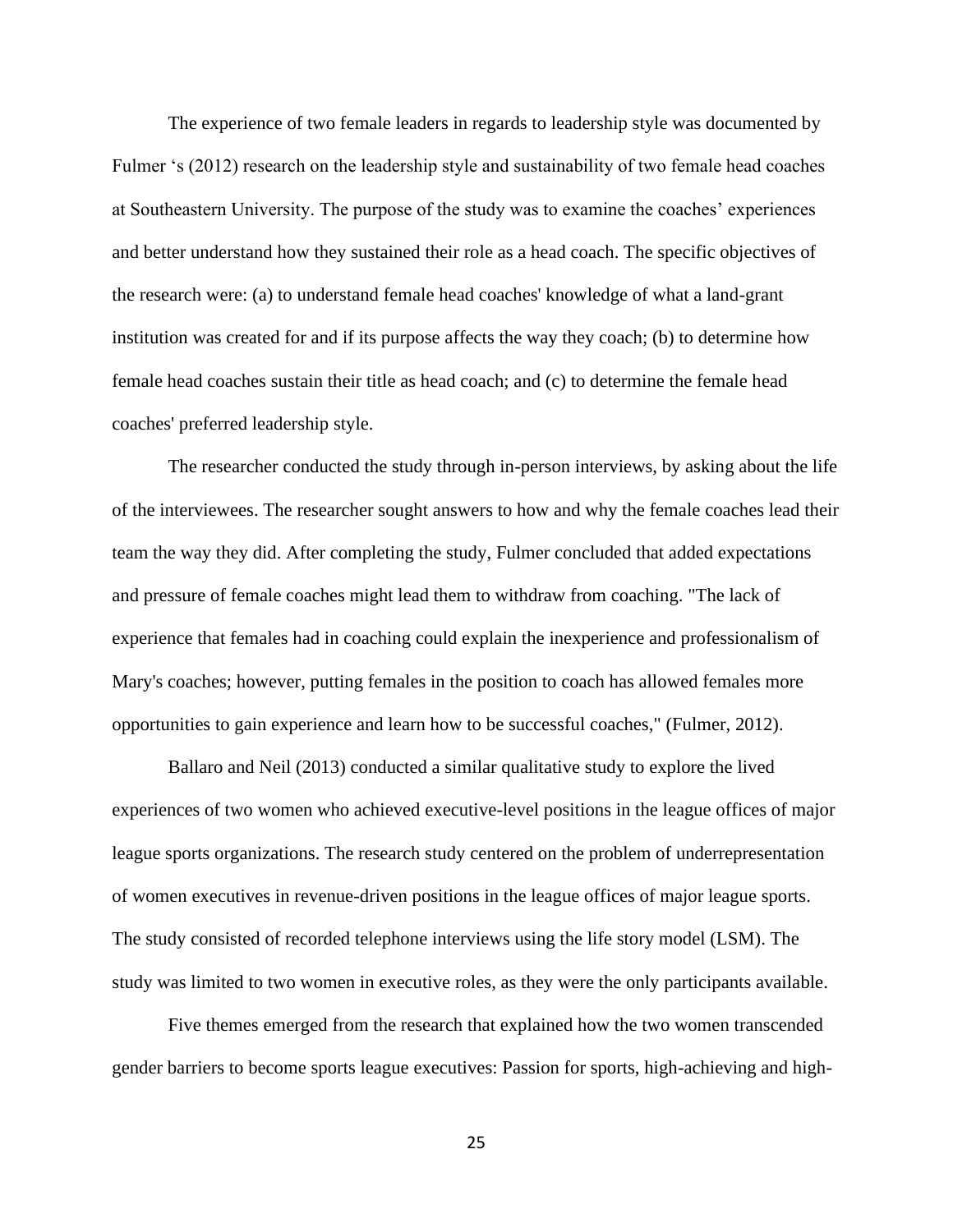energy personality, earned credibility in generating revenue in the business of sports, the importance of family values about morality, work ethic and community, and uncompromised values.

The researchers concluded that women had made advancements in some traditionally male-dominated industries, yet women continue to be excluded from executive positions. (Ballaro & Neil, 2013).

## **Theories Supporting Research**

The theories that support this research include Trait Theory, Feminist Theory, Gender Schema Theory, Role Congruity Theory and the Leadership Labyrinth and Pipeline Theory.

# **Trait Theory**

Trait Theory is centered on the study of human personality. Theorists are interested in the measurement of traits as habitual patterns of behavior, thought and emotion. Gordon Allport was an early pioneer in the study of traits. In his approach, "cardinal" traits are those that dominate and shape a person's behavior; their ruling passions/obsessions. Central traits, such as honesty, are characteristics found in some degree in every person. Secondary traits are those only seen in certain circumstances (MSG Management Study Guide, n.d.).

Robbins & Coulter (2002) describe traits as characteristics that might be used to differentiate leaders from non-leaders. Later research on the leadership process identified seven traits associated with successful leadership: Drive, the desire to lead, honesty and integrity, selfconfidence, intelligence, job-relevant knowledge, and extraversion. The trait approach to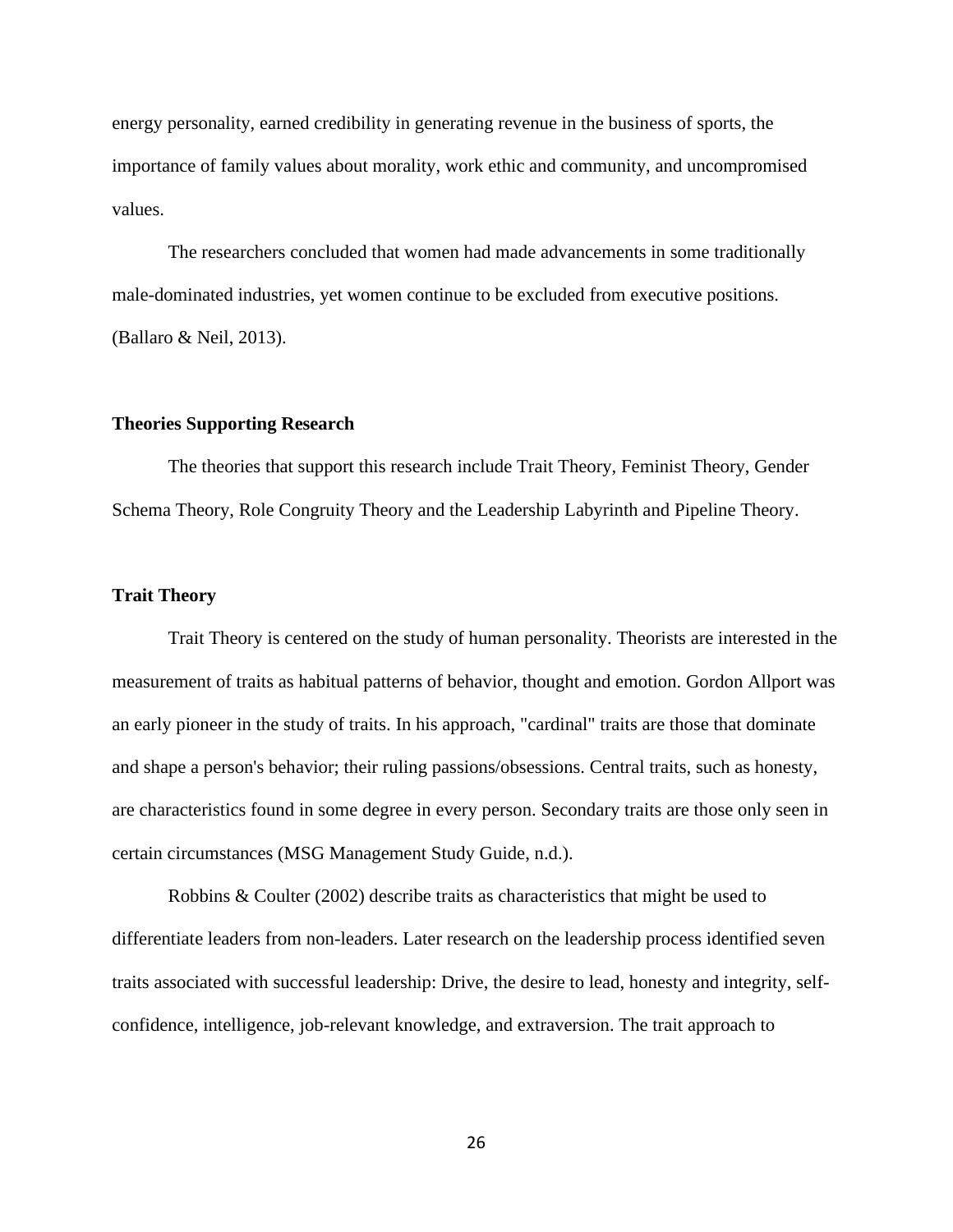leadership rests on the premise that universal can be identified, which differentiate between successful and unsuccessful leaders (Robbins & Coulter, 2002).

# **Feminist Theory**

Feminist Theory focuses on gender as a social construct, social construction versus biological construction, and the sociology of gender. While many theorists concentrate on the question of how gender inequality manifests in the workplace, home and public environment, others explore how gender is constituted about other social relations.

The fundamental purpose of feminist theory is to liberate women. Feminist researchers are interested in change, as well as influencing the world, transforming social institutions, and making a difference in the lives of women (Thompson, 1992). Feminist research is conducted for women, not on women. Therefore, feminist research follows a careful and systematic adherence to the methodology. Feminist researchers believe in a collaborative process between participant and researcher that incorporates reciprocity, reflexivity, and intersubjectivity to create an environment in which the participant can feel validated (Kamphoff, 2006).

#### **Gender Schema Theory**

Kohlberg introduced the concept of gender constancy in 1966. Kohlberg presented a new view of early gender role development, which was contrary to previously held views by psychologists. Gender Schema Theory assumes that a gender-schematic individual will view the world regarding traditionally masculine and feminine attitudes and will exhibit behaviors that conform to their sex (Campbell, Shirley, & Candy, 2004). Children grow up and conform to appropriate social behavior, which leads to the expectation to behave like other boys or girls.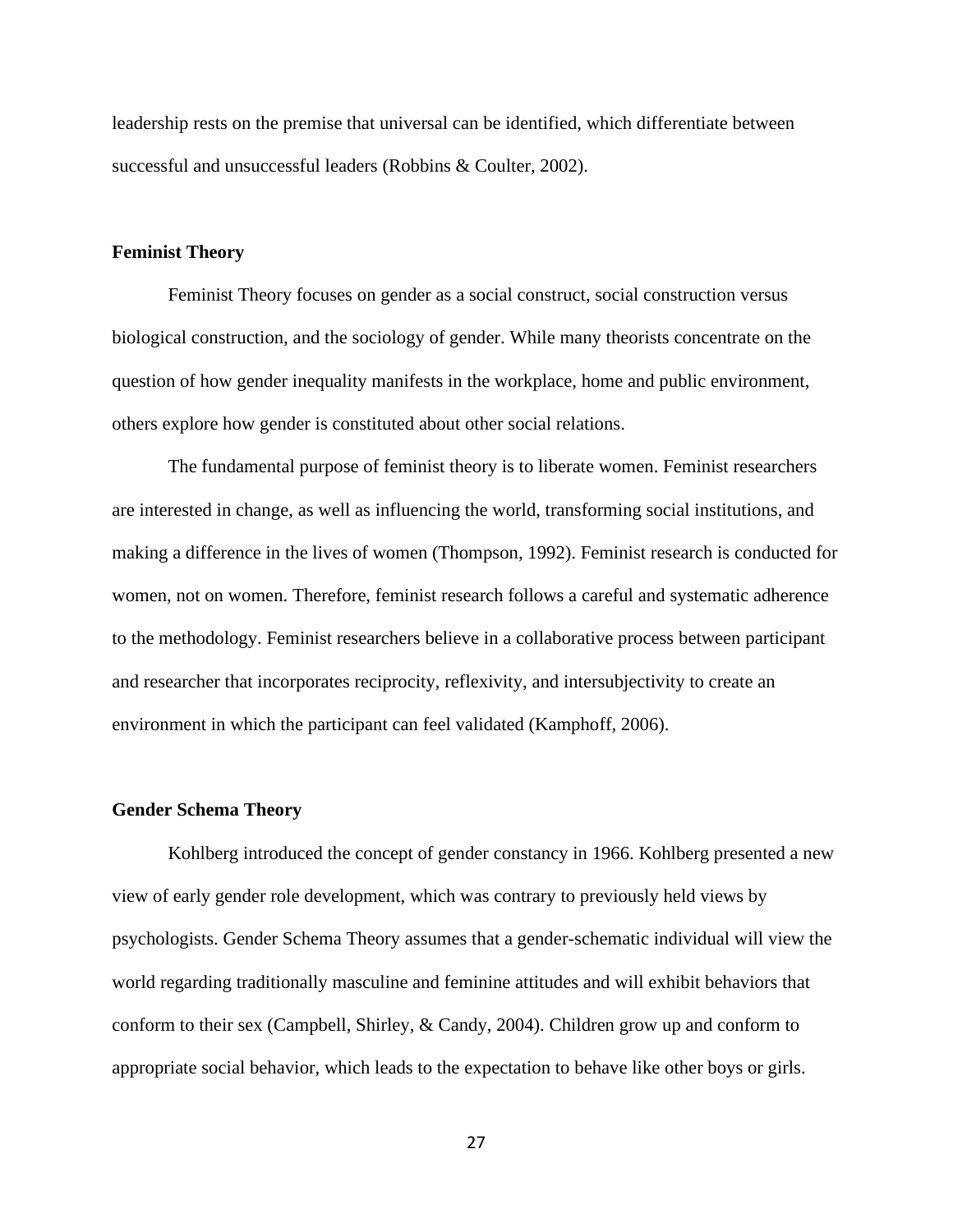Female athletic or coaching participation in traditional "male sports" would be an example of a gender inconsistent behavior.

For example, a girl sees her brothers, who play youth football, practice and compete in a game every week. The girl notices that there are only boys on the team, while girls wear the sparkle outfits and cheer for the boys on the sidelines. This may be witnessed for years, and thus the girl may develop the idea that boys play football and girls are cheerleaders. Conforming to social cues, the girl assumes she is to be a cheerleader (Barragan, 2015). From birth, girls are encouraged to act feminine, and boys are encouraged to be masculine.

# **Role Congruity Theory**

Role Congruity Theory suggests that a group will be positively evaluated when its characteristics align with typical social roles. A Role Congruity Theory of prejudice toward women proposes that perceived inconsistency between the female gender role and leadership roles leads to two forms of prejudice," (a) viewing women less favorably than men in leadership roles and (b) evaluating leader behavior less favorably when the role is filled by a woman (Eagly & Karau, 2002). Consequences of these prejudices include a less positive attitude towards female leaders and that it is more difficult for women to achieve success as leaders.

#### **Labyrinth Leadership/Pipeline Theory**

Although women have had increased access to higher management positions, the number of female executives is low. This phenomenon has been explained through the glass-ceiling concept. The glass ceiling refers to the invisible barrier of prejudice and discrimination that women face in obtaining leadership positions. The glass ceiling is seen as particularly dominant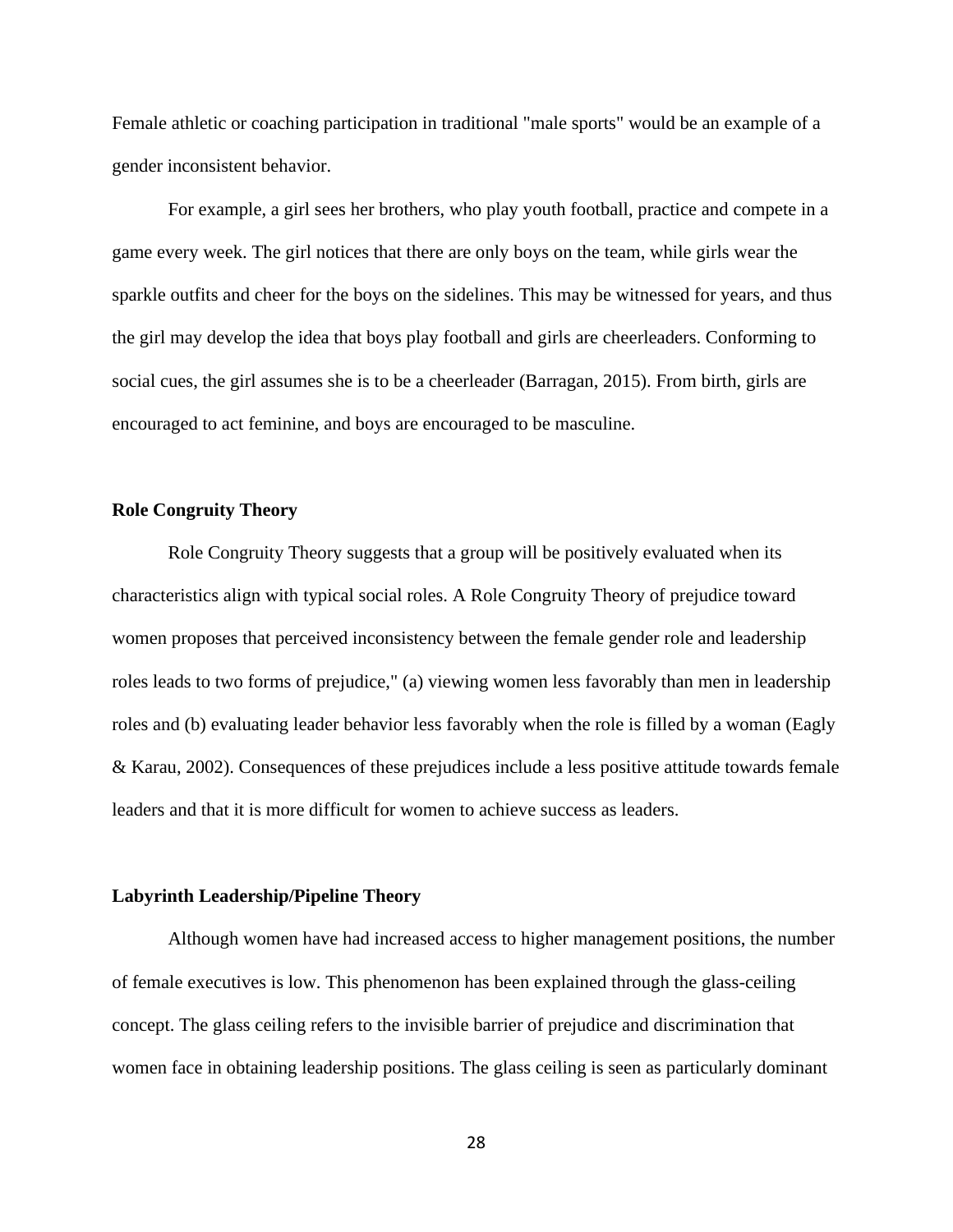in athletic organizations, where the workforce is often male-dominated. It has been found that women experience not only the glass ceiling but also the glass wall, referring to making a lateral move within an organization (Galloway, 2013).

Eagly (2007) developed the leadership labyrinth to describe the challenges women face when attempting to become leaders within an organization. Instead of the commonly used term glass ceiling, the author proposes that a more accurate metaphor to describe the complexity of women seeking high-level positions is the labyrinth. One of the barriers for women is that they aren't being hired into line positions, rather they find career advancement opportunities by working in administrative roles. Eagly found that women and men differ little in personality traits that contribute to successful leadership. Eagly points out that few people intend to discriminate, but make assumptions based on stereotypes of traditional leader traits. The tactics that men use to obtain leadership positions often don't work the same for women.

Women may be more successful when engaging in leadership traits similar to male counterparts. Research does not indicate that women desire leadership roles any less. There is a strong resistance to women in leadership roles due to the fact that most people see men and women as having different, innate traits. For example, women have less time for networking that leads to leadership. Also, the demands of family life are another wall that limits women (Eagly & Carli, 2007).

Pipeline theory focuses on the idea that there are a low number of qualified women applying for leadership positions. Women in the sports profession often have less education, training and work experience than men, resulting in a limited number of qualified women. The pipeline is leaking in that women haven't been in leadership position long enough for natural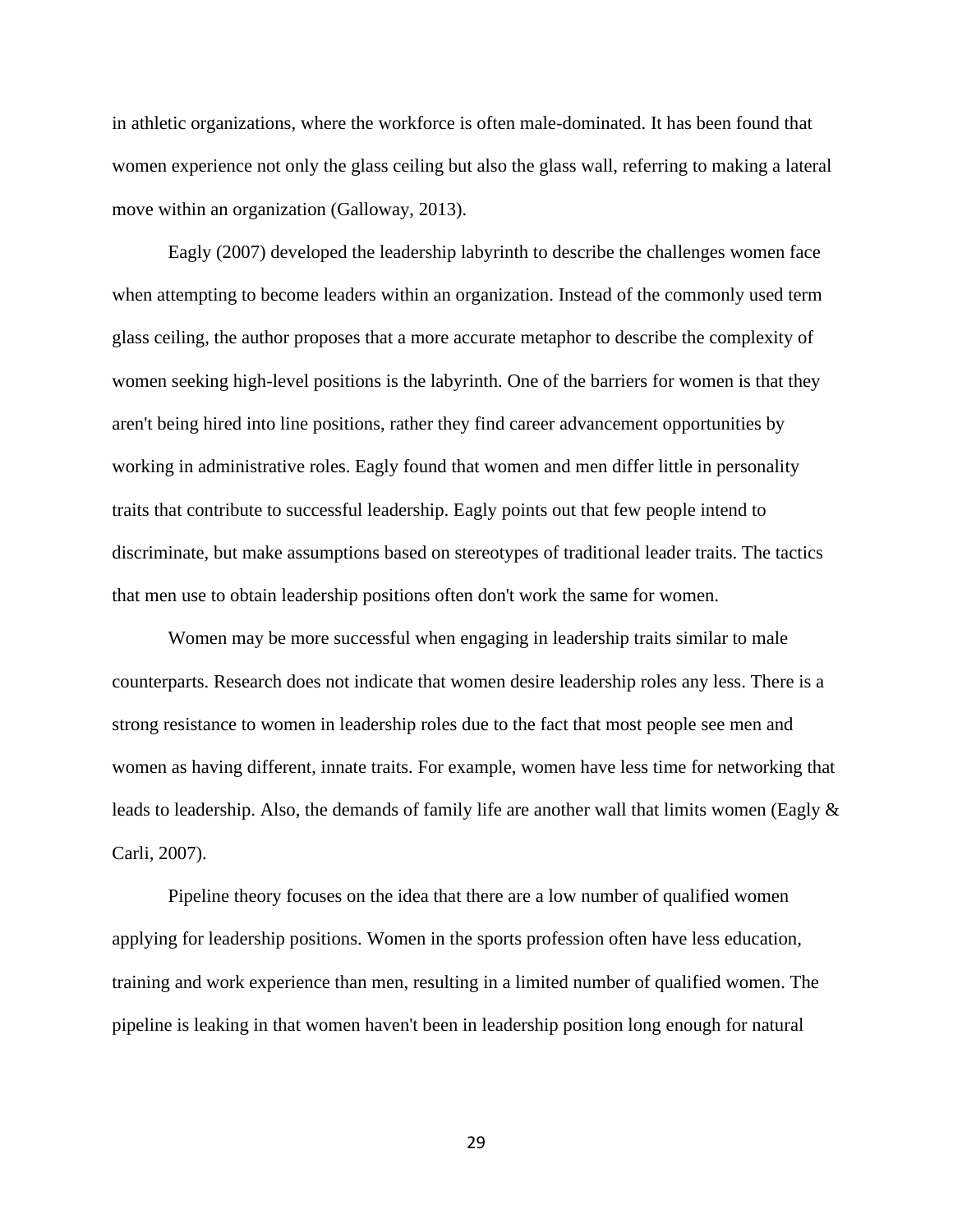career progression to occur. Often women choose a motherhood track that doesn't funnel into a leadership position (Eagly & Carli, 2007).

#### **Summary**

Chapter two presented a literature review of the historical perspective and effects of Title IX, the role gender plays in coaching positions, the traits and leadership styles of women in sports, and theoretical background employing Trait Theory, Feminist Theory, Gender Schema Theory, Role Congruity Theory and the Leadership Labyrinth and Pipeline Theory. Chapter three contains the research design and methodology for addressing what factors into the hiring decision for females in football leadership positions.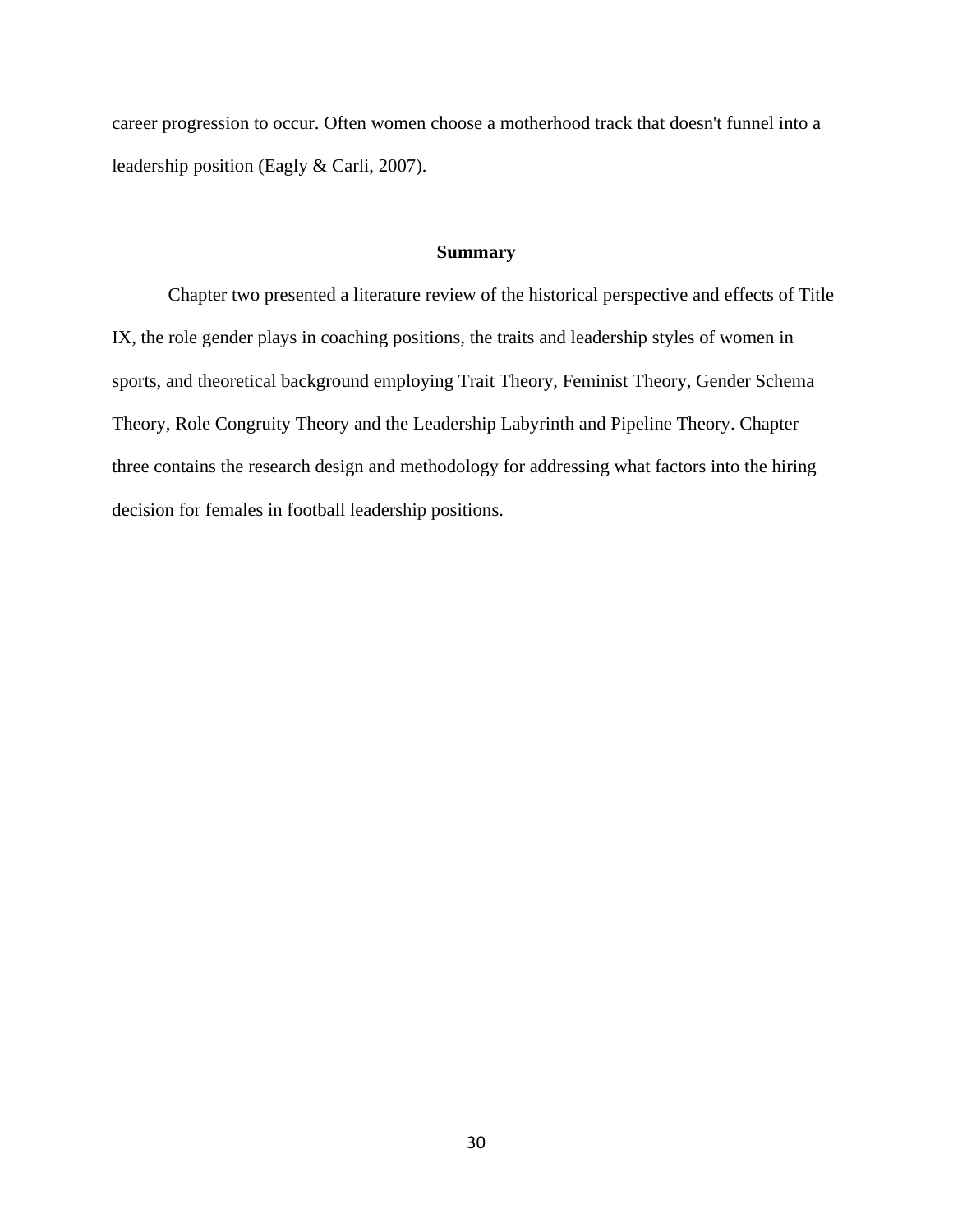#### CHAPTER 3

# **Research Methodology**

This study will investigate what factors into the hiring decisions of women for football leadership positions. The study will focus on those in a position to make decisions in the hiring and retention within professional football organizations and the NFL. Chapter three presents the research design, rationale for research design, research questions, research setting, selection of participants and sample, the role of the researcher, instrumentation, assumptions, procedures, data processing, and analysis.

# **Research Design**

The research design selected for this study is qualitative. Qualitative research is a method for discovering and understanding the meaning that individuals or groups give to a communal or human problem (Creswell, 2016). Creswell outlines the process of research as collecting data in the participants' setting, analyzing the data inductively, building from particulars to general themes; and making interpretations of the meaning of data. In this type of design, the following procedures occur: Data collection involved interviews, observation, and archival data.

This study will explore what factors contribute to a lack of female football leaders. The researcher will conduct the study using one-on-one interviews, surveys, and review of public documents.

The approach to this study is phenomenological in nature. Phenomenological research is employed along with qualitative research. The researcher identifies the principle of human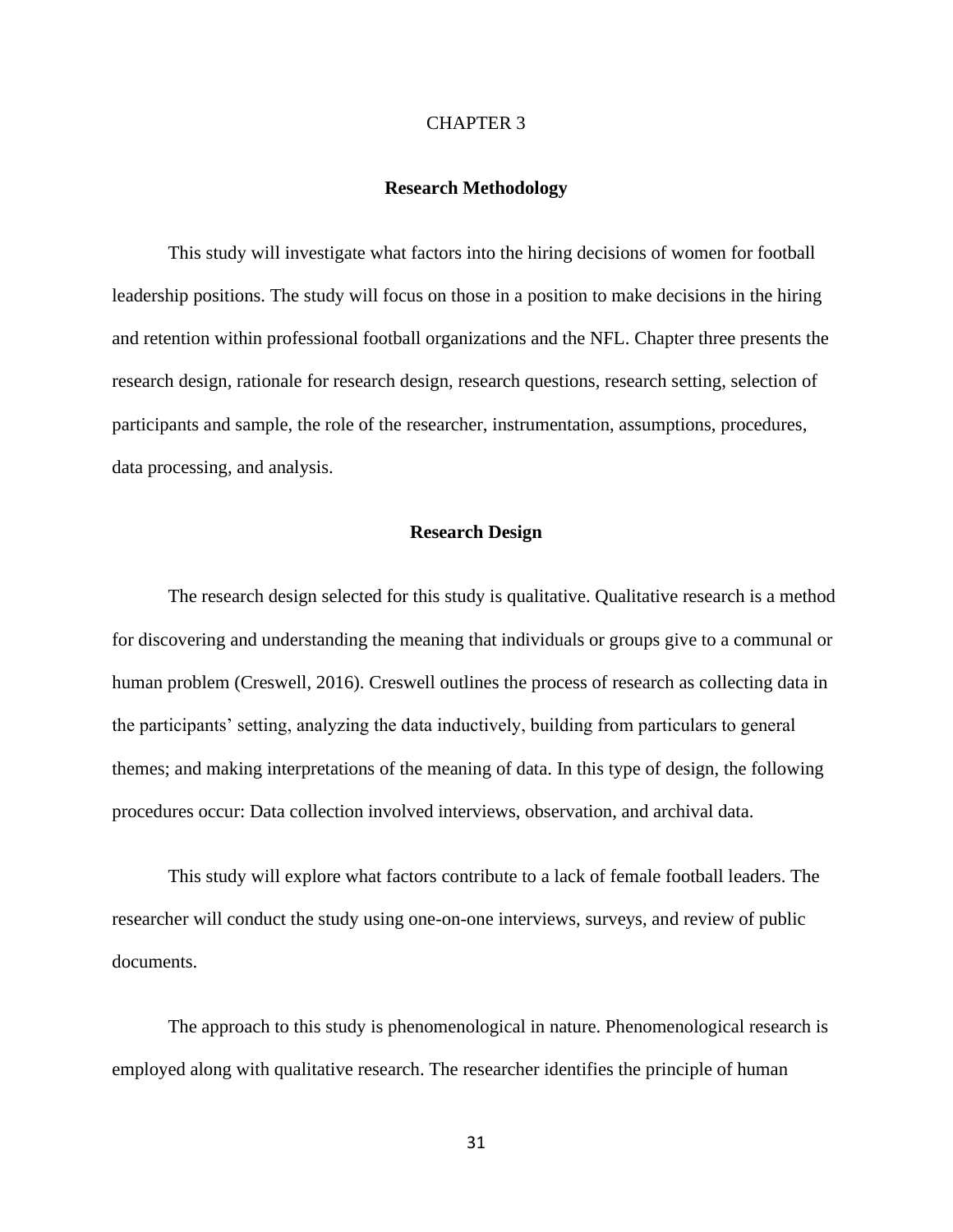experiences about a phenomenon as explained by those participating in the study (Creswell, 2014). This study will explore the experiences of the female football coaches given from their personal perspective and viewpoint.

#### **Rationale for the Selected Research Design**

The qualitative research design will be used in this study. Qualitative research is appropriate for this research study in that it involves understanding the meaning individuals or groups attribute to a social or human problem. The process of qualitative research involves emerging questions, collecting data in the participants' setting, analyzing the data, identifying general themes and making interpretations of the meaning (Creswell, 2014).

The intent of the research is to understand why women are being passed over for football leadership positions and what leadership traits they are missing.

## **Research Questions**

The following research questions will guide this study:

- 1. How does gender factor into the hiring process for football leadership positions?
- 2. What are the reasons women are most passed over for football leadership positions?
- 3. Which leadership traits are lacking in females applying for football leadership positions?
- 4. What are the different expectations of women and men in sports management?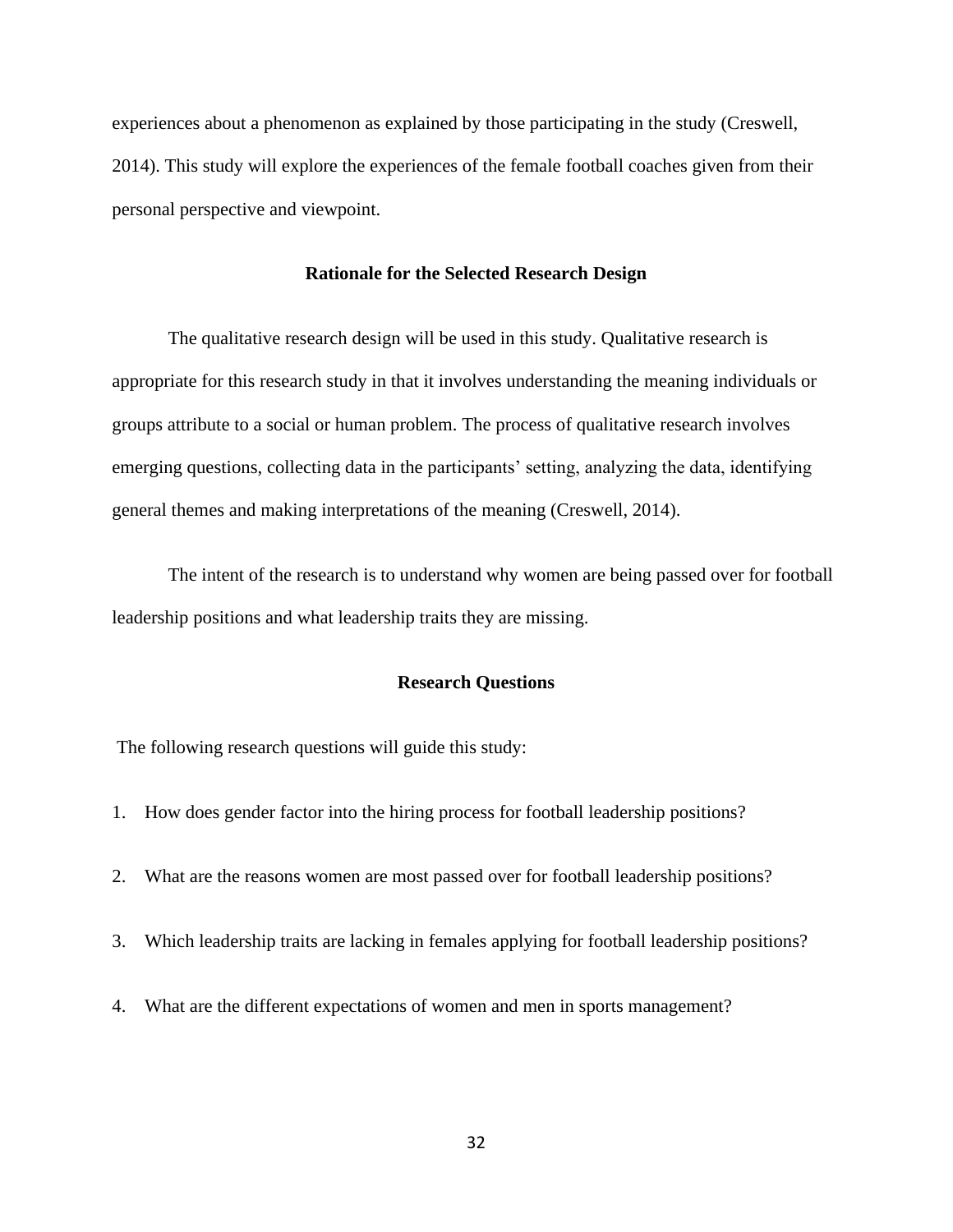# **Research Setting**

The setting for this study is the National Football League and teams that are located throughout the United States. There are 32 professional football teams. There is one female football coach in the NFL. 30 percent of the 330 employees at the league headquarters are women. 30 out of 120 executive positions, or 25 percent, are held by women (TIDES). The number of women coaching men's sports teams is less than 300 in the US. 17.7% of all teams (men and women's teams) are coached by a woman. Less than 2% of men's teams are coached by a female head coach (The National Coalition for Women and Girls in Education, 2015). As of 2015, there were two female head coaches of high school football teams. In 2010, there were none (Dusenbery & Lee, 2012).

Setting A and Setting D are located within the South region of the US. The organization is based in a city of over 350,000 individuals. The team has been around since the 1970s. The organization has nearly 450 employees. 51 percent of the population is female. 34.8 percent of the citizens have a bachelor's degree or higher (US Census Bureau, 2016).

Setting B is located within the South region of the US. The organization is based in a city of over 445,000 people. The team has been around since the 1960s. The organization has nearly 440 employees. 49.6 percent of the population is female. 47.9 percent of the citizens have a bachelor's degree or higher (US Census Bureau, 2016).

Setting C and Setting H are centered in the Eastern region of the US. The team is based in a city of over 8,500,000 citizens. The organization was established in the 1920s and has over 1,800 employees. Women make up 52.5 percent of the population in this city. 35 percent of the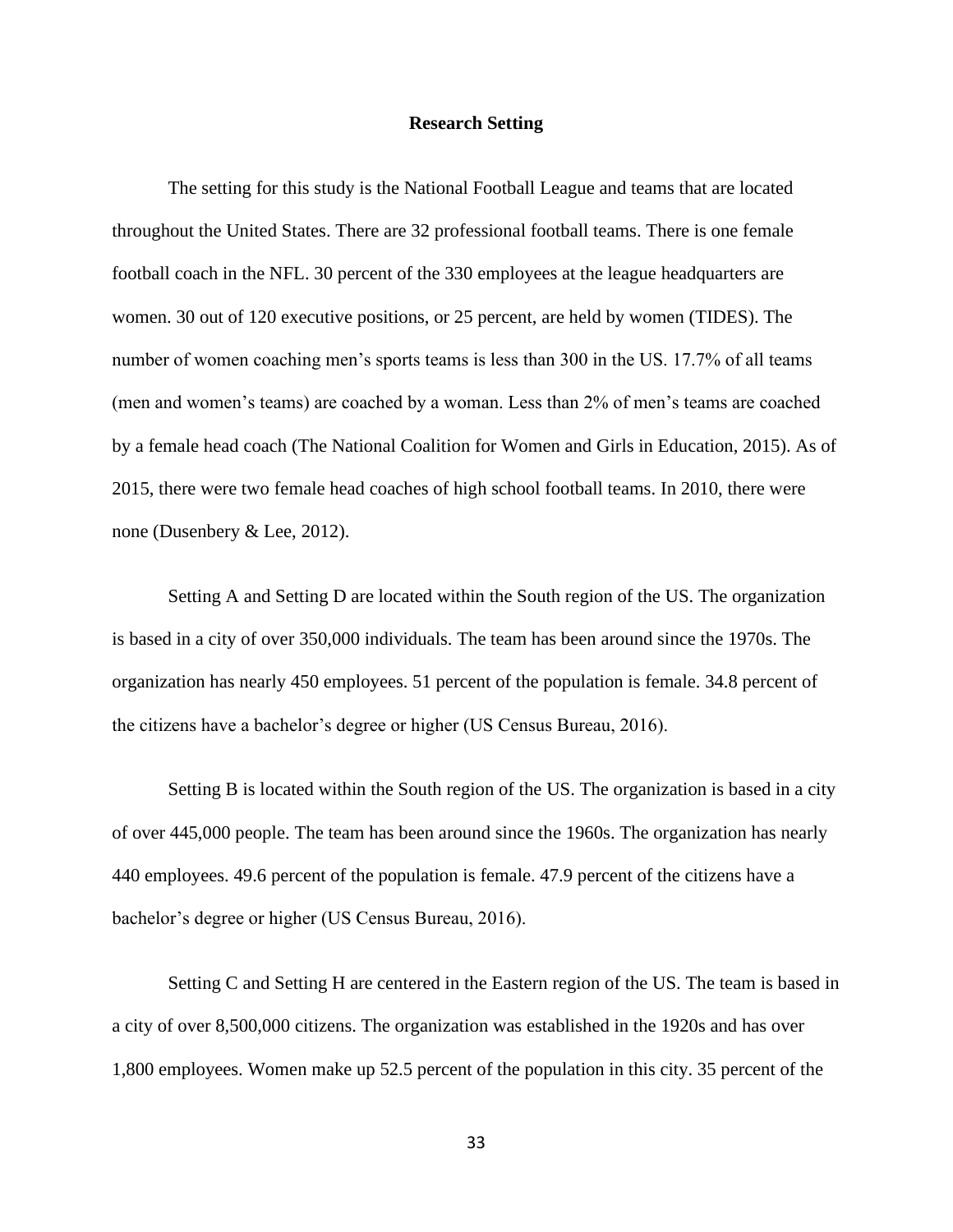residents hold a bachelor's degree, 80 percent of citizens are high school graduates (US Census Bureau, 2016).

Setting E is located in the Southern region of the US. The team is located in a city of nearly 440,000 citizens. The team has been around since the 1960s and employs more than 240 employees. 50.2 percent of the population is women. Of all the city's residents, 17 percent didn't finish high school, 23.5 percent have a bachelor's degree or higher (US Census Bureau, 2016).

Setting F is located in the Southern region of the US. The team is based in a city of more 2,200,000 than people. The organization has been around since the 1990s and has over 400 employees. Females comprise 49.8% of the resident population. 29.8 percent of the residents have a bachelor's or higher (US Census Bureau, 2016).

Setting G is found in the Midwest region of the US. The organization is located in a city of more than 400,000. The team has been established since the 1960s and has more than 330 employees. Women make up 50.2 percent of the residents. 47.4 percent of residents hold a bachelor's degree or higher (US Census Bureau, 2016).

Setting H is located in the Midwest region of the US. The team is located in a city of nearly 390,000 citizens. The team has been around since the 1940s and employs more than 515 employees. 52 percent of the population is women. Of all the city's residents, 15.6 percent have a bachelor's degree or higher (US Census Bureau, 2016).

Setting I is located in the Midwest region of the US. The team is located in a city of nearly 300,000 citizens. The team has been in existence since the 1960s and employs more than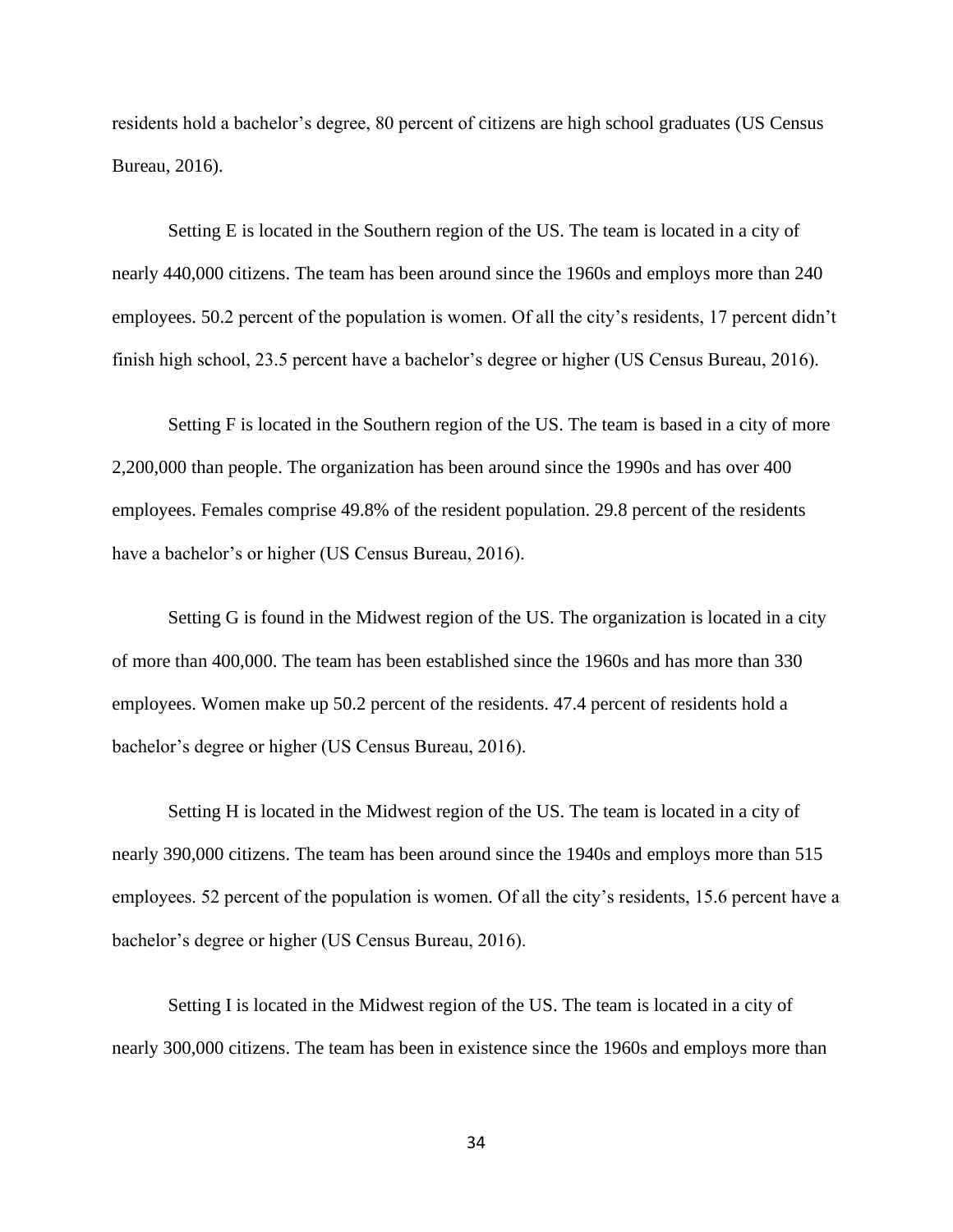180 employees. 47.2 percent of the population is female. Of all the residents, 33.1 percent have a bachelor's degree or higher (US Census Bureau, 2016).

# **Selection of Participants**

Ten hiring managers from ten various teams within the National Football League will be selected as participants for this study. Five of the managers are current employees, and five are former hiring managers for the league. Five of the managers are female, and five are male.

Participant 1 has worked for the Tampa Bay Buccaneers for over 3 years. Her role was as manager in sales. He is responsible for job posting, initial phone calls, official interviews and decision making.

Participant 2 works for the Atlanta Falcons as a director. He has been in the role for nearly six months. He is responsible for hiring managers of events, booking and, event coordinators.

Participant 3 worked for the National Football League offices for nearly eight years. She worked as a human resources executive for the league. She was part of the NFL League Office Diversity Council.

Participant 4 works for the Tampa Bay Buccaneers as a director. She's been in the role for four years and has hired business roles from entry level game day staff to senior executives.

Participant 5 works for the Miami Dolphins as a director. He has been in a hiring role for three years. He has hired or been in the interview process for graphic designers, videographers, editors, social media coordinators, and project managers.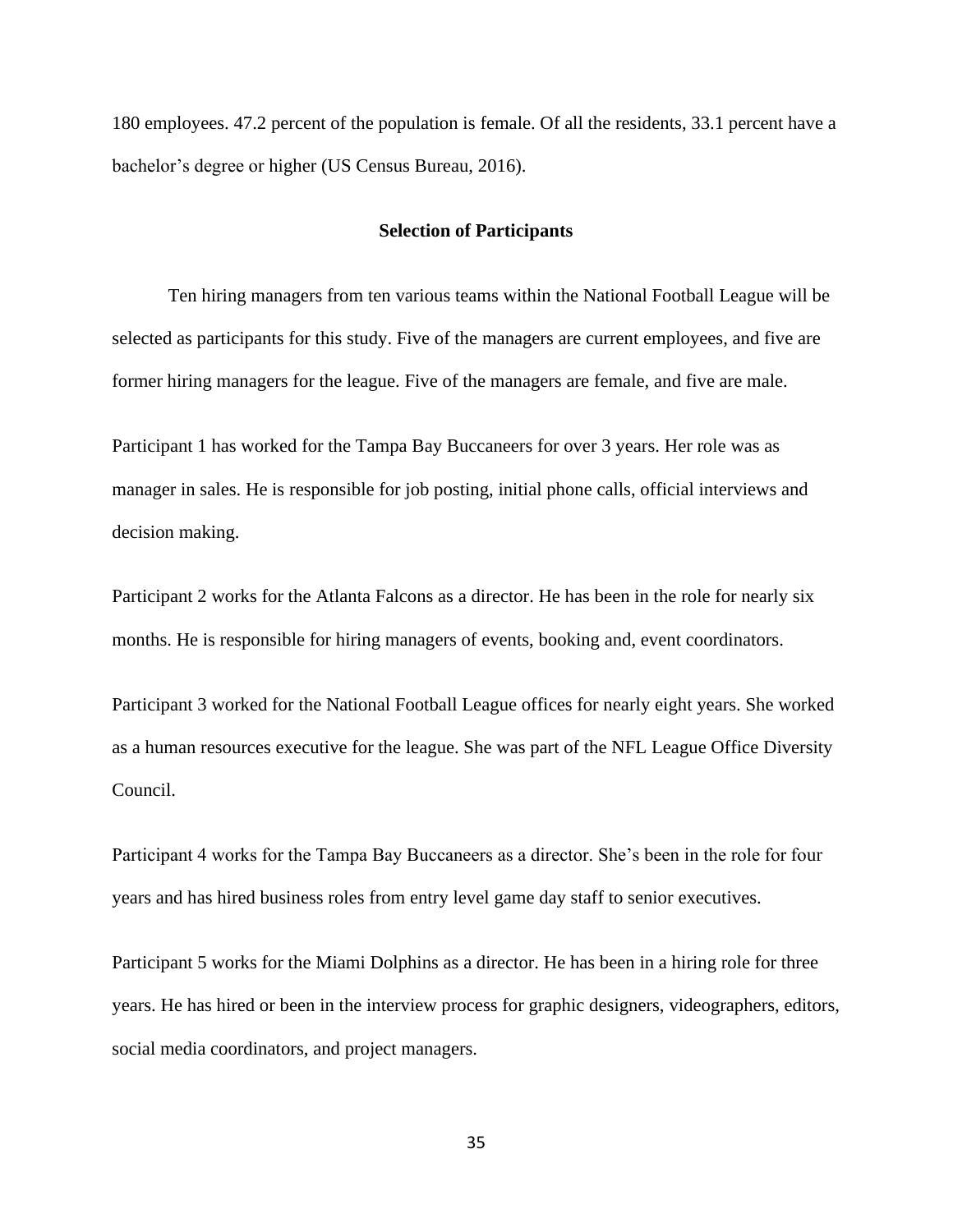Participant 6 worked for the Houston Texans for two years as a human resources manager. In this role she was responsible for hiring business operations staff, such as senior accountants, corporate managers, marketing coordinators, and game day staff.

Participant 7 works in football administration for the Minnesota Vikings. She has been in this role for over ten years. She is responsible for conducting research and analysis and hiring interns and game day staff.

Participant 8 is currently senior director for the NFL. In her six years working for the league, she has hired directors, managers, coordinators, associates and consultants.

Participant 9 worked for the Cleveland Browns as a strategist. He was in the role for two years and was involved in the hiring and interview process of scouts, analysts and interns.

Participant 10 work as an assistant director and manager for five years. His role within the organization included interviewing interns, sales people, activation specialists. He was involved in various steps of the process.

# **Sample**

The sample for the study consists of ten individuals in a position of interviewing and/or hiring for game day, manager, director, leadership-level positions for various NFL teams and the league office. The researcher selected participants that were either formerly or currently working as hiring managers for the NFL. The participants were selected purposefully. Purposeful selection concentrates on participants or locations. A qualitative researcher selects participants who will best help them comprehend the research problem questions (Creswell, 2014). The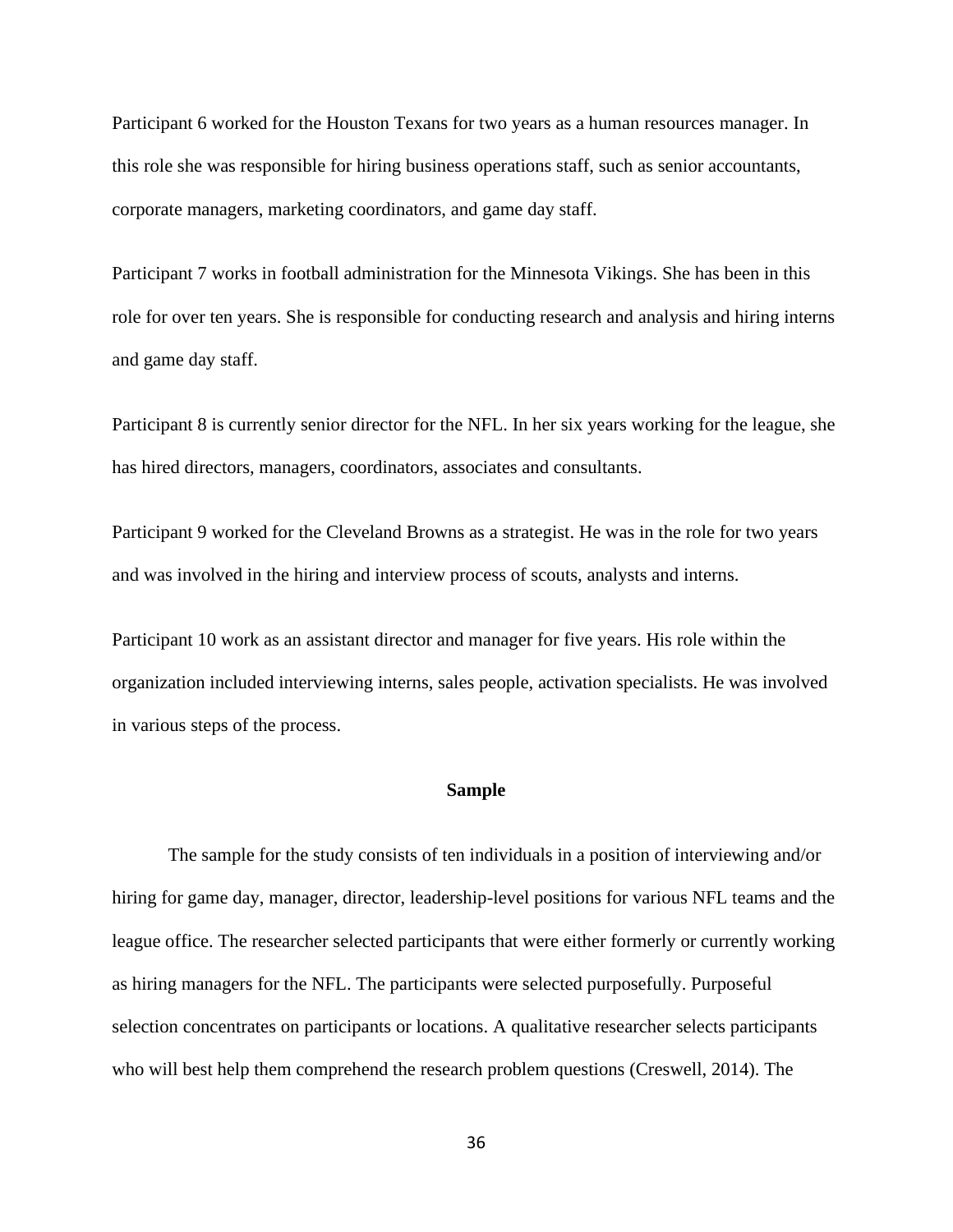participants of this study are or were recruiters for NFL teams, who have had experience hiring for the management, director, president or CEO positions.

The participants in this study were identified through football team websites and career title on the professional networking website, LinkedIn. The participants were selected at random through a LinkedIn search including the terms "hiring manager" along with all 32 NFL teams. Connection invitations were extended to each participant found. Those who responded were sent an initial message that said:

"Hello – Thanks for connecting! My name is Cristy and I'm in the final year of my Master's program in Leadership Education at Winona State. I was wondering if you would be able to help me out with my thesis research. I'm doing research on the NFL and female hiring for management positions. The survey is anonymous – to get the most honest research information. I'm interviewing former and current hiring managers for NFL teams. Would you be able to help me out with a survey/interview in the next few weeks? Thanks so much!"

The participants were chosen without consideration of location or level of experience. Since this study will be based around professional football, the sample was limited to only those who had worked or currently work for a professional football organization. The researcher has no prior relationship with any of the participants included in the study. Each participant made a choice to take part in the study on his/her free will.

# **The Role of the Researcher**

The role of the researcher in this qualitative study is to act as the primary instrument for collecting data. This means that data are mediated through human instrumentation, rather than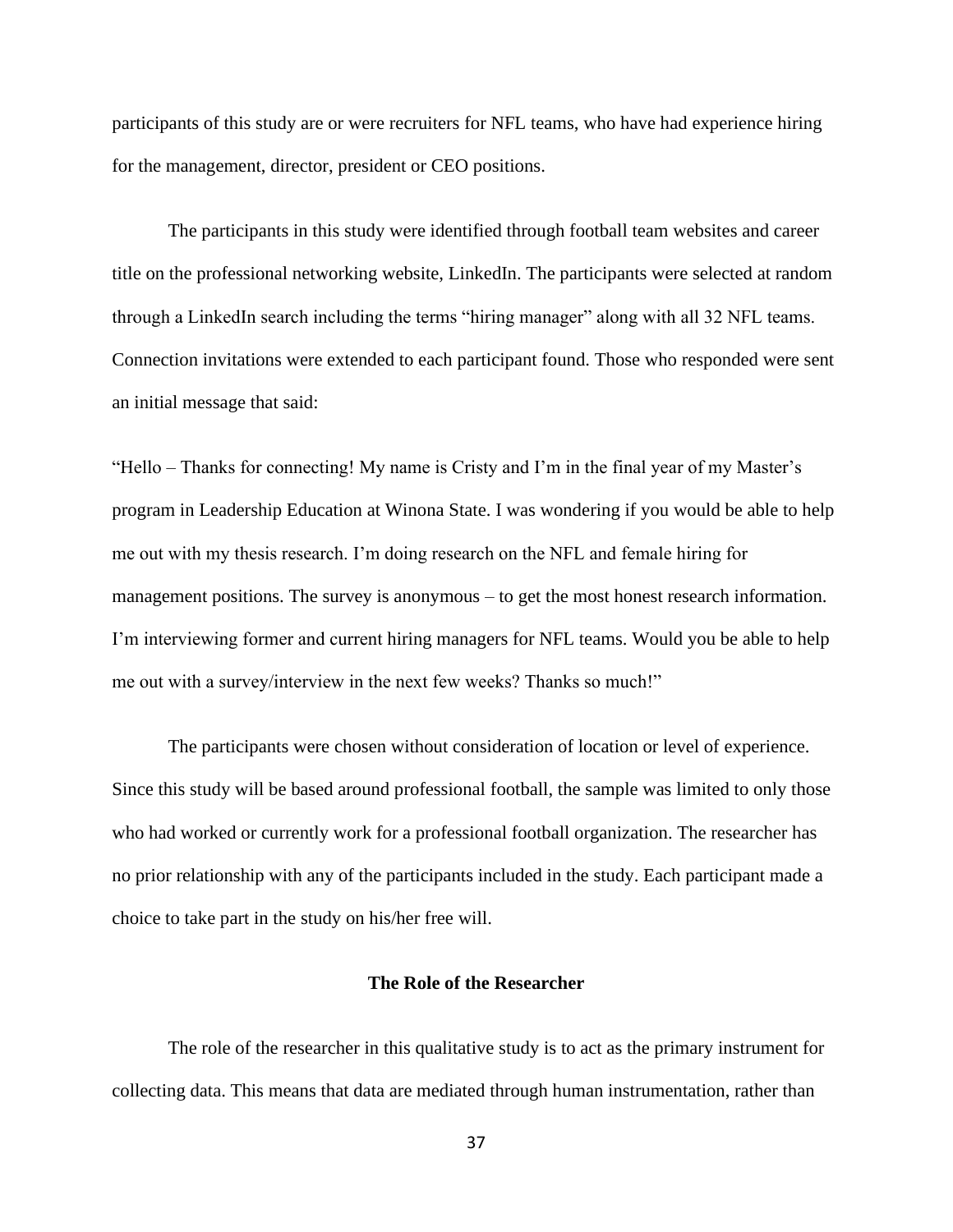through surveys or machine. Qualitative researchers collect the data themselves by exploring behavior, reviewing documents, and interviewing participants (Creswell, 2014).

## **Instrumentation**

The tool that will be used to complete this study is one-on-one interviews. These instruments will be used while gathering and recording data for the study.

## **Assumptions**

The researcher will make no assumptions before interviewing the participants to keep a completely open mind and understanding of the participant's experience, opinions and thoughts.

# **Procedures**

The first step in starting the summary will be to gain approval from the Instructional Review Board (IRB). The Institutional Review Board (IRB) is a committee on a college and university campus that determines if the research could possibly place the participants at risk during the study. The researcher applies to the IRB to gain approval for the research. Informed consent forms are then offered to participants. The consent forms acknowledge the risk the participants are agreeing to while participating in the study (Creswell, 2014). Upon IRB approval, the research proposal process outlining the purpose of the study, a literature review, statement of the problem and procedures will be completed.

The researcher will then obtain consent from all participants who will participate in the study. Once consent is obtained and participants are informed of all ethical considerations including risks to them personally or professionally, benefits and the privacy of the data., A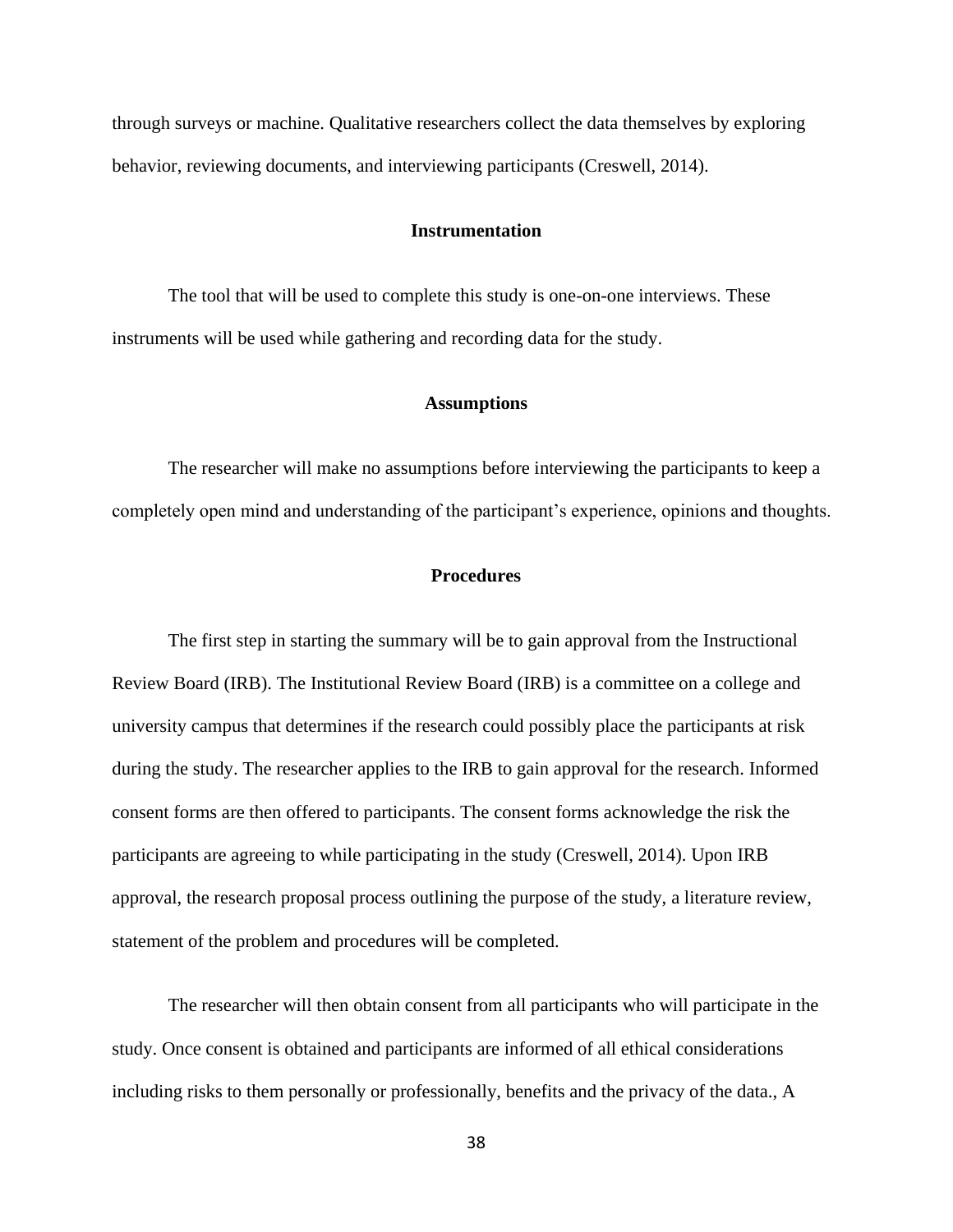survey will be sent through email to the participants. All participants will receive the same survey. Survey data will be captured in the Google Survey form and transferred to a Microsoft Excel sheet. This method was selected, so the results of the survey are completely anonymous, even to the researcher. The survey data will not be shared with anyone but the researcher. Once the survey results are obtained, and data is categorized, the survey results will be deleted. The research will be validated through a review of past documents and studies on female leadership styles and women coaching sports.

# **Data Processing and Analysis**

One-on-One Interviews

The researcher will conduct one-on-one interviews with hiring managers before collecting survey data. These interviews will be used to establish credibility of each participant as an appropriate interview subject. An interview protocol form is used by a qualitative researcher when recording and transcribing data obtained during the interview (Creswell, 2014).

Survey Questions Will Include:

1. For the researcher's information – What is your name and title? None of this information will be disclosed – and it will be deleted after results have been collected.

2. Do you currently work in a hiring role within an NFL organization? If yes, how long have you been in this role? If not, what year were you last in that role and for how long had you been in that role?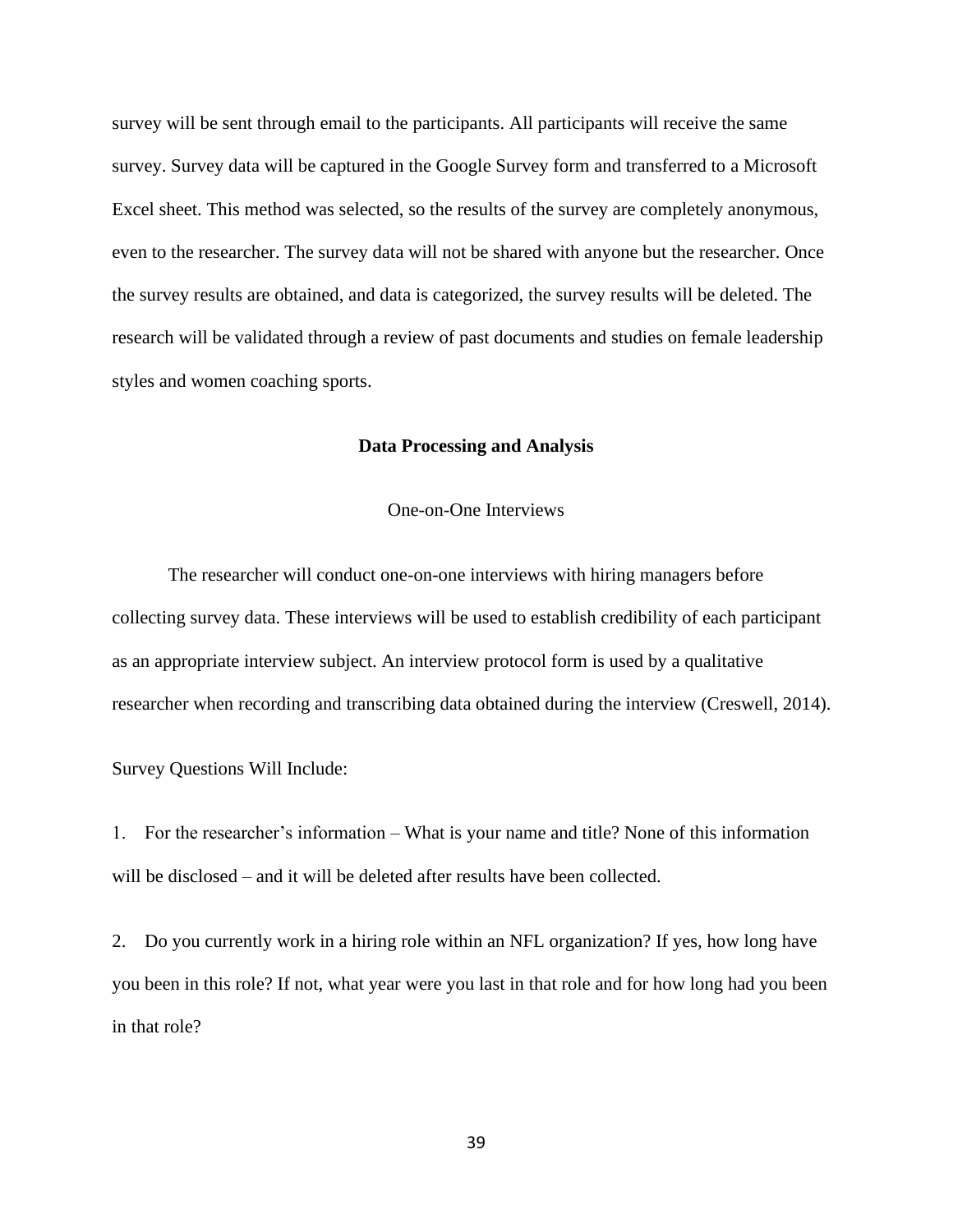3. What types of roles have you hired for within your organization (give examples)? What was your role in the hiring process?

4. The NFL has launched several diversity initatives in the last few years to improve the representation of racial and ethnic minorities and women in the league headquarters and among the teams. What do you think of the current programs in place? Have they been effective?

5. Within the NFL there are no female team presidents or general managers. Women hold 21 percent of senior admin positions (PR Director, Chief Legal Counsel, Assistant General Manager, etc.). Women hold 30.7 percent of management positions within sports organizations. What do you think of these statistics? Do you think they are low, high, or average?

6. Are there different expectations for women versus men in leadership positions – in your sport's organization? (Ex: Family expectations, time commitment)?

7. What leadership traits do you believe women (in particular) bring to an NFL organization?

8. According to the 2016 Racial and Gender Report Card, the NFL achieved a C+ for gender hiring practices, with a score of 76 percent, an increase from 75 percent in 2015. Has the state of diversity in the NFL improved or not improved during your time working in a hiring role?

9. When a female (candidate) isn't hired for a senior level position within an NFL organization, what are some of the reasons they are passed over?

10. In your experience, have women/do women face a more difficult process in being hired for or elevating into leadership roles?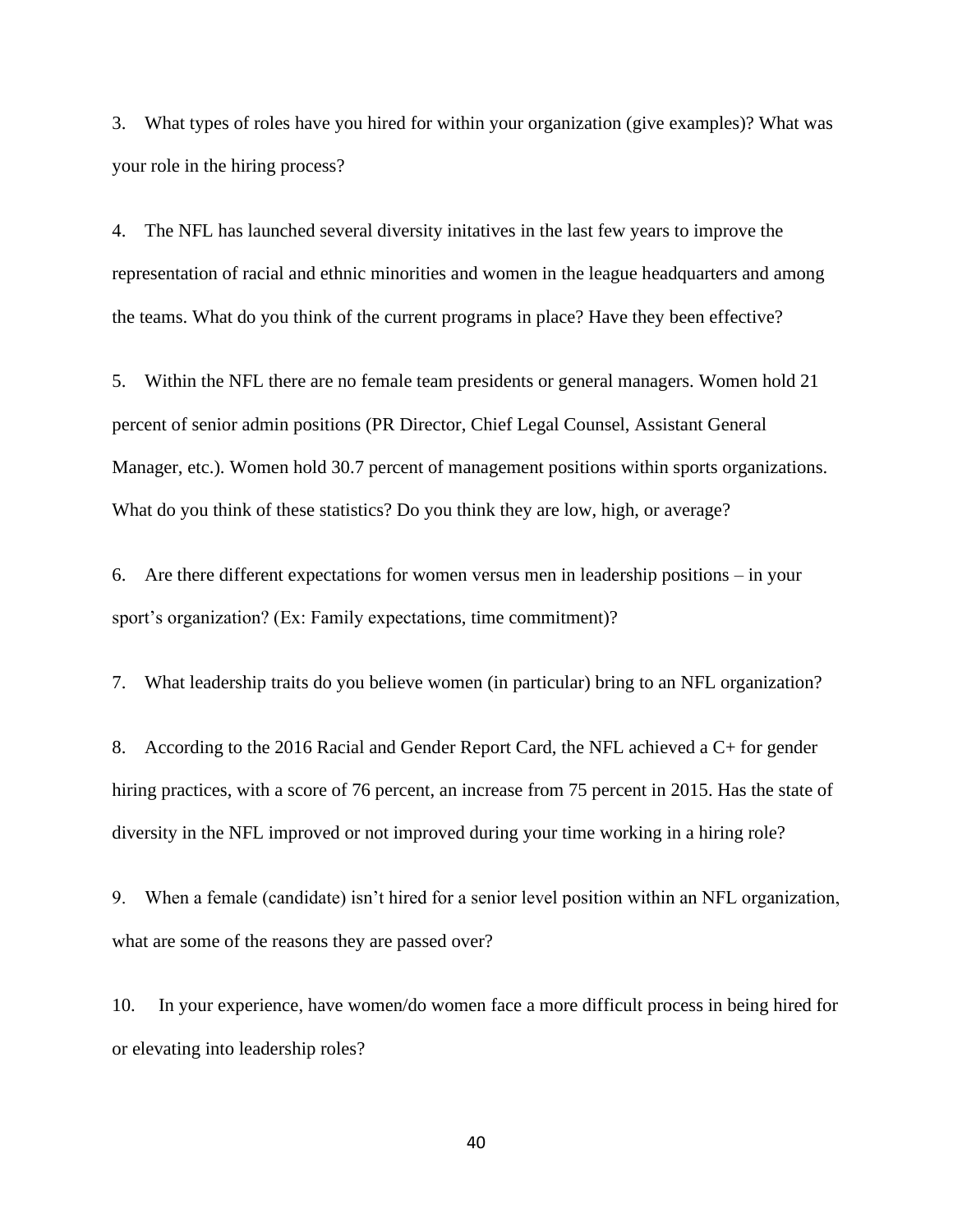11. Do you feel like you have ever seen or been a part of a situation where a candidate was not hired because of gender for a senior level position? Would you care to explain?

Data collection for the study will begin after obtaining approval from the IRB.

# **Grounded Theory**

The data will be analyzed through the grounded theory methodology. Grounded Theory is a method for developing a theory that is grounded in data methodically gathered and examined (Strauss & Corbin, 1994). One common method used in Grounded Theory includes participant interviewing. The process begins with the researcher asking questions designed to lead to the origination of theory. After collecting data, the researcher analyzes it and begins to develop a theory. Based on the initial theory developed, the researcher chooses how to next sample. The process continues until the researcher reaches the point where there are no new insights that emerge from the data and strong themes begin to emerge. The data will then be coded through three methods: open, axial and selective coding. (Glaser & Strauss 1967).

# **Triangulation**

Triangulation is a tool to support the researcher's construction. The purpose of triangulation is to discover the understanding of the object under investigation from different aspects of empirical reality. Denzin (1978) identified four basic types of triangulation:

• Methods Triangulation – Checking out the consistency of findings generated by different data collection methods.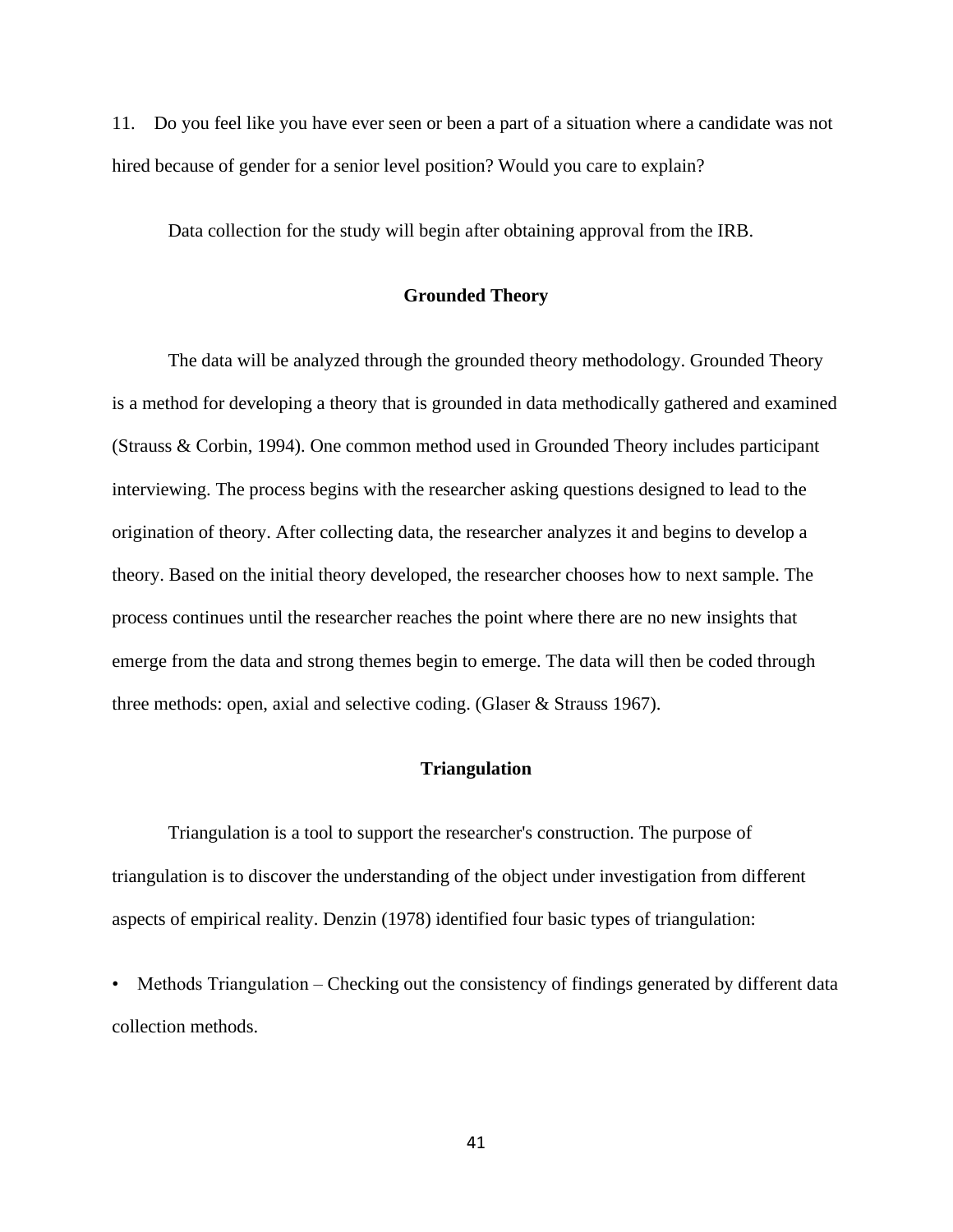• Triangulation of Source – Examining the consistency of different data sources from within the same method.

• Analyst Triangulation – Using multiple types of analysis to review findings

• Theory/Perspective Triangulation – Using multiple theoretical perspectives to examine and interpret the data (Denzin, 1978).

# **Chapter Summary**

Chapter three detailed the methodology for the research study. This chapter detailed how the study will be qualitative and take a phenomenological approach to exploring what factors into the hiring process of women in football leadership positions. Chapter four will present the results of the study.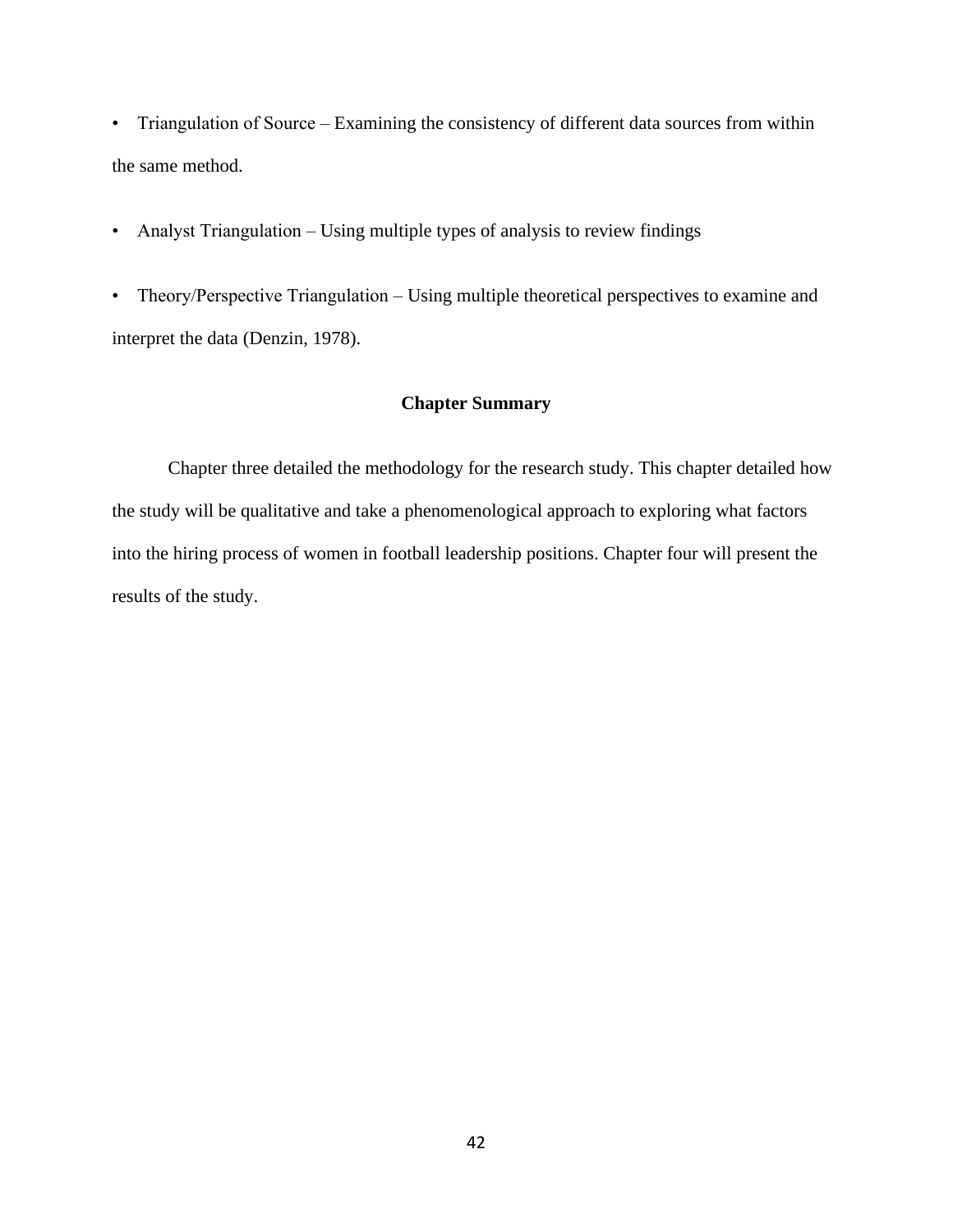#### CHAPTER 4

#### **Results**

Chapter four combines and analyzes the data collected from ten interviews with former employees of NFL organizations involved in hiring organizational leaders. In this chapter, background is provided about the participants and data (statistics and recurring themes) are presented in a manner to address each of the research questions proposed in chapter one.

# **Participants**

The sample for this study consisted of 10 current and former employees within NFL organizations, who had or were involved in the hiring process of leadership positions within their organization. Five of the participants were female and five were male. Six of the participants were currently working for their respected organization and four were former employees of NFL organizations. Ten participants were identified after the IRB process had been completed. Participants who took part in the survey, but weren't in a hiring role, were excluded from the study.

The intended data collection process was by phone call or Skype conversations. After three weeks of resistance from the participants to schedule a time, the data collection process was changed. Time seemed like a factor in the interviewing process, therefore the interview questions were entered on Google Forms and sent to each participant after the consent form detailing any risks of participating in the study.

#### **Data Analysis Strategy**

A coding process was used to analyze the data, to make sense of its meaning and to identify themes. Each participant was assigned a number and data was recorded.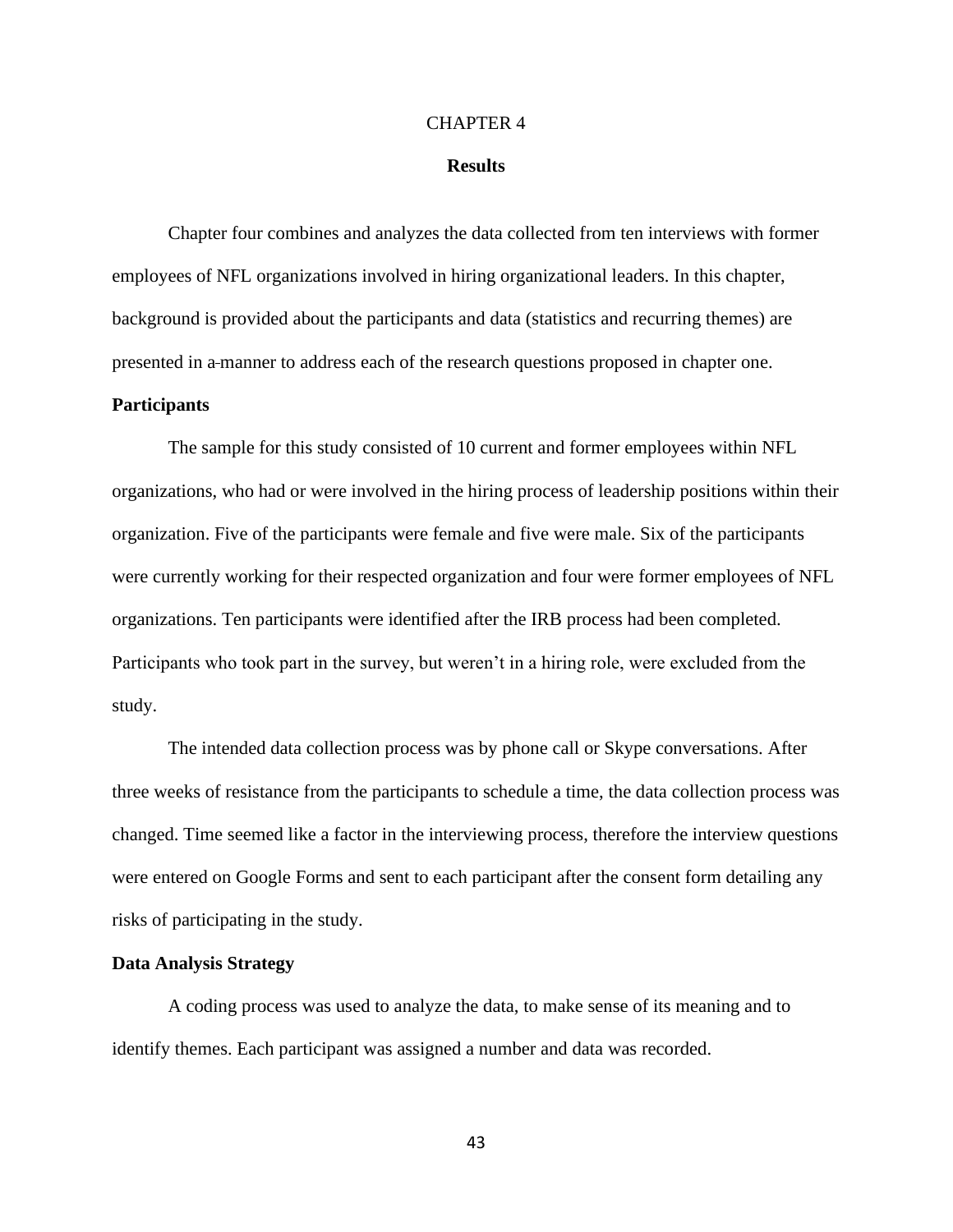After obtaining the ten surveys back from the ten participants, each participant's answers were looked at individually and then alongside the others. Grounded Theory was used to sort through the responses. The first step was to analyze the data through open coding, by breaking down, examining, comparing and categorizing data. Keywords, phrases, and themes were sought by reading through interview responses multiple times. Initial themes were developed, coded, and then searched for in other interviews. Through this iterative process, themes began to emerge. Key words, patterns and general themes were grouped together. Once codes were determined and instances were identified in the responses, they were compared.

After the open coding process was complete, the next step was axial coding. Axial coding was used to analyze the data by assembling it in new ways and identifying connections between categories. The researchers own concepts and categories were used while re-reading the text to confirm that the themes accurately represented the responses and to explore how the categories were related.

#### **Data Analysis**

**Question 1:** The NFL has launched several diversity initiatives in the last few years to improve the representation of racial and ethnic minorities and women in the league headquarters and among the teams. What do you think of the current programs in place? Have they been effective?

The themes that emerged from this question included two participants not being made aware of these initiatives, three thought the initiatives have not been successful and six either saw it as a good first step or as being successful to bringing more diversity in gender and race hires in prominent positions in their organizations. Subject 5 (S5) and subject 6 (S6) both were not familiar with the initiatives. Subject eight stated, "I see an emphasis on practices for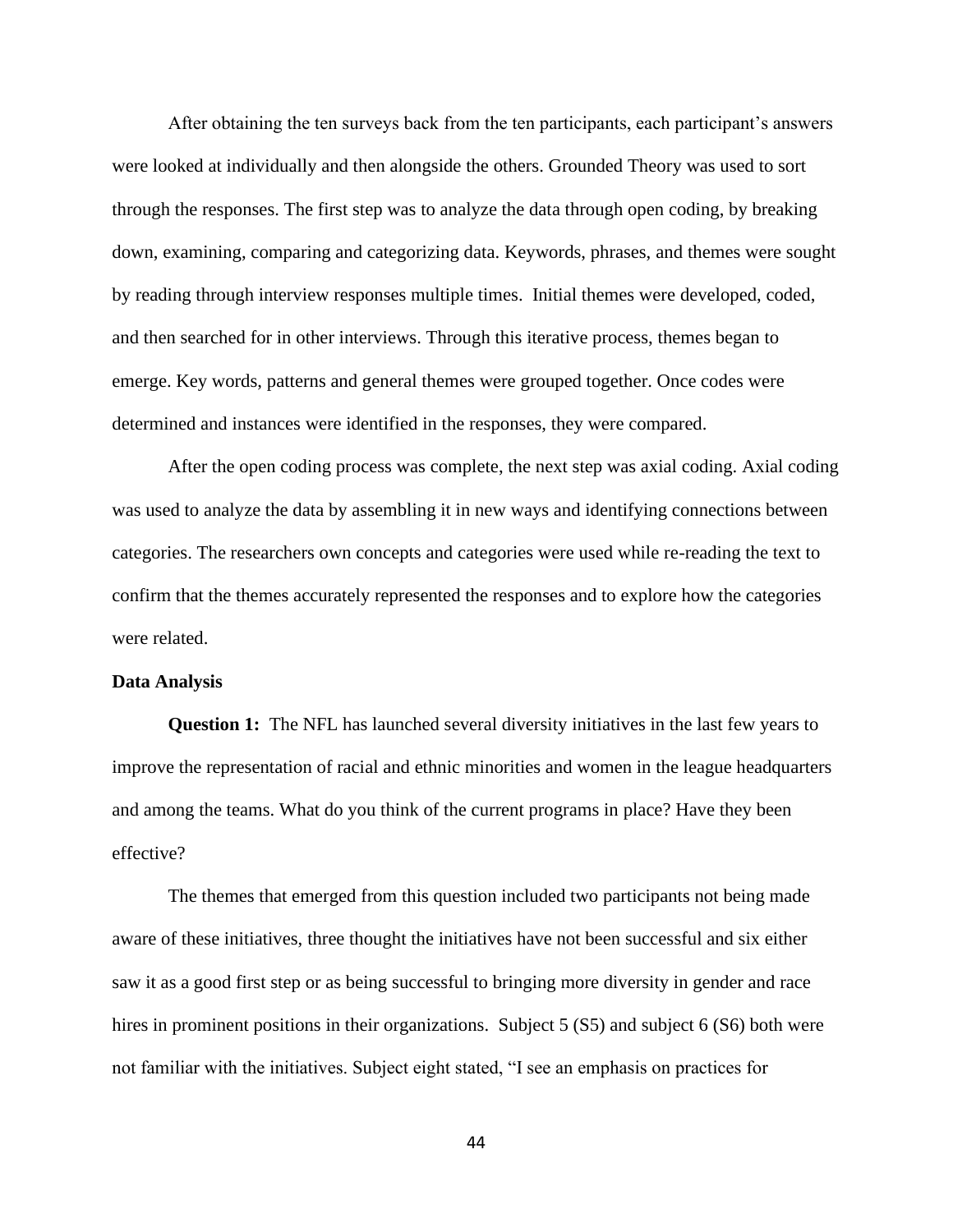interviewing women and ethnic minorities…. However, having been a minority in every role I have ever held, I feel like there are more ways to ensure inclusion." Meanwhile, S9 said, "I do not think the programs have been effective to date for women, but are very effective for minorities. You have to create the developmental pipelines for women…" Two independent thoughts included, S3 who brought up the success of the Rooney Rule (an example of one of the initiatives) and S7 who explained how the programs have not been effective for women, but have been effective for minorities. "It was an excellent decision to apply the Rooney Rule to front office hiring for women." Prior to completing the research, I was curious to see how many of the participants were aware of the diversity initiatives put in place. Although there were only two participants who said they were "unaware" of such initiatives, there was hesitancy from a majority of the group. Only three participants outright stated that the programs and initatives have been successful. From this question, I learned that employees league-wide are not being informed of the initatives that have been put in place over the last few years. I would think all employees, upon starting at an organization, should be made aware of these initiatives (especially women and minorities).

**Question 2**: Within the NFL there are no female team presidents or general managers. Women hold 21 percent of senior administrative positions (PR Director, Chief Legal Counsel, Assistant General Manager, etc). Women hold 30.7 percent of management positions within the NFL. What do you think of these statistics? Do you think they are low, high or average?

One theme that emerged from this question included the idea that there has been an improvement, but the numbers need to or will increase. Subject 10, and S3 used the words "will increase," when answering the question. Subject 6, S2, and S8 summarized that the numbers are low, but it's a national industry-wide problem, not just an NFL problem. Subject 7 agreed that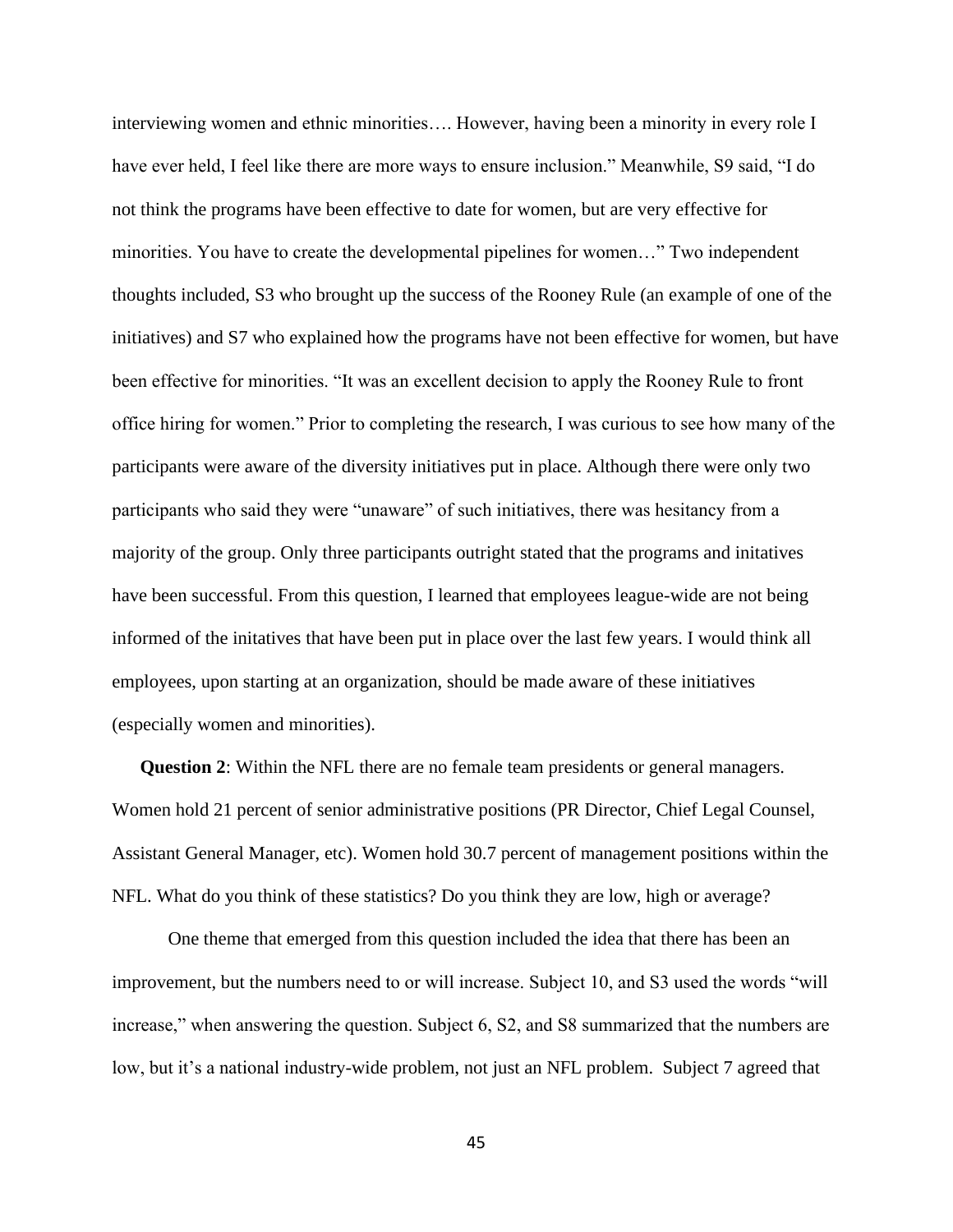the numbers are low in some departments, but not others. "…If you look strictly at women on the football side, the numbers would be even lower. At our club, we are well represented by women in sales, marketing, finance, human resources, and legal, but the football side is a different story," said S7. Subject 9 noted that that the Rooney Rule has not been successful for women and to increase the percent of females in NFL organizations, there need to be more development opportunities for women. "How many women above are coaching high potential women in programs grooming women for executive level positions? How many of the women above are actively mentoring and providing sponsorship to aspiring women candidates?" said S9. "You cannot break into this league without a sponsor." Overall, 7 out of the 10 participants acknowledged that the numbers are "low." This question aligns with question one, in that, 3 participants in question one thought the initiatives the NFL put in place were successful, and 3 participants in question two thought the numbers of women in management have improved.

**Question 3**: Are there different expectations for women versus men in leadership positions within your sport's organization? (Examples: Family expectations, time commitment, etc)?

Eight of the ten participants thought that the expectations for women versus men were not different. "No different expectations. We have several male and female executives. All do a good job of balancing their work and family time," said S4. Another theme was that working mothers need more support. "I think my organization does a poor job of recognizing that a working mother has different needs than a working father (in general)," S8 noted. S7 stated women aren't in leadership positions because of families.

…Most of the men on the football side have a spouse who stays at home – very traditional family structures. Since stay-at-home husbands/dads are non-traditional, the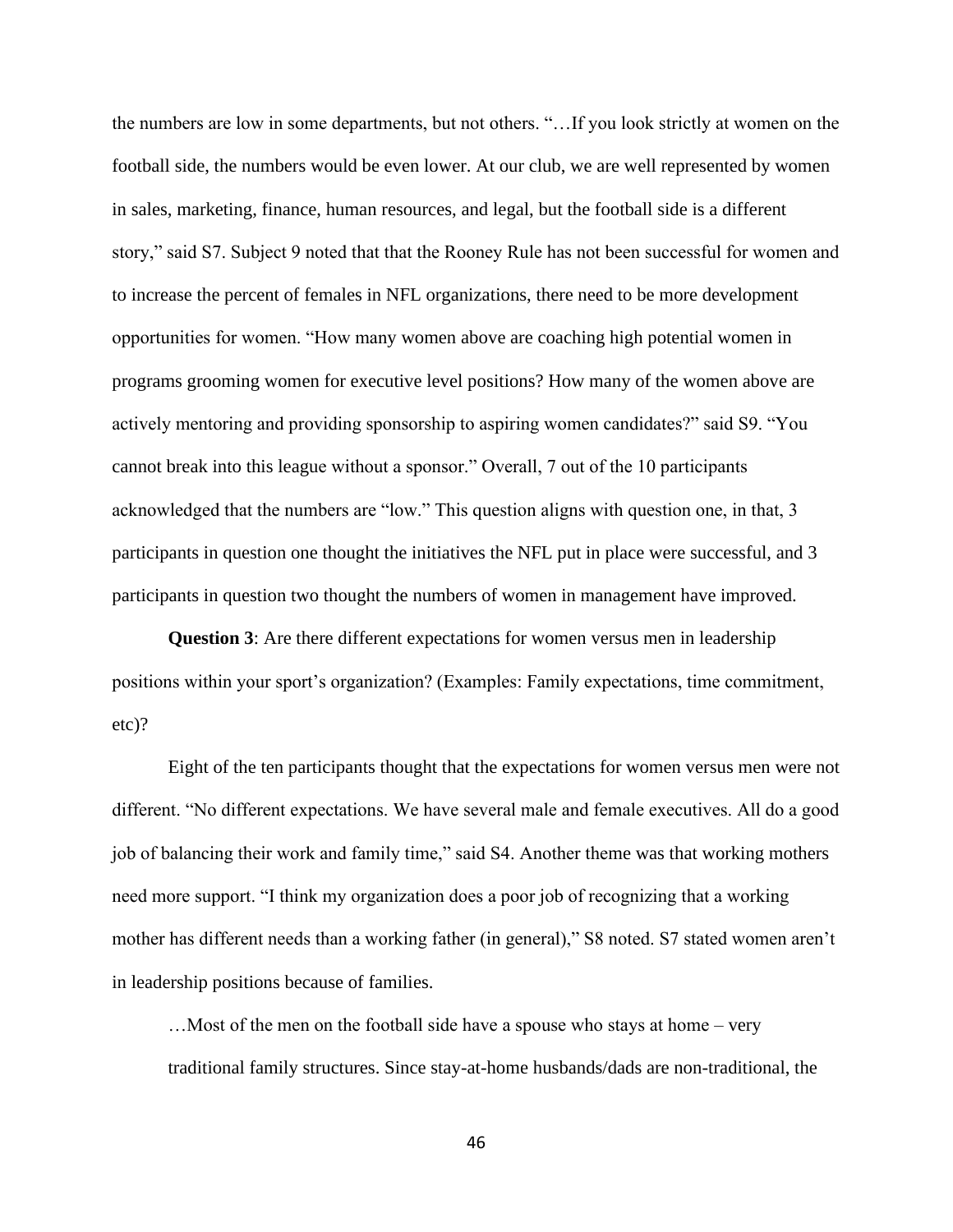fact of a woman being in a higher position on the football side automatically becomes different. I would say it's more of an expectation that high ranking employees on the football side are primarily dedicated to their job, available to work many hours and don't have to worry about anything at home. (Participant Seven - S7)

I was surprised by the response of this question, but I discovered that expectations tend to be the same for both men and women across the NFL. With that said, the two participants that stated that the expectations were different, were both women, who noted "motherhood" as a varying expectation.

**Question 4:** What leadership traits do you believe women (in particular) bring to an NFL organizations?

There were several themes from question four. The key terms that were repeated consistently were: different perspective and viewpoints, diversity of thought and ideas, different way of framing and solving problems, empathy and relationship skills. "Women are more collaborative and focus on team excellence. Male-dominated teams are very competitive, leading to a distrustful atmosphere," S10 explained. Three of the participants noted that women bring the same traits as men. "I don't believe you can categorize any leadership traits based on someone being a male or female," said S1. The number of varying responses to this question showed that the skills women bring to a football organization are appreciated, noticed, and valued.

**Question 5**: According to the 2016 Racial and Gender Report Card, the NFL achieved a C+ for gender hiring practices, with a score of 76 percent, an increase from 75 percent in 2015. Has the state of diversity in the NFL improved or not improved during your time working in a hiring role?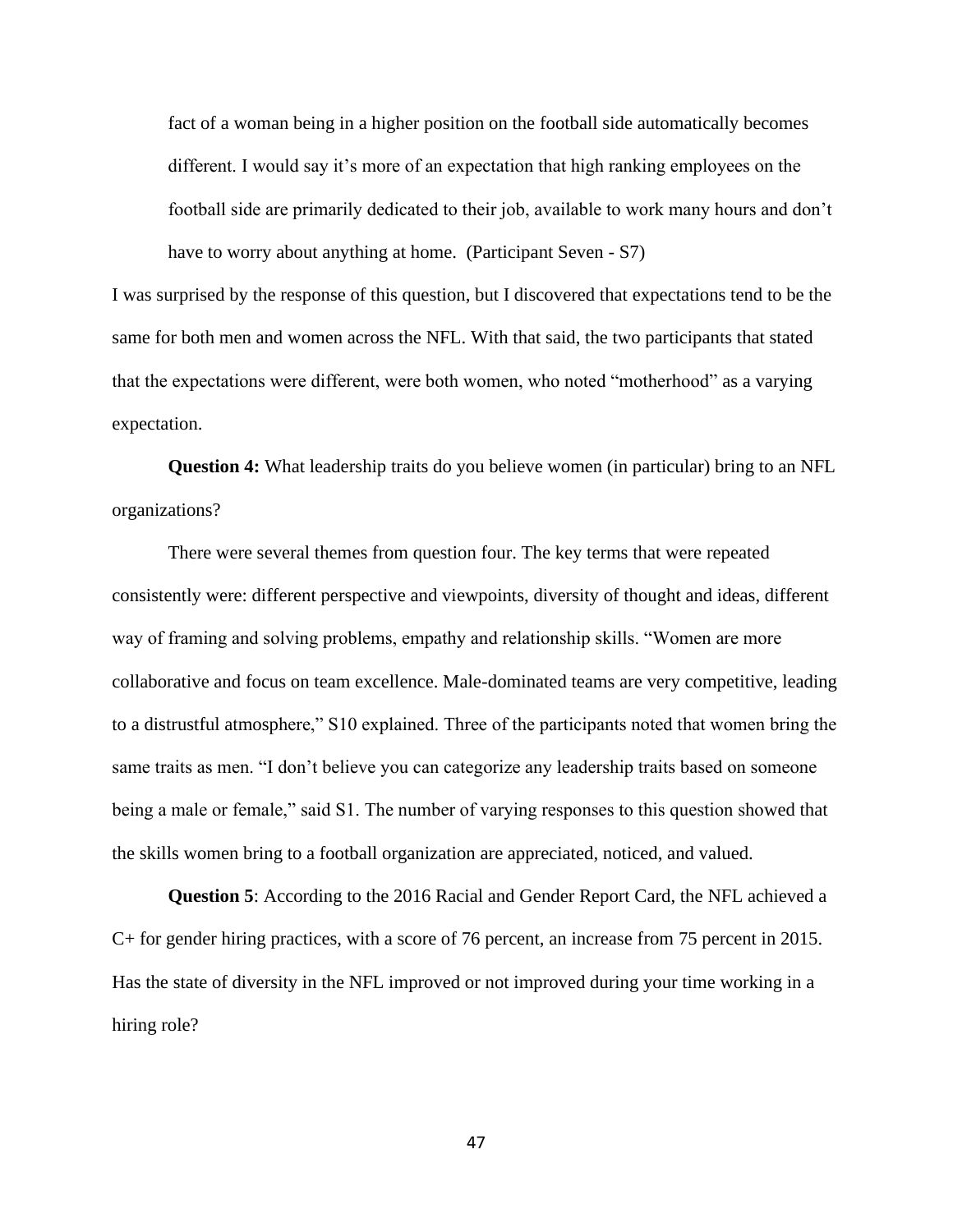The responses on this question were about 50-50 split. Five of the respondents stated that yes the state of diversity has improved in the NFL. S2 stated, "It has improved since my start in the NFL in 1998." The other five weren't sure, or hadn't noticed a significant change. "I have not noticed much of a difference personally," said S5. Two of those who had noticed a change also noted that things are changing slowly. S7 said, "There is a definite awareness here of the need to hire women into football-related positions where that awareness was probably close to zero as recently as 2-3 years ago." Subject 1, S2, S3, S8, and S9 gave straight forward, numbers-driven answers. Subject 7, S10, S4, S5, and S6 took what they've personally experienced in their organization into consideration.

**Question 6**: When a female (candidate) isn't hired for a senior level position within an NFL organization, what are some of the reasons they are passed over?

Six of the responses to this question were based around the thought that the candidates weren't qualified or needed more experience. S8 added that the candidate is "too passive" or "not dynamic enough." S2 concluded, "There was a more qualified candidate or someone that perhaps had a past with the hiring manager or someone in the power structure." The one outlining theme was that women don't have experience in the sport itself. "Women didn't grow up in a football setting and try to compete with a conceptual or academic understanding of the position requirements. Said another way – they have the skill but haven't demonstrated it in an NFL setting," S9. I was surprised that gender didn't play more of a role in the participants' answers. "Qualifications" is a very gray category which could have a wide variety of meanings. I would have liked to dig deeper into what exact qualifications were missing in these scenarios.

**Question 7**: In your experience, have women/do women face a more difficult process in being hired for or elevating into leadership roles?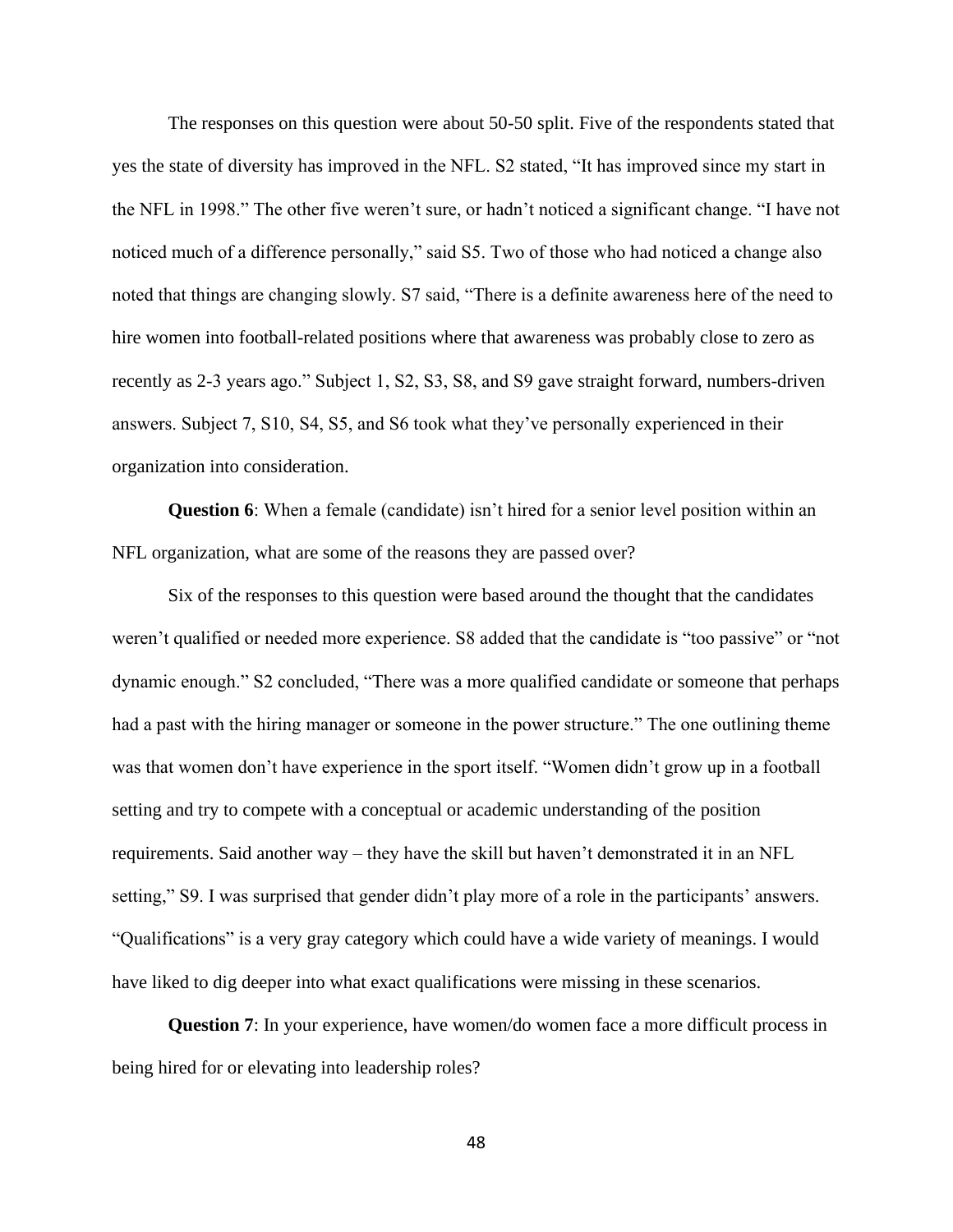Five out of 10 of the participants thought that women do not face a more difficult process. "Not from my experience. I do believe that for the sales positions specifically, it's very difficult to find women who are interested in the positions," said S1. In further examining the data, another theme of yes, women do face a more difficult process came to light. S6 stated, "I would like to see more formal programs and initiatives to support elevating women in leadership roles – not just lip service… I also want to see more support for women with children – this seems to be a common reason women exit the workforce." S8 agreed, "In this organization, I think women have more difficulty elevating into leadership roles. I also think women have difficulty being hired sometimes due to a perception of not knowing as much about the sport. Typically, women are not seen as strong leaders in this organization, but more as support." Again, the answers were split 50-50 on this question. Three of the "yes" respondents were female. Two of the "no" respondents were male. Sex didn't seem to play a role in how each gender answered this question. Through this question's data, I identified that it can be difficult for women to elevate or be hired for management-level roles, but it depends on each NFL organization.

**Question 8**: Do you feel like you have ever seen or been a part of a situation where a candidate was not hired because of gender for a senior leader position? Would you care to explain?

Nine of out ten participants answered this question with a "no." However, S1 offered an interesting experience they were involved in. "In 2014, I wanted to hire a sales executive who was more than qualified (a male). I only had one open positions and the Director forced me to hire a female candidate so that we could have more diversity on the staff. She was not as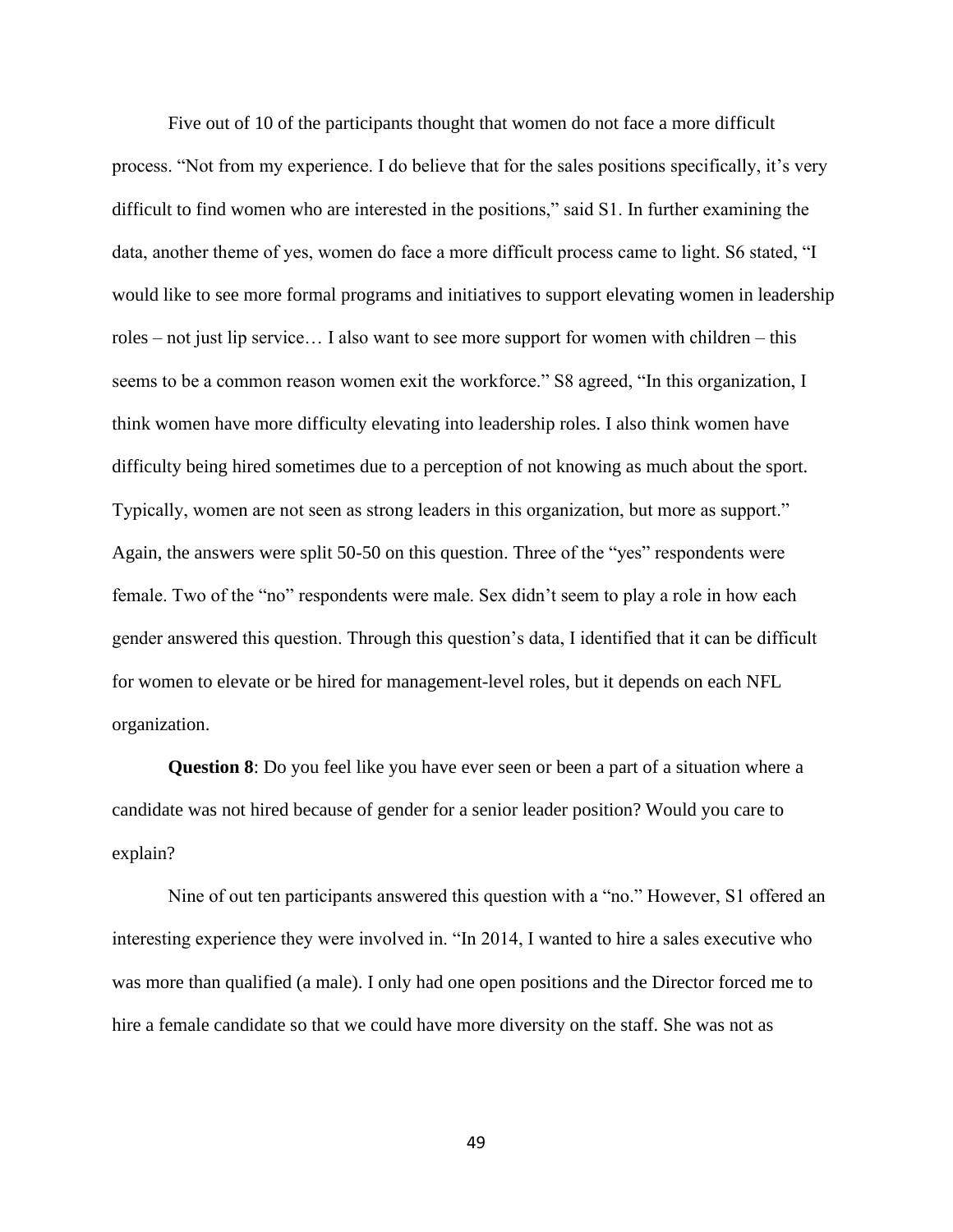qualified as the other candidate." I was surprised to learn that the one case of gender discrimination came in a reverse-discrimination situation.

# **Summary**

Chapter four presented the data results of each question of the survey, by each individual and as a complete picture. Personal viewpoints were provided by participants of the study and offered an eyewitness account of the state of diversity throughout NFL organizations. Chapter five will examine the results of the study and offer conclusions based on the data analysis process and make recommendations for future studies on similar subjects.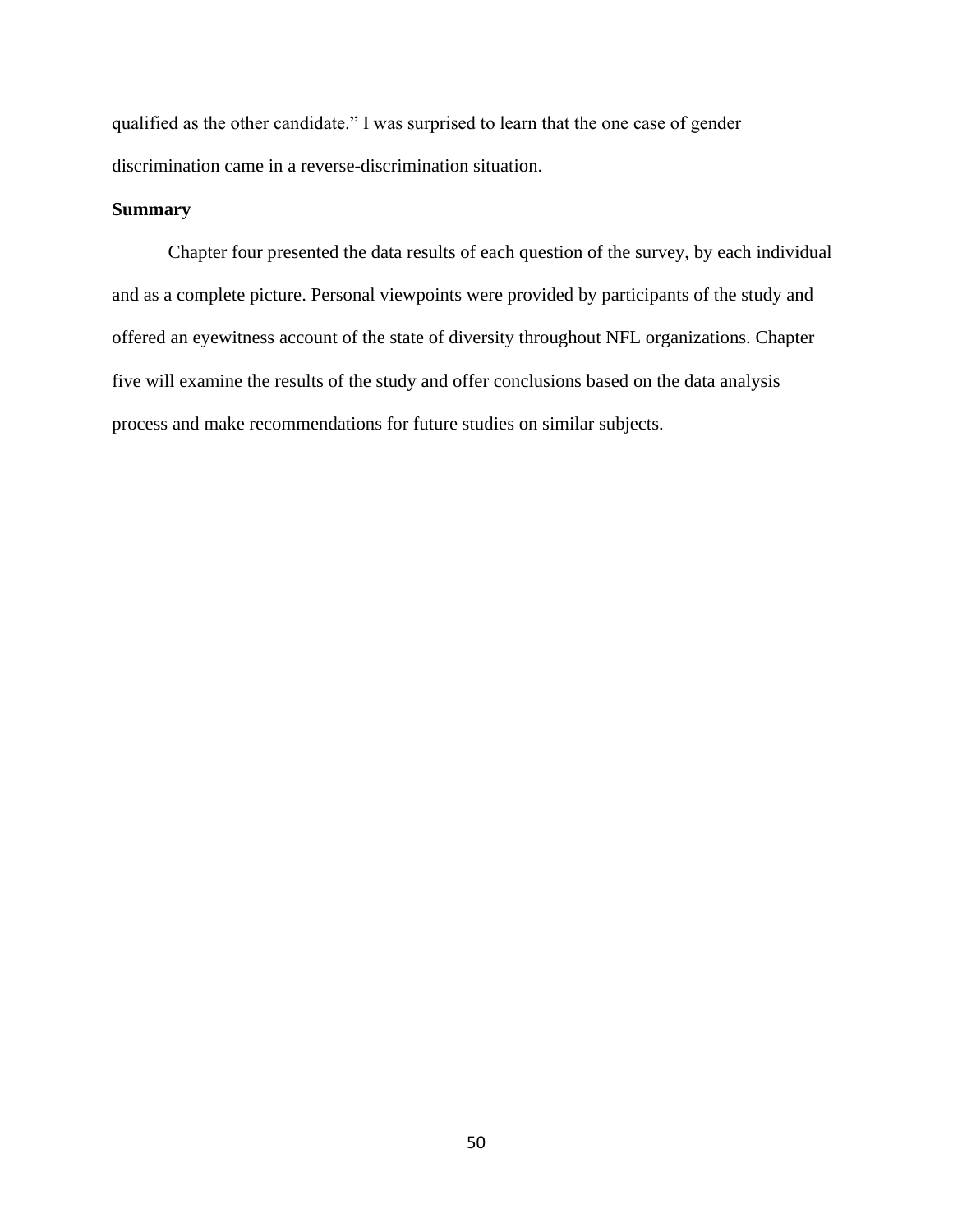#### CHAPTER 5

#### **Conclusion, Recommendations**

Chapter five will analyze the data presented in Chapter Four, while synthesizing it with the information, methods and theories discussed in Chapter One and Two. From this, the researcher will draw conclusions and relationships to the research questions. Chapter Five will outline limitations of the current study and recommendations for future research on similar subject matter.

**Question 1:** Question one was "The NFL has launched several diversity initiatives in the last few years to improve the representation of racial and ethnic minorities and women in the league headquarters and among the teams. What do you think of the current programs in place? Have they been effective?"

I found it rather interesting that two of the participants were unaware of any of the initiatives put in place. Not all of these initiatives are necessarily "new." For example, in May 2011, the league inaugurated the Women's Interactive Network, a networking group for employees. Those of the subjects that thought the initiatives had been successful, referenced some sort of "Rooney Rule" for women. That initiative wasn't listed in the question and is one of several diversity initiatives among the NFL. Specific diversity initiatives weren't listed, to gain an understanding of which initiatives each participant were aware of. Participants also suggested that several years needed to go by until we had a better idea of the initiatives effectiveness. However, several of these initiatives have been in place since 2011. Only three of the participants stated that the programs have been successful – while a majority were unaware of didn't see them as being successful. I do see optimism that diversity within the NFL will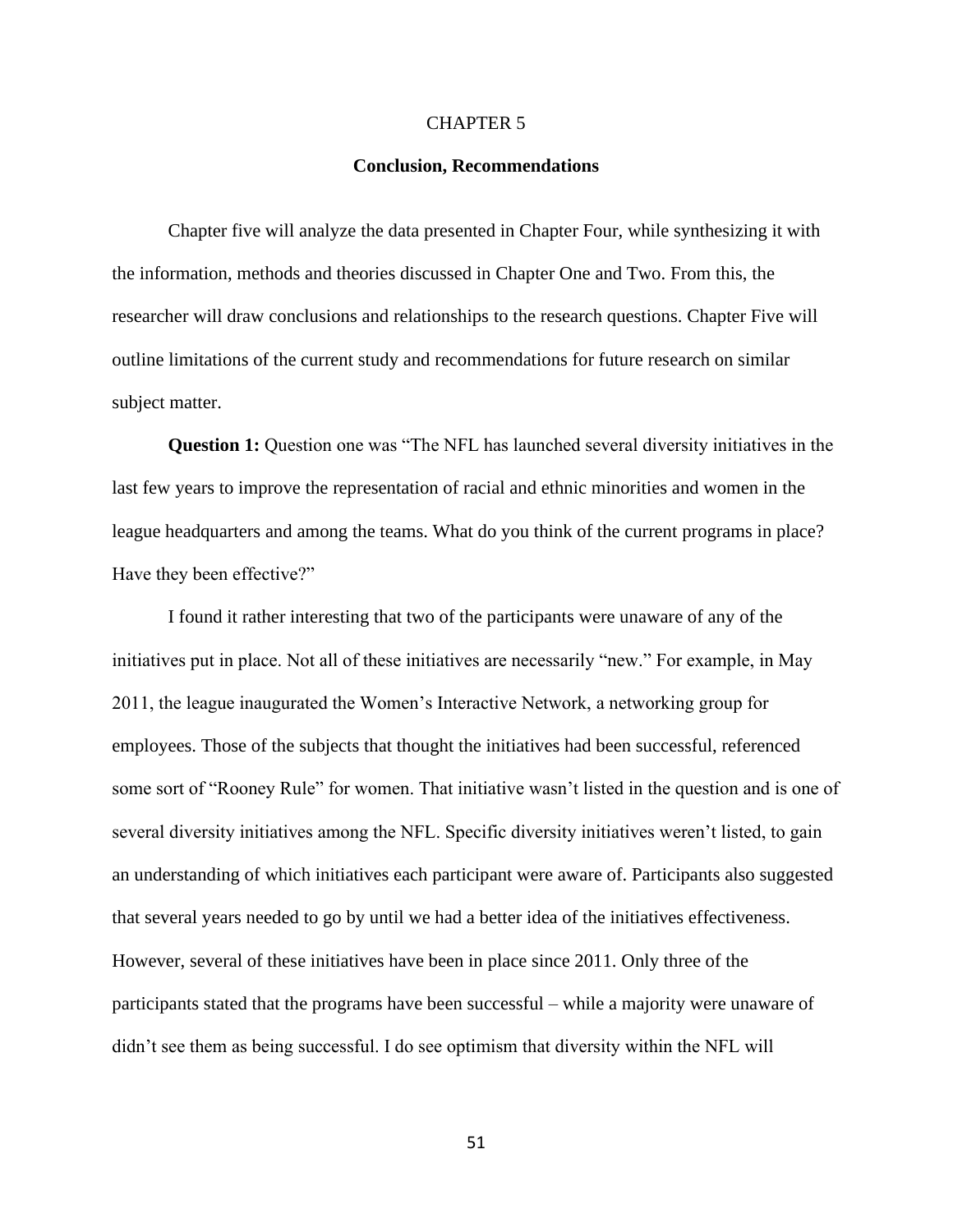improve in the coming years, but the fact is, it hasn't drastically improved yet and it would be hasty to declare these initatives and programs successful.

**Question 2:** Question two was "Within the NFL there are no female team presidents or general managers. Women hold 21 percent of senior administrative positions (PR Director, Chief Legal Counsel, Assistant General Manager, etc). Women hold 30.7 percent of management positions within the NFL. What do you think of these statistics? Do you think they are low, high or average?"

Two of the subjects seemed defensive in that, numbers could be spun however the person presenting them would like and comparing the numbers to averages in other industries. It was interesting that S9 brought up the "Rooney-like Rule" in a negative context, in that it isn't effective. Two of the subjects who were most critical of the diversity in the NFL were male. These two participants referenced the numbers being low and women needing more mentoring, sponsorship, development programs. It was insightful to see that two of the participants felt the need to make a comparison, all on their own, to other industries, as if to say – "Well it's not just the NFL that's like this." That appears to imply that the numbers aren't great, but are the reality throughout the industries. The Rooney Rule for women was enacted in 2016, yet one participant has already deemed it unsuccessful. Although women are directly affected by these statistics, it was two of the male participants that felt the complete lack of support for these women.

**Question 3:** Are there different expectations for women versus men in leadership positions within your sport's organization? (Examples: Family expectations, time commitment, etc)?

Seven of the participants believed that expectations were essentially the same for women as for men. Two of the participants that saw the expectations for women differently were both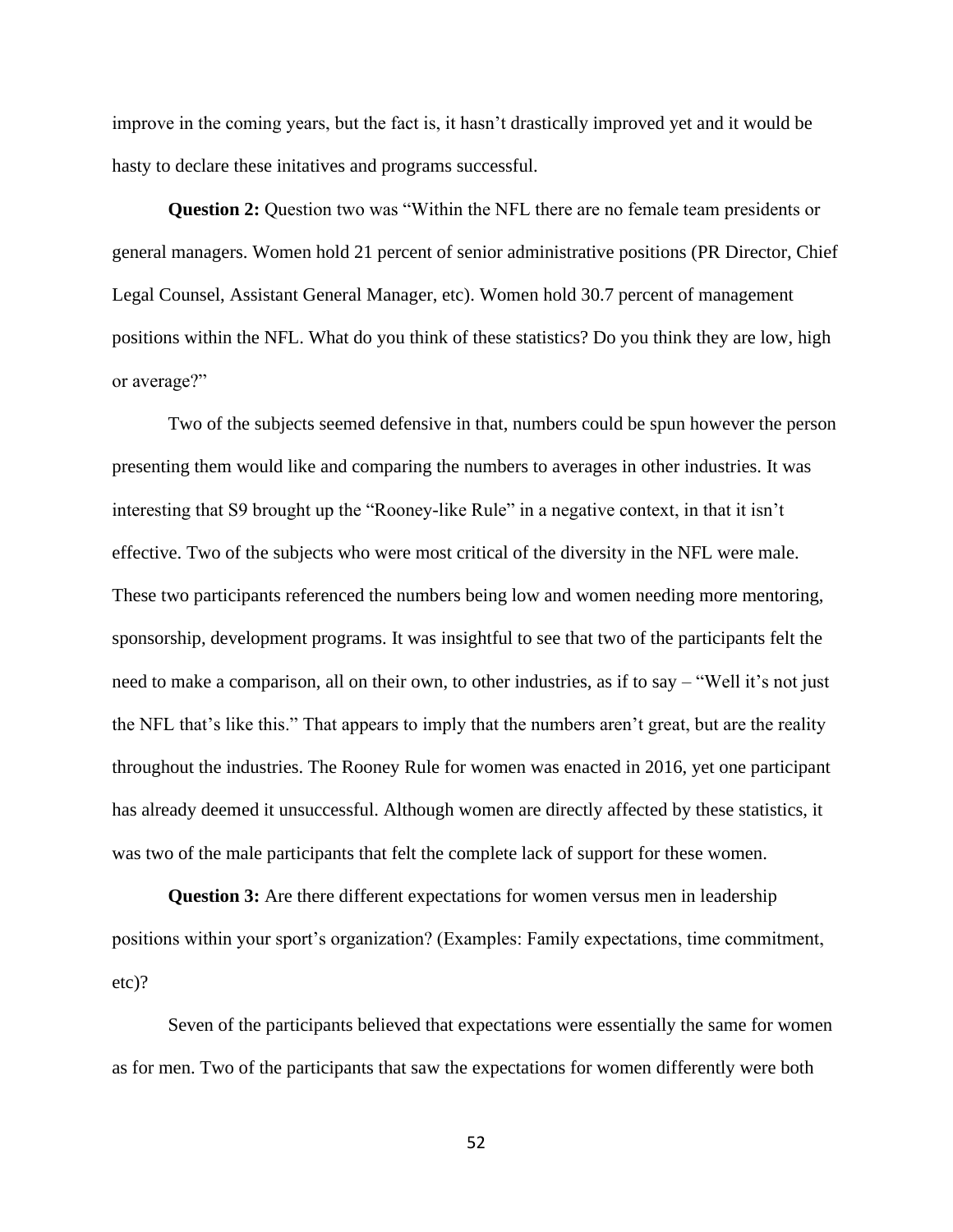female. These women both brought up motherhood in their responses. The one male subject that saw expectations as different also mentioned "family responsibilities" on female workers. Previous studies such as Eagly & Carli, 2007 and Kamphoff, 2006, found that family commitments and motherhood were the main reasons for women leaving the profession. I believe the responses of this question indicate a similar finding, and a belief that there needs to be a different process for mothers and more lenient schedules for those with family commitments.

**Question 4:** Question four was "What leadership traits do you believe women (in particular) bring to an NFL organizations?

Three participants thought that women bring the same traits as men. The seven others listed traits such as: courage, listening skills, engaging others, diversity of thought, great ideas, empathy, people perspective, collaboration, and a focus on the team. These answers are insightful, yet several of the words are stereotypical feminine-specific traits, such as empathy. S9 went the opposite way and identified male-dominated teams as competitive and distrustful. The question was focused on female traits, but S9 compared positive female traits to negative male trait to emphasize the importance of female leaders. The results of this question indicate that those in a hiring role, do identify and appreciate the value that women bring to the profession.

**Question 5**: According to the 2016 Racial and Gender Report Card, the NFL achieved a C+ for gender hiring practices, with a score of 76 percent, an increase from 75 percent in 2015. Has the state of diversity in the NFL improved or not improved during your time working in a hiring role?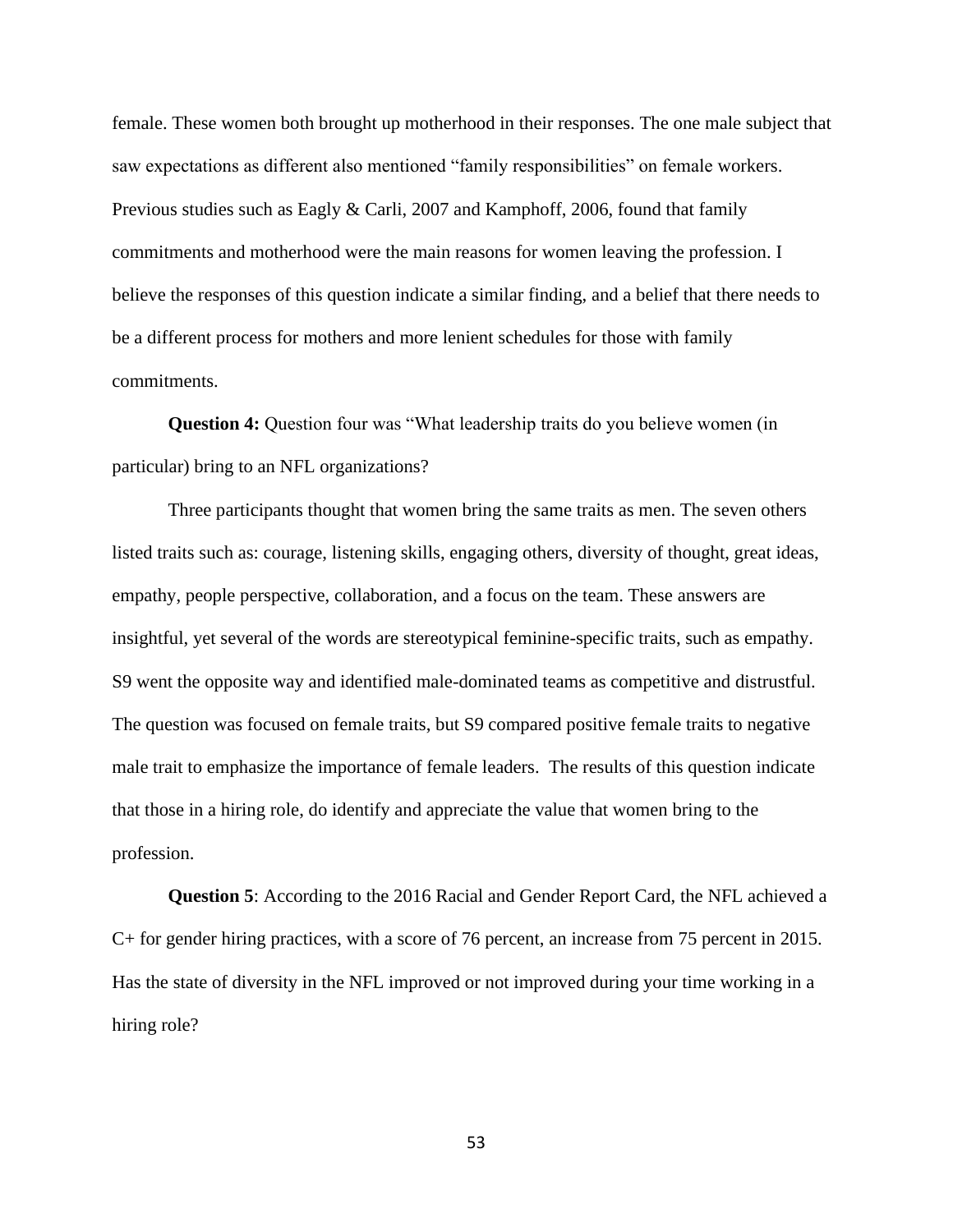This question brought split responses. S2 offered up that the state of diversity has improved since his start in the NFL in 1998. That's a very broad timeline and doesn't offer a lot of perspective on the current state of the NFL's diversity. I find it interesting that another reoccurring theme is that things "are changing" but will be better in a few more years. That length of time isn't an effective method of evaluating the state of diversity in the NFL, as a shorter time span would more accurately portray the progress. It is simple to say that things "will improve" or "have improved" but on what scale did they or will they improve? In a league of thousands of employees, a one percent increase isn't a drastic increase.

**Question 6:** Question six was "When a female (candidate) isn't hired for a senior level position within an NFL organization, what are some of the reasons they are passed over?

I did find it unique that two of the subjects deferred from answering this question, whether it be because of lack of experience or because each situation is different. Overwhelmingly, the response to this question was lack of experience or better qualified candidates. That appeared to be the safe response, whether true or not. S9 brought up a specific perspective, that women are passed over because they didn't grow up in a football setting and try to compete with a conceptual understanding of the position. This is telling, especially because one of the most notable females hired in the NFL, Jennifer Welter, was a football player for the Indoor Football League. This data helped to answer research questions number two and three, in why women are passed over for leadership roles and which traits they lack.

**Question 7**: Question seven was "In your experience, have women/do women face a more difficult process in being hired for or elevating into leadership roles?

Three females and one male stated that they thought women face a more difficult process in being hired or elevating into a leadership role. S6 hinted at the diversity initiatives being lip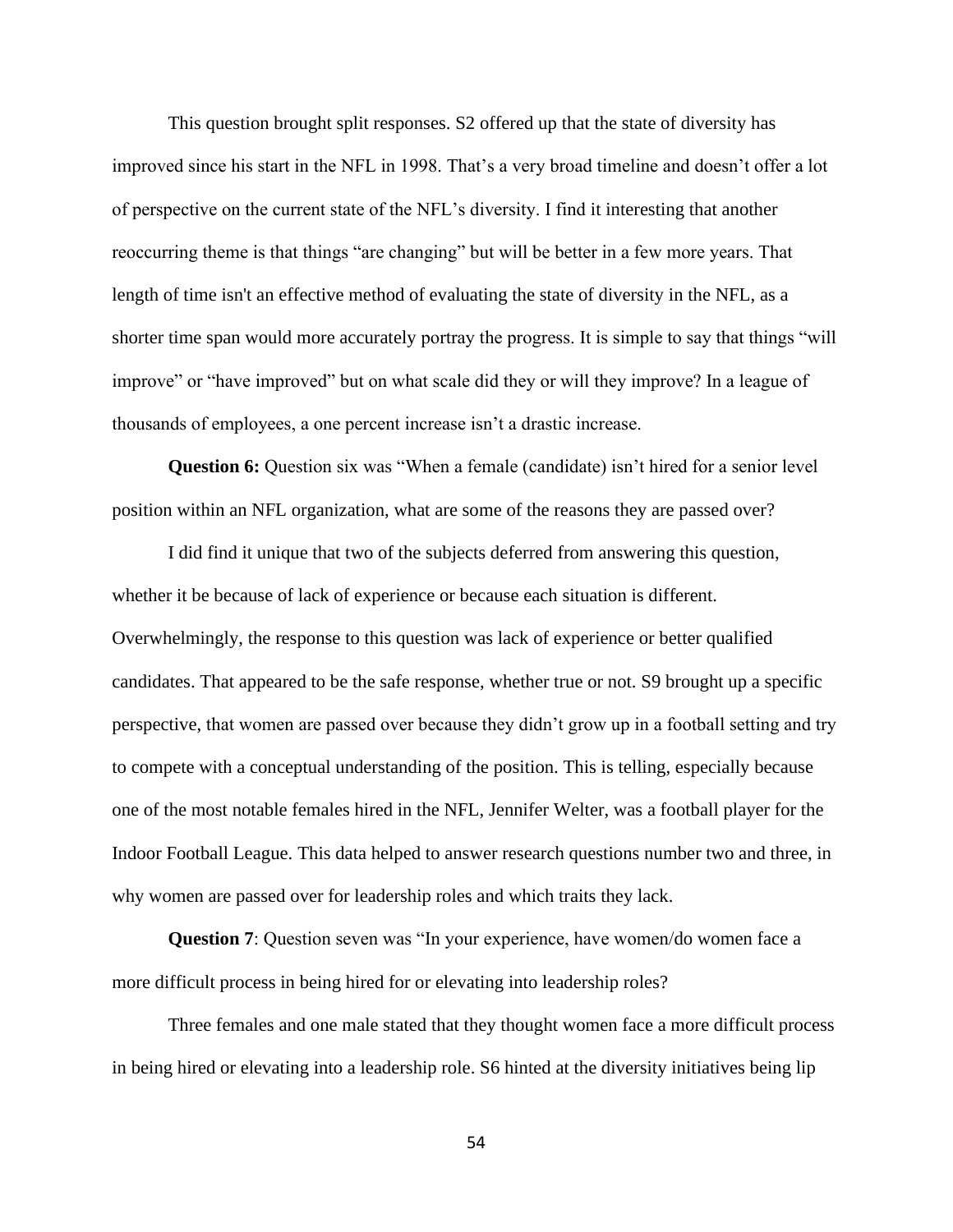service, instead of actual action. She also mentioned the reoccurring theme of "motherhood" being a reason for the lack of women in leadership roles. This data answers research question four, in addressing the differing expectations of women versus men in the sports management field. Two participants believe that motherhood and family commitments were reasons for women having difficulty moving up in the field. In question six, a majority of respondents noted that women have been passed over for positions because they aren't qualified. However, four participants believe that women face a more difficult process in being hired or elevating into leadership roles.

**Question 8**: Question eight was "Do you feel like you have ever seen or been a part of a situation where a candidate was not hired because of gender for a senior leader position? Would you care to explain?

Nine of the participants hadn't had any experience with this. I was expecting this result, as this is a very touchy subject area. What I wasn't expecting was participant S1's experience. This was a case of a male not elevating to a leadership position because of his gender. You don't often hear cases such as this in the world, but they should not be overlooked. This type of situation would be a negative effect of the Rooney Rule and shows its ineffectiveness. I was hoping the data collected through this question would help to answer research question one, about how gender factors into the hiring process. However, many didn't offer up scenarios and the only insight received was that of reverse discrimination, which assumabley seems to be a rare occurrence within the league.

# **Reflection**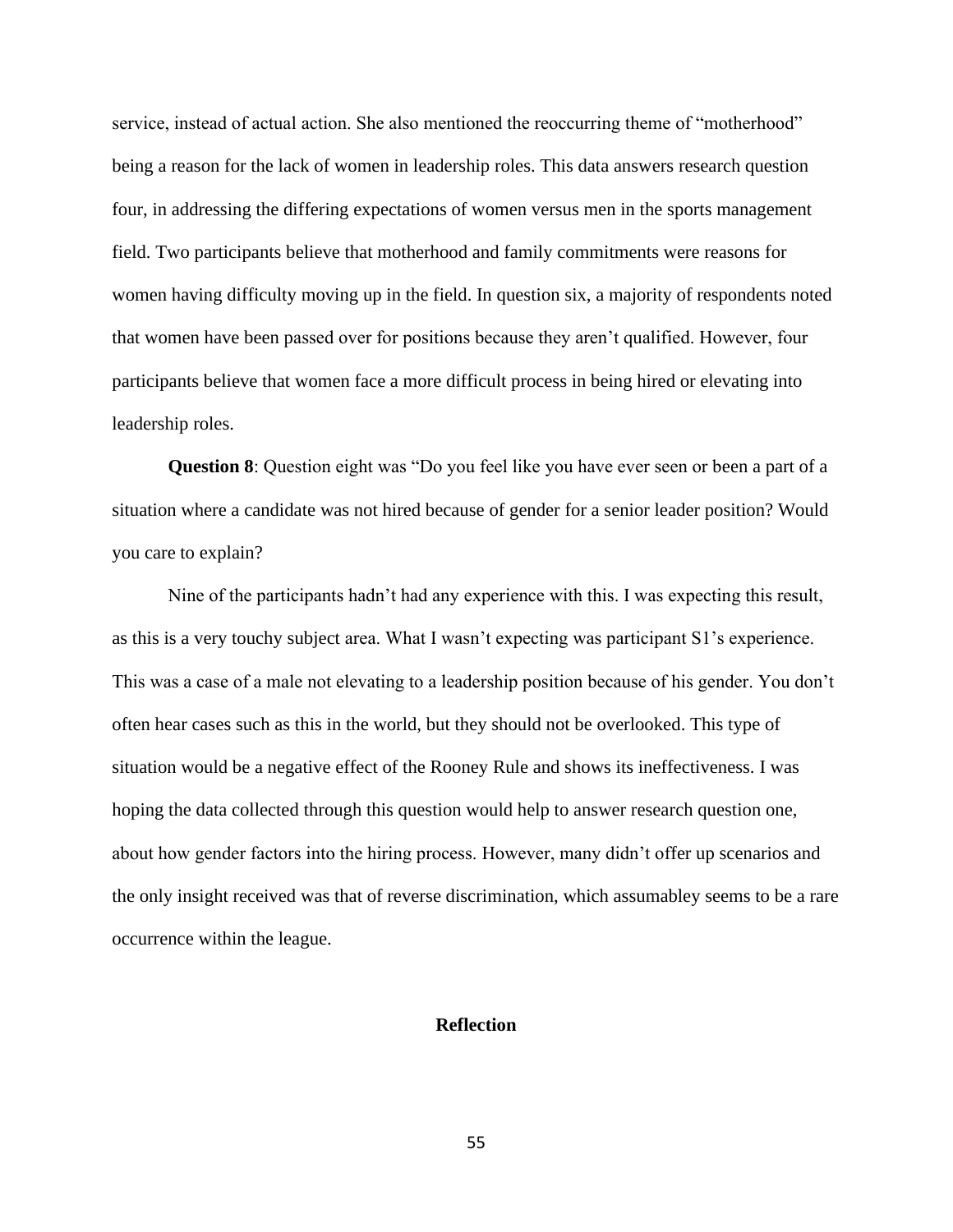Throughout this research process, I identified several steps that I would have done differently if I were to complete the study again. I was unaware of the timetable on this research when first starting. I contacted the survey participants too early. They agreed to take part in the research study months before it began. Therefore, when the time came to complete the research, the participants weren't all available or easily reached. I had to search to find enough participants to gain a meaningful sample of responses to identify themes. I also wish I would have given myself more time to interview the participants through phone call or video chat. With such little time, I relied on receiving the results through an online form. I missed out on the respondents' emotions, nonverbal reactions**,** and verbal cues by completing the research through this method. I believe the participants would have been more forthcoming with their responses if there had been an in-person feel during the process. The participants may have felt safer in giving me truthful answers and I would have been able to guide the interview more effectively and gain the insight I was looking for.

For the sake of time, I opened my search to subjects outside the "human resources" department. I did find that it isn't always the human resources professionals that handle the hiring of leadership positions within NFL organizations. In my study, I had a mix of human resources employees (who seemed to have less information) and a mix of senior level administrators (who had participated in a hiring/promoting process). If I could do it over again, I would have stuck to one group – either human resources employees or senior level administrators within organizations. Although both perspectives were insightful, it provided a wide variety of information and made it tougher to identify reoccurring themes.

Overall, the data collected from these surveys can be categorized into three overlying themes. The first is, there has been improvement in gender diversity within the NFL and NFL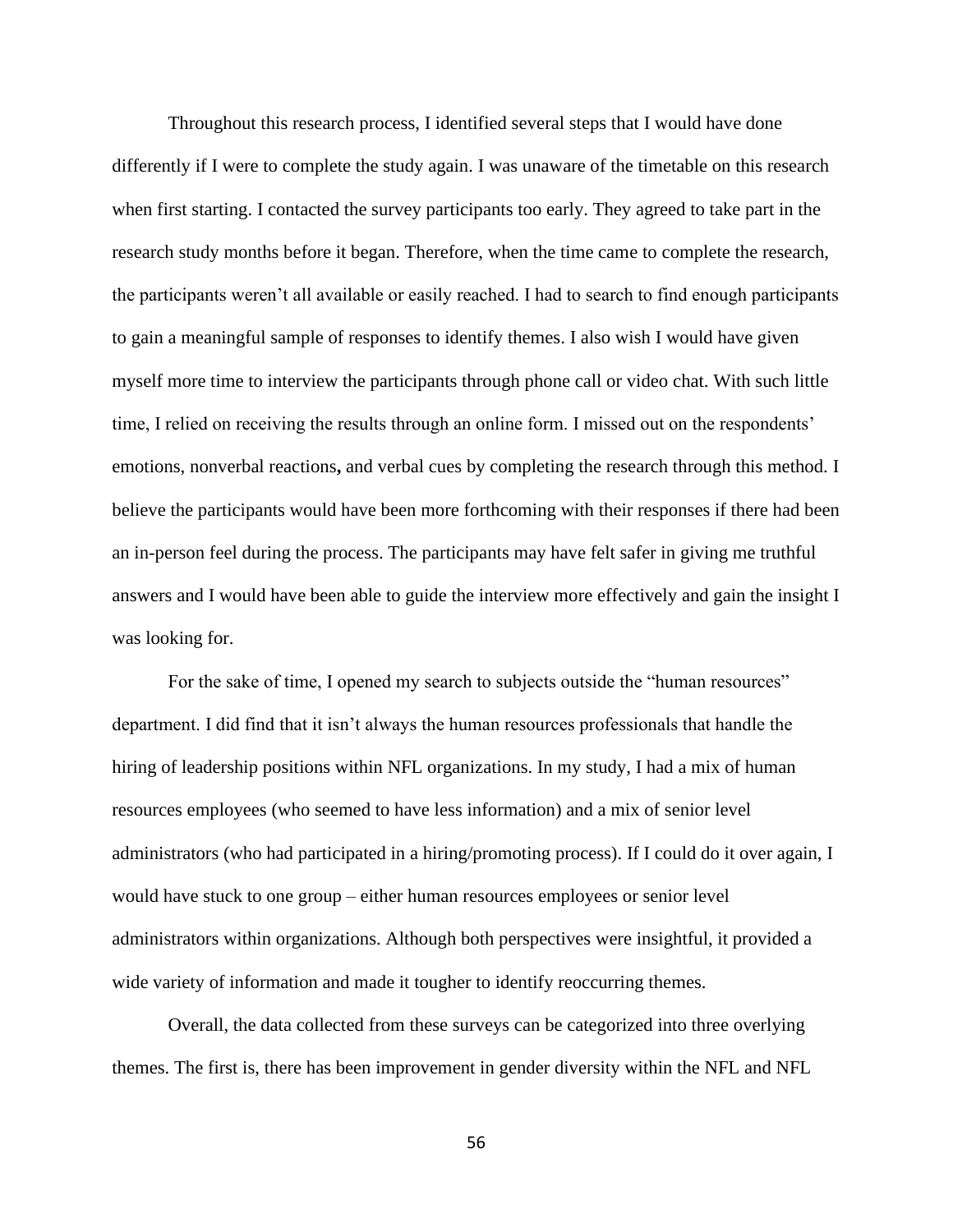organizations, but it differs by organization, department and type of role. More drastic improvement is expected to come in the next 5-10 years. The second is, women who are passed over for promotions or hiring, are lacking qualifications or experience, yet it is often difficult for women to gain that experience, as there is a lack of female development pipelines and mentorship. Motherhood and family-life plays a role in women exiting the sports management field. The third is, women bring a wide variety of essential traits and benefits to a sports organization, that are recognized and valued by both sexes.

#### **Future Research Recommendations**

Future research about female leadership in sports organizations should focus more specifically on a team-by-team basis. The research in my study was often negated because as several participants pointed out – each NFL organization/team is different. One's organizational processes and standards may differ from another's and it would be insightful to see the perspectives on female leadership at a more in-depth institutional level. Future research should break up the "football" side from the "administrative" side of NFL leadership, as they are quite different in diversity and standards. Future studies should focus on the hiring of females for the higher-ranking officials within the various NFL organizations, as team presidents, general managers, vice presidents, and CEOs hold more power and if truthful, offer more insight into the methods of hiring within the NFL.

#### **Summary**

Results of this study support many of the stereotypical thoughts on the hiring and diversity of females within leadership positions in the NFL. While some maintain the "it is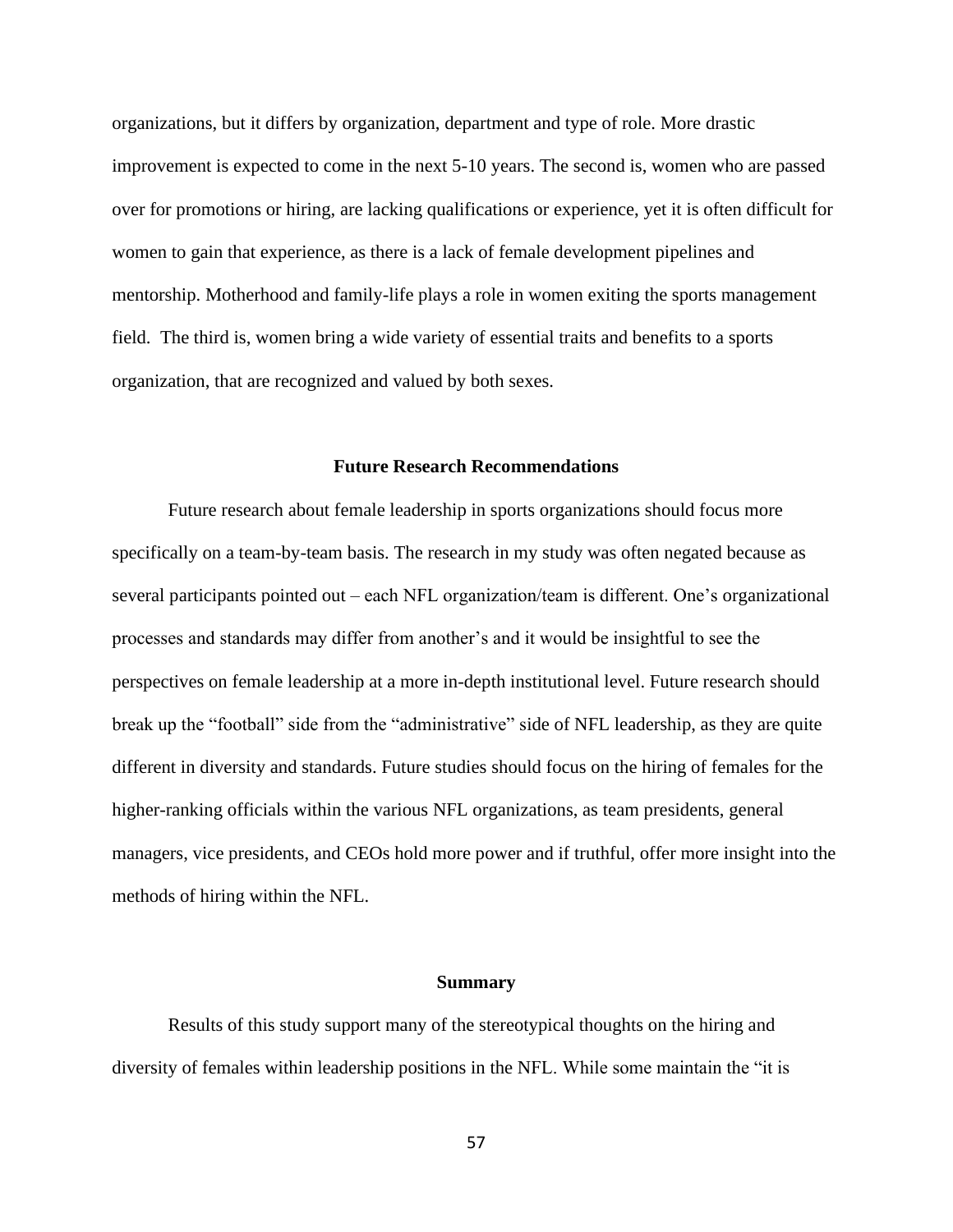better" or "it's getting better" perspective, there are just as many that believe it either hasn't improved or that the progress made so far isn't enough. While many studies have examined females in sports organizations, few have focused on the NFL and on the hiring managers, versus the employees or interviewees. This study provided viewpoints from those sitting across the table, in the position of doing the hiring. Through continued investigation into female leaders in sports organizations, we can create transparency on both sides of the hiring process and continue to close the gender gap and improve diversity within traditionally "male-dominated" professions within sports organizations.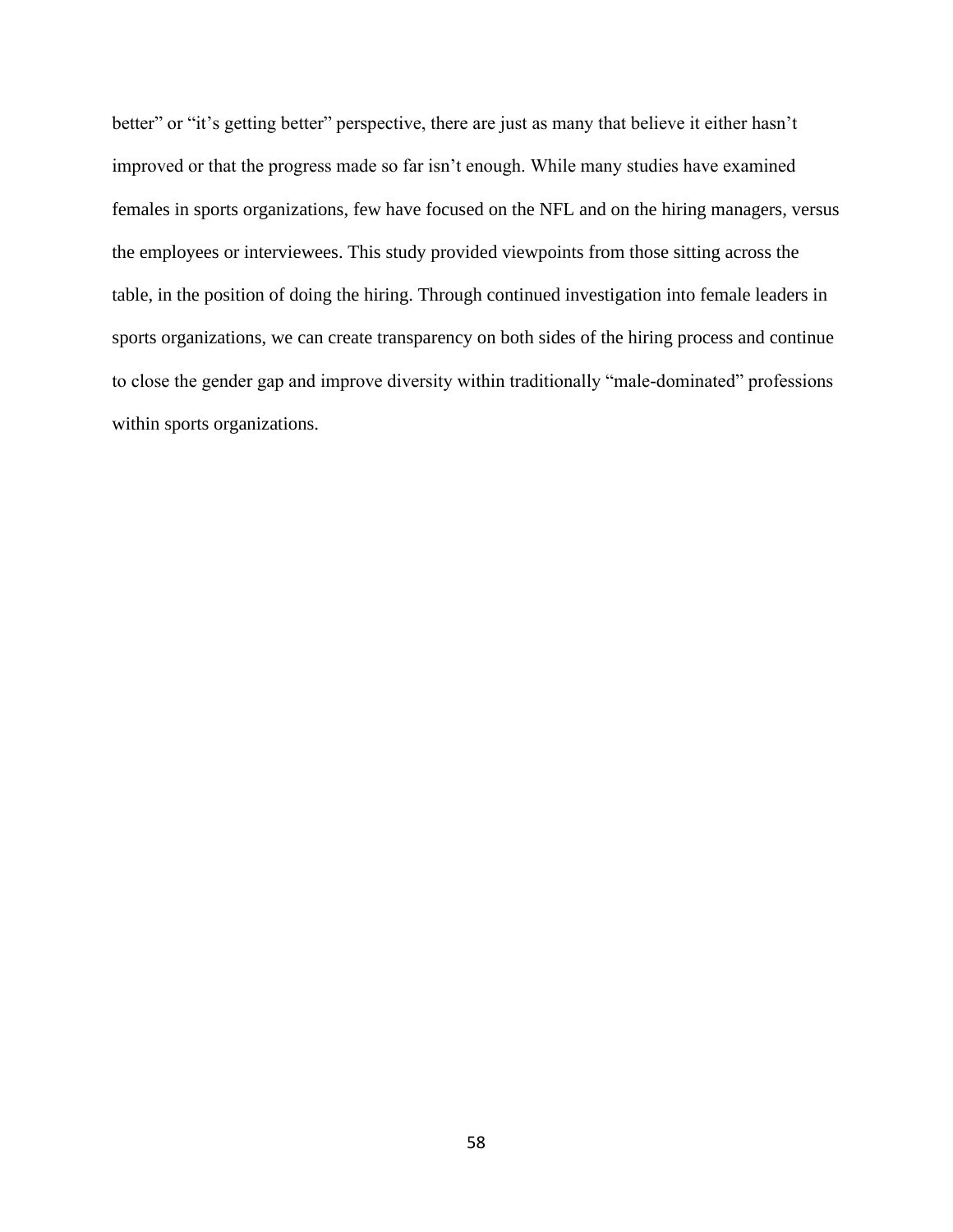#### **REFERENCES**

- Acosta, V., & Carpenter, L. (2008). Women in intercollegiate sports (Rep.). Retrieved November 13, 2016, from http://webpages.charter.net/womeninsport/2008 Summary Final.pdf
- Acosta, V., & Carpenter, L. (2012). Women in intercollegiate sports (Rep.). Retrieved November 13, 2016, from<http://acostacarpenter.org/AcostaCarpenter2012.pdf>
- Ballaro, J., & O'Neil, M. (2013). Transformational and transactional leadership behaviors: A phenomenological study of women executives in Major League Sports (Unpublished master's thesis, 2013). University of Phoenix. Retrieved November 11, 2016, from [http://www.tesu.edu/documents/ILJ\\_Winter\\_2013.pdf#page=46](http://www.tesu.edu/documents/ILJ_Winter_2013.pdf#page=46)
- Barragan, R. (2015). Sport participation, gender schema, athletic identity, and internalized homophobia in lesbian women (Unpublished master's thesis, 2015). Walden University. Retrieved November 22, 2016, from <http://scholarworks.waldenu.edu/cgi/viewcontent.cgi?article=2373&context=dissertations>

Belson, K. (2014, September 25). N.F.L. examines Its record on hiring of women in wake of Ray Rice case. Retrieved November 23, 2016, from [http://www.nytimes.com/2014/09/26/sports/football/nfl-examines-its-record-on-hiring-of](http://www.nytimes.com/2014/09/26/sports/football/nfl-examines-its-record-on-hiring-of-women-in-wake-of-ray-rice-case.html)[women-in-wake-of-ray-rice-case.html](http://www.nytimes.com/2014/09/26/sports/football/nfl-examines-its-record-on-hiring-of-women-in-wake-of-ray-rice-case.html)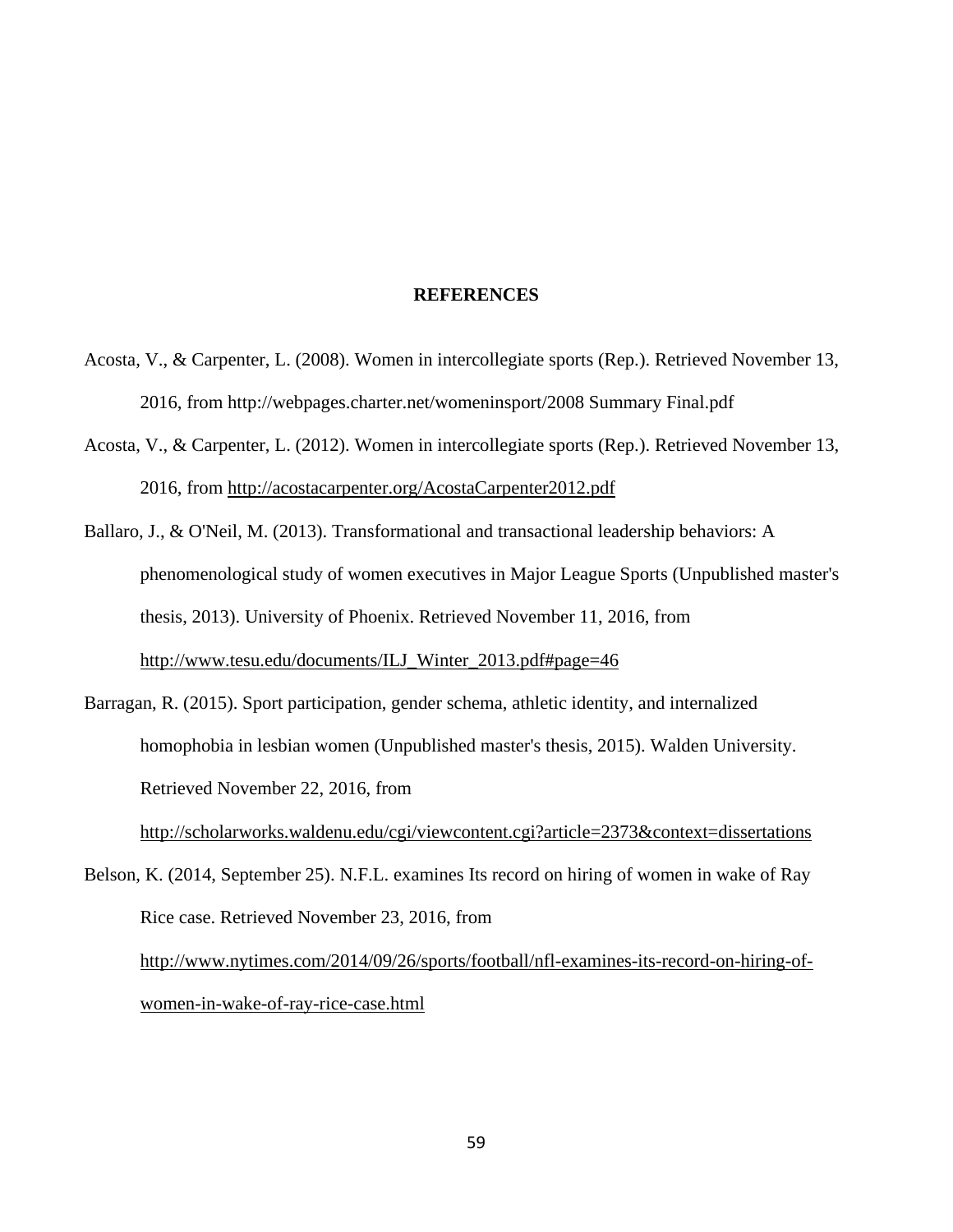- Campbell, A., Shirley, L., & Candy, J. (2004, February 7). A longitudinal study of gender-related cognition and behavior. (Published master's thesis, 2004). Retrieved October 20, 2016, from <https://www.ncbi.nlm.nih.gov/pubmed/15323112>
- Carlson, J., and R. Ray. "Feminist Theory Sociology Oxford Bibliographies Obo." Oxford Bibliographies. N.p., 27 July 2011. Web. 14 Sept. 2016.
- Creswell, J. W. (2014). Research design: Qualitative, quantitative, and mixed methods approaches. Thousand Oaks, CA: SAGE Publications.
- Crust, Lee, and Ian Lawrence. "A review of leadership in sport: Implications for football management." Athletic Insight. N.p., n.d. Web. 10 Oct. 2016.
- Denzin, N. K. (1978). The research act: A theoretical introduction to sociological methods (2nd ed.). New York: McGraw-Hill.
- Dusenbery, M., & Lee, J. (2012, June 22). Charts: The state of women's athletics, 40 years after Title IX. Retrieved September 08, 2016, from <http://www.motherjones.com/politics/2012/06/charts-womens-athletics-title-nine-ncaa>
- Eagly, A. H., & Carli, L. L. (2007). Through the labyrinth: The truth about how women become leaders. Boston, MA: Harvard Business School Press.
- Eagly, A., & Diekman, A. (2005). What is the problem? Prejudice as an attitude-in-context (Unpublished master's thesis, 2005). Retrieved November 26, 2016, from [https://scholar.google.com/citations?view\\_op=view\\_citation&hl=en&user=Tzdse30AAAAJ](https://scholar.google.com/citations?view_op=view_citation&hl=en&user=Tzdse30AAAAJ&citation_for_view=Tzdse30AAAAJ:qjMakFHDy7sC) [&citation\\_for\\_view=Tzdse30AAAAJ:qjMakFHDy7sC](https://scholar.google.com/citations?view_op=view_citation&hl=en&user=Tzdse30AAAAJ&citation_for_view=Tzdse30AAAAJ:qjMakFHDy7sC)
- Eagly, A., & Karau, S. (2002). Role congruity theory of prejudice toward female leaders. Retrieved November 27, 2016, from

[http://www.rci.rutgers.edu/~search1/pdf/Eagley\\_Role\\_Conguity\\_Theory.pdf](http://www.rci.rutgers.edu/~search1/pdf/Eagley_Role_Conguity_Theory.pdf)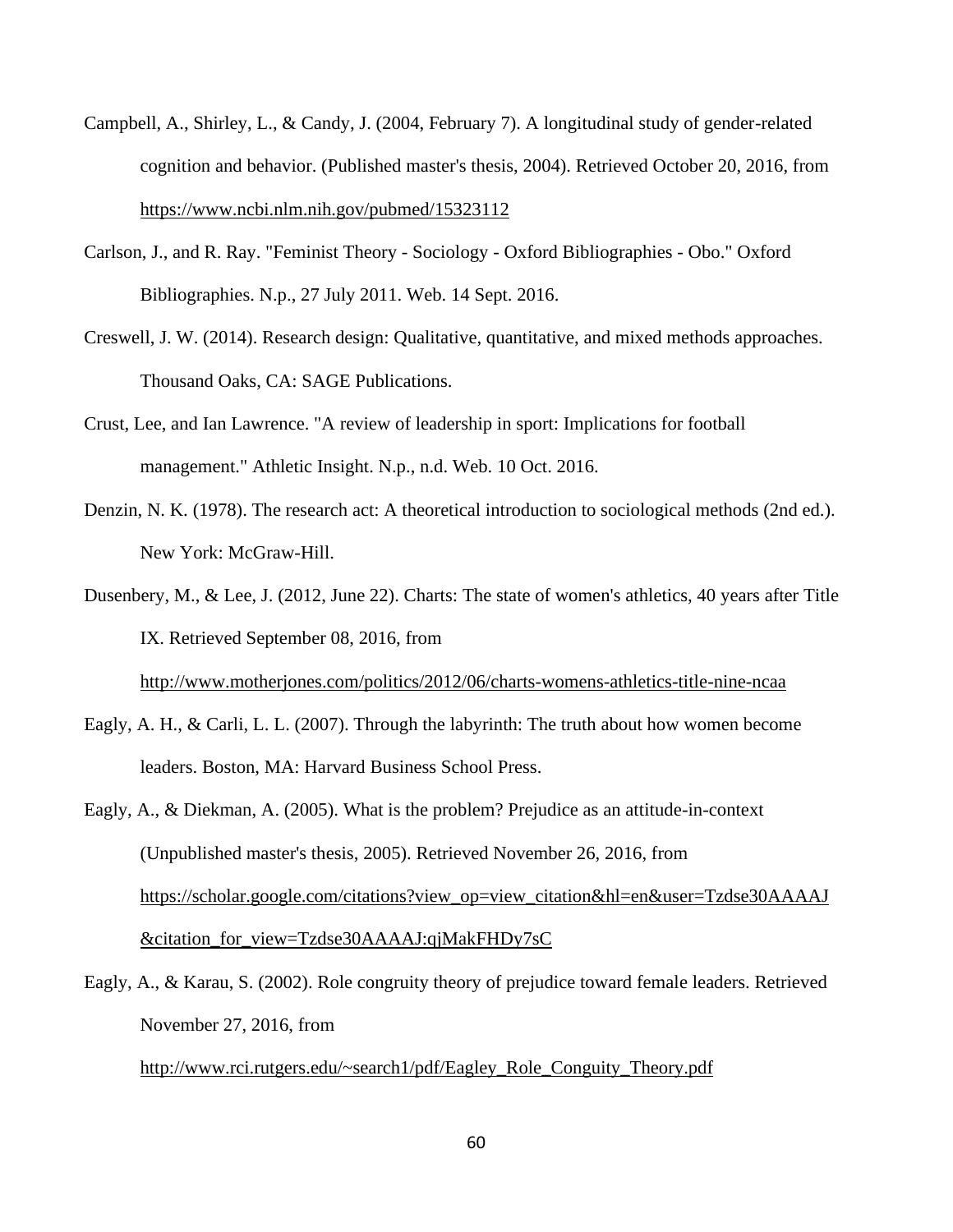- Frank, V. (2016, September 13). NFL names Sam Rapoport Director Of Football Development. Retrieved from [http://www.forbes.com/sites/vincentfrank/2016/09/13/nfl-names-sam](http://www.forbes.com/sites/vincentfrank/2016/09/13/nfl-names-sam-rapoport-director-of-football-development/#4df6c51811d3)[rapoport-director-of-football-development/#4df6c51811d3](http://www.forbes.com/sites/vincentfrank/2016/09/13/nfl-names-sam-rapoport-director-of-football-development/#4df6c51811d3)
- Fulmer, A. K. (2012). Examining the leadership style and sustainability of two female head coaches at a Southeastern Land-Grant University (Published master's thesis).
- Galloway, B. J. (2013). The glass ceiling: Examining leadership perceptions within the domain of athletic administration (Published master's thesis, 2013). Eastern Michigan University. Retrieved November 26, 2016.
- Gender constancy. (n.d.). Retrieved November 27, 2016, from http://www.healthofchildren.com/G-H/Gender-Constancy.html
- Glaser, B. & Strauss, A. (1967). [The Discovery of Grounded Theory: Strategies for Qualitative](http://www.qualres.org/The%20Discovery%20of%20Grounded%20Theory:%20Strategies%20for%20Qualitative%20Research)  [Research.](http://www.qualres.org/The%20Discovery%20of%20Grounded%20Theory:%20Strategies%20for%20Qualitative%20Research) Chicago: Aldine.
- Goldstein, S., & Naglieri, J. A. (2011). Encyclopedia of Child Behavior and Development. Boston, MA: Springer Science Business Media, LLC.
- Harding, Sandra G. Feminism and Methodology: Social Science Issues. Bloomington: Indiana UP, 1987. Print.
- Hoff, LA. "Collaborative feminist research and the myth of objectivity. | POPLINE.org." Collaborative feminist research and the myth of objectivity. | POPLINE.org. N.p., 1988. Web. 14 Sept. 2016.
- Kamphoff, C. (2006). Bargaining with patriarchy: Former women coaches' experiences and their decision to leave collegiate coaching (Unpublished master's thesis, 2006). Retrieved November 15, 2016, from<https://libres.uncg.edu/ir/uncg/f/umi-uncg-1242.pdf>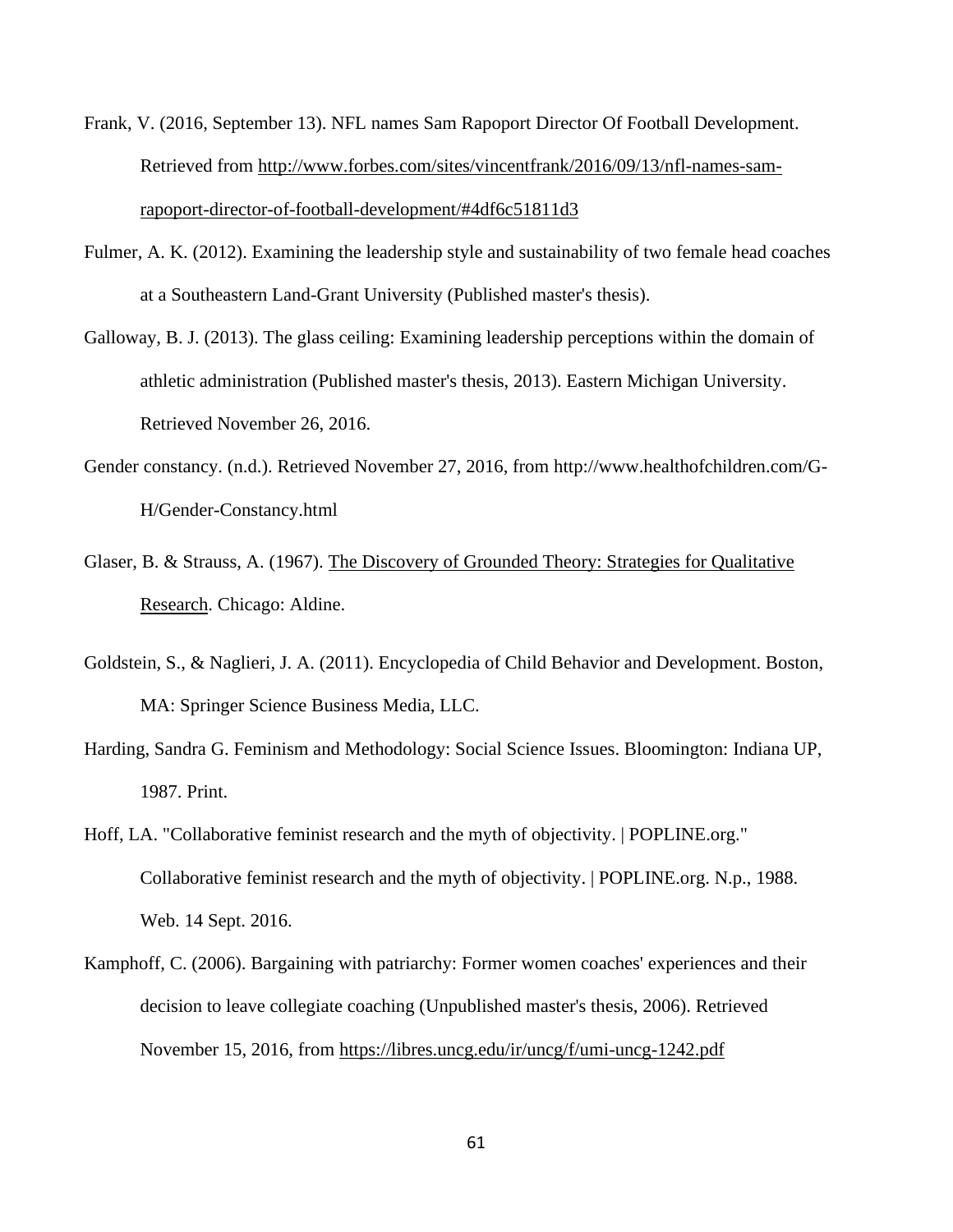Kamphoff, C. S. (2010). Bargaining with patriarchy: Former female coaches' experiences and their decision to leave collegiate coaching. Research Quarterly for Exercise and Sport, 81(3), 360- 72. Retrieved from

[http://wsuproxy.mnpals.net/login?url=http://search.proquest.com/docview/751606035?accou](http://wsuproxy.mnpals.net/login?url=http://search.proquest.com/docview/751606035?accountid=15069) [ntid=15069](http://wsuproxy.mnpals.net/login?url=http://search.proquest.com/docview/751606035?accountid=15069)

Lapchick, R. (2005, May 24). The 2004 Racial and Gender Report Card: National Football League (Rep.). Retrieved November 22, 2016, from The Institute for Diversity and Ethics in Sports website:

http://nebula.wsimg.com/6f82cfee62817955a4103f404d2e56a2?AccessKeyId=DAC3A56D8 FB782449D2A&disposition=0&alloworigin=1

- LaVoi, N. (2014). Head coaches of women's collegiate teams (Rep.). Retrieved from [http://www.cehd.umn.edu/tuckercenter/library/docs/research/2014-15\\_REPORT\\_Head-](http://www.cehd.umn.edu/tuckercenter/library/docs/research/2014-15_REPORT_Head-Coaches-of-Womens-Collegiate-Teams.pdf)[Coaches-of-Womens-Collegiate-Teams.pdf](http://www.cehd.umn.edu/tuckercenter/library/docs/research/2014-15_REPORT_Head-Coaches-of-Womens-Collegiate-Teams.pdf)
- "Leadership Theories In chronological order." Leadership-Central.com. N.p., n.d. Web. 06 Oct. 2016.
- Lemert, E. M. (1951). Social pathology; a systematic approach to the theory of sociopathic behavior. New York: McGraw-Hill.
- Light, A. (2013). How are student athletes perceiving female coaches (Unpublished master's thesis, 2013). St. John Fisher College. Retrieved November 22, 2016, from [http://fisherpub.sjfc.edu/cgi/viewcontent.cgi?article=1087&context=sport\\_undergrad](http://fisherpub.sjfc.edu/cgi/viewcontent.cgi?article=1087&context=sport_undergrad)
- Lovelin, M., & Hanold, M. (2011). Female sport leaders' perceptions of leadership and management: Skills and attitudes for success (Unpublished master's thesis, 2011). Seattle University. Retrieved October 22, 2016.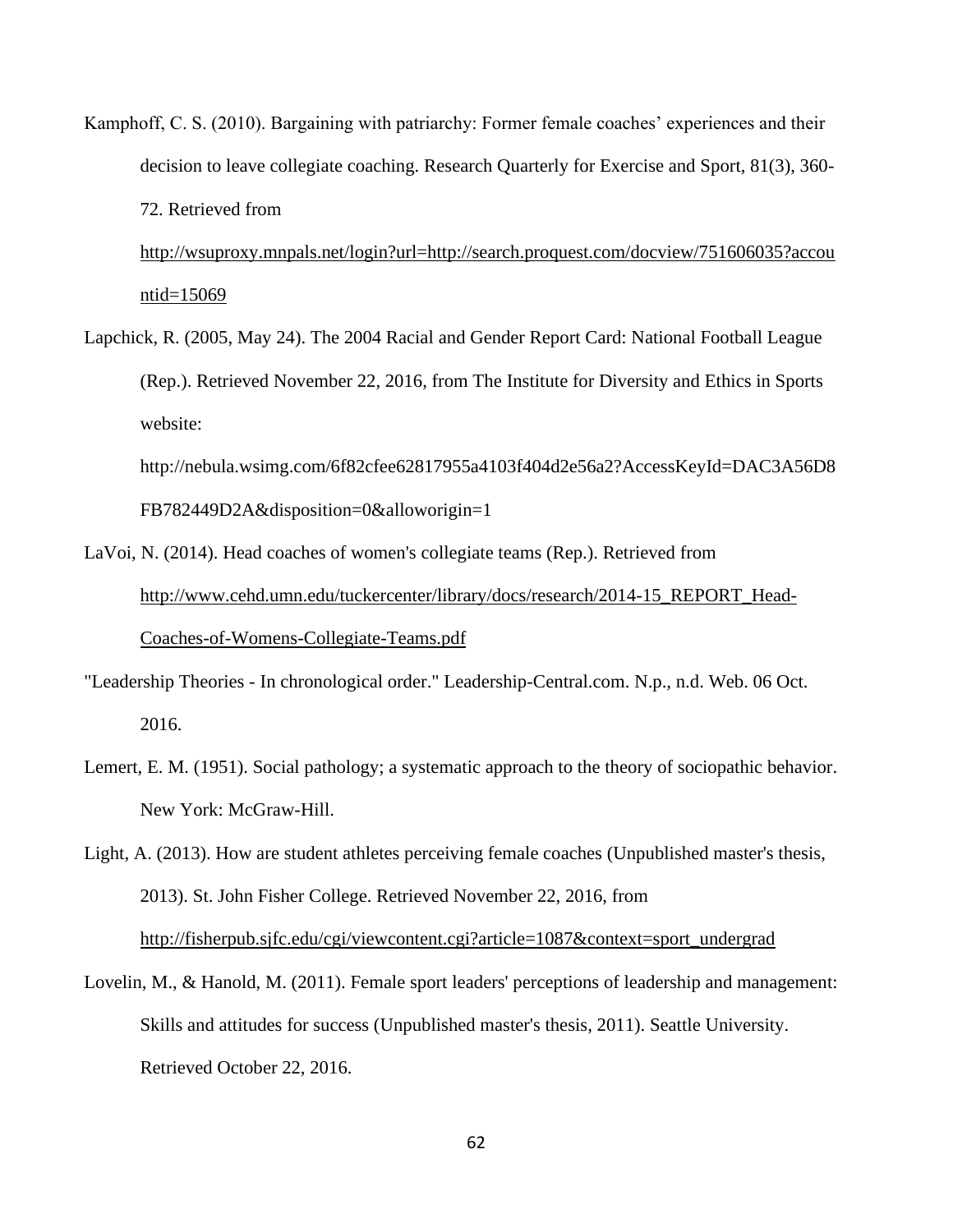- Lowry, C., & Lovett, D. (1988, July). The role of gender in leadership positions in female sport programs in Texas colleges. (Master's thesis, 1988). Journal of Sports Management.
- Malveaux, C., Davison, E., & Grant, C. (2016, September 28). The 2016 Racial and Gender Report Card: National Football League (Rep.). Retrieved November 22, 2016, from The Institute for Diversity and Ethics in Sports website:

[http://nebula.wsimg.com/1abf21ec51fd8dafbecfc2e0319a6091?AccessKeyId=DAC3A56D8F](http://nebula.wsimg.com/1abf21ec51fd8dafbecfc2e0319a6091?AccessKeyId=DAC3A56D8FB782449D2A&disposition=0&alloworigin=1) [B782449D2A&disposition=0&alloworigin=1](http://nebula.wsimg.com/1abf21ec51fd8dafbecfc2e0319a6091?AccessKeyId=DAC3A56D8FB782449D2A&disposition=0&alloworigin=1)

Mark, J. (n.d.). Labyrinth. Retrieved November 26, 2016, from http://www.ancient.eu/Labyrinth/

- Maslanka, A. M. (2004, December). Evolution of leadership theories (Published master's thesis, 2004). Grand Valley State University. Retrieved November 26, 2016, from <http://scholarworks.gvsu.edu/cgi/viewcontent.cgi?article=1627&context=theses>
- Massengale, D. (2009). The underrepresentation of women in interscholastic sport leadership: A qualitative study on the effects of role incongruity (Published master's thesis, 2009). Retrieved November 12, 2016, from

[http://digitalscholarship.unlv.edu/cgi/viewcontent.cgi?article=1079&context=thesesdissertati](http://digitalscholarship.unlv.edu/cgi/viewcontent.cgi?article=1079&context=thesesdissertations) [ons](http://digitalscholarship.unlv.edu/cgi/viewcontent.cgi?article=1079&context=thesesdissertations)

Messmore, T. (1995). Women 's leadership in the sports field (Unpublished master's thesis, 1995). University of Richmond. Retrieved November 17, 2016, from <http://scholarship.richmond.edu/cgi/viewcontent.cgi?article=1730&context=masters-theses>

MSG Management Study Guide. (n.d.). Retrieved November 27, 2016, from <http://www.managementstudyguide.com/trait-theory-of-leadership.htm>

Newel, B. (2007, August). The relationship of coaches' leadership styles and gender to performance outcomes and academic performance in college basketball (Unpublished master's thesis,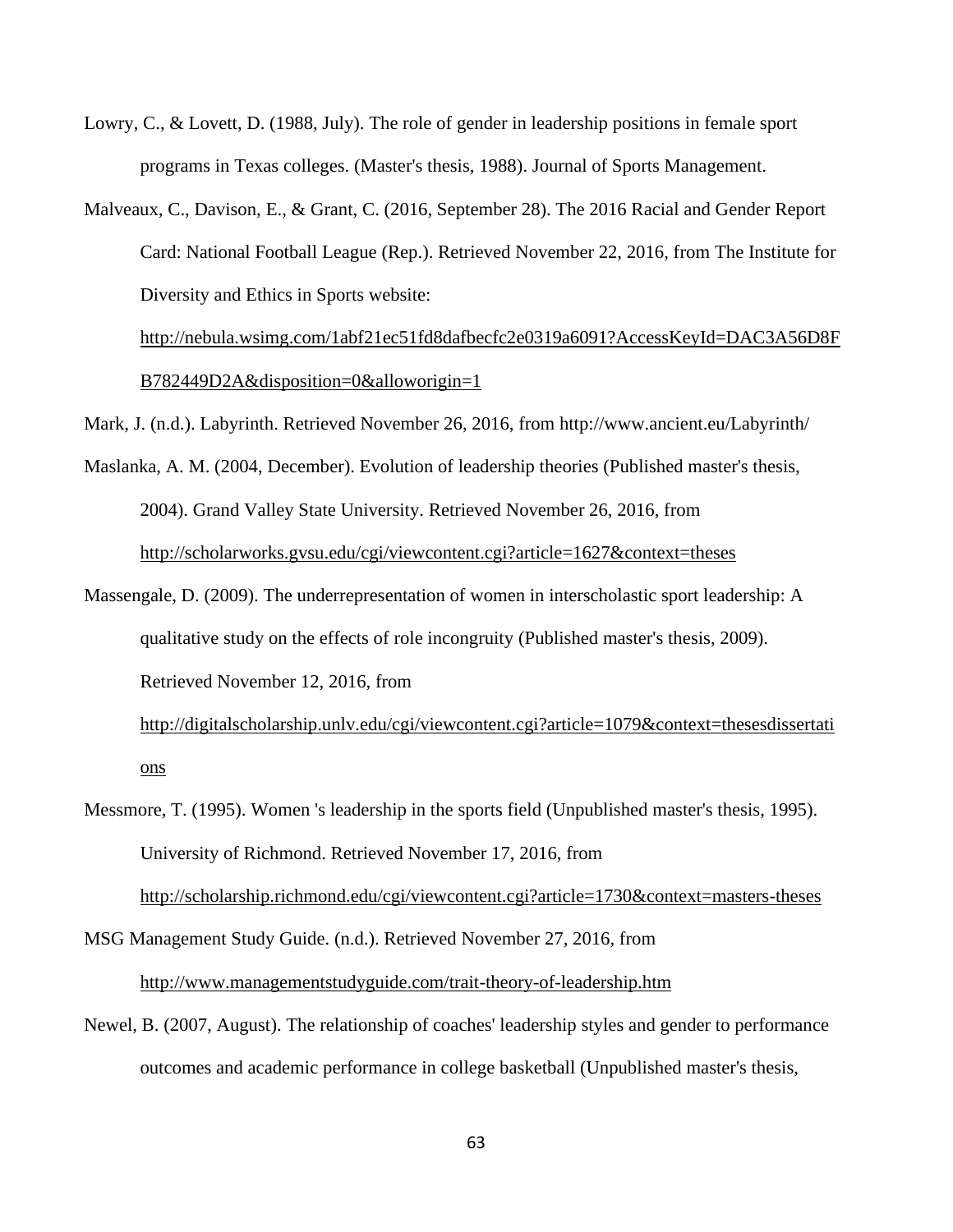2007). Retrieved November 20, 2016, from [http://humboldt-](http://humboldt-dspace.calstate.edu/bitstream/handle/2148/292/Entire%20Thesis.pdf)

[dspace.calstate.edu/bitstream/handle/2148/292/Entire Thesis.pdf?](http://humboldt-dspace.calstate.edu/bitstream/handle/2148/292/Entire%20Thesis.pdf)...

- O'keeffe, Michael. "She's playing in a man's world: Poseluzny's knocking down PSAL doors." NY Daily News. N.p., 2004. Web. 06 Oct. 2016.
- Paton, R. A., & McCalman, J. (2008). *Change management: A guide to effective implementation*. Los Angeles: SAGE.
- Pauline, G. (2012). Celebrating 40 years of Title IX. Journal of Physical Education, Recreation & Dance, 83(8), 4-56. doi:10.1080/07303084.2012.10598818

"Principles of Management, v. 1.0." Flat world knowledge. N.p., n.d. Web. 06 Oct. 2016.

- Renzetti, Claire M. Feminist Criminology. N.p.: n.p., n.d. Print.
- Robbins, S. P., & Coulter, M. K. (2002). Management. Upper Saddle River, NJ: Prentice Hall.
- Rodak, Mike. "Bills Hire NFL's First Full-time Female Assistant." ESPN.com. N.p., 21 Jan. 2016. Web. 06 Oct. 2016.
- Schoenberger, L. (2015). The role of mentoring in the advancement of women in coaching (Unpublished master's thesis, 2015). Ithaca College. Retrieved November 20, 2016, from http://digitalcommons.ithaca.edu/cgi/viewcontent.cgi?article=1140&context=ic\_theses
- Simmons, K. (2011). Women in top management positions in the sport industry: Breaking down the barriers and stereotypes (Unpublished master's thesis). St. John Fisher College.
- Strauss, A. & Corbin, J. (1994). "Grounded Theory Methodology." In NK Denzin & YS Lincoln (Eds.) Handbook of Qualitative Research (pp. 217-285). Thousand Oaks, Sage Publications.
- Thompson, Linda. Feminist methodology for family studies. 1st ed. Vol. 54. N.p.: National Council on Family Relations, n.d. Print.